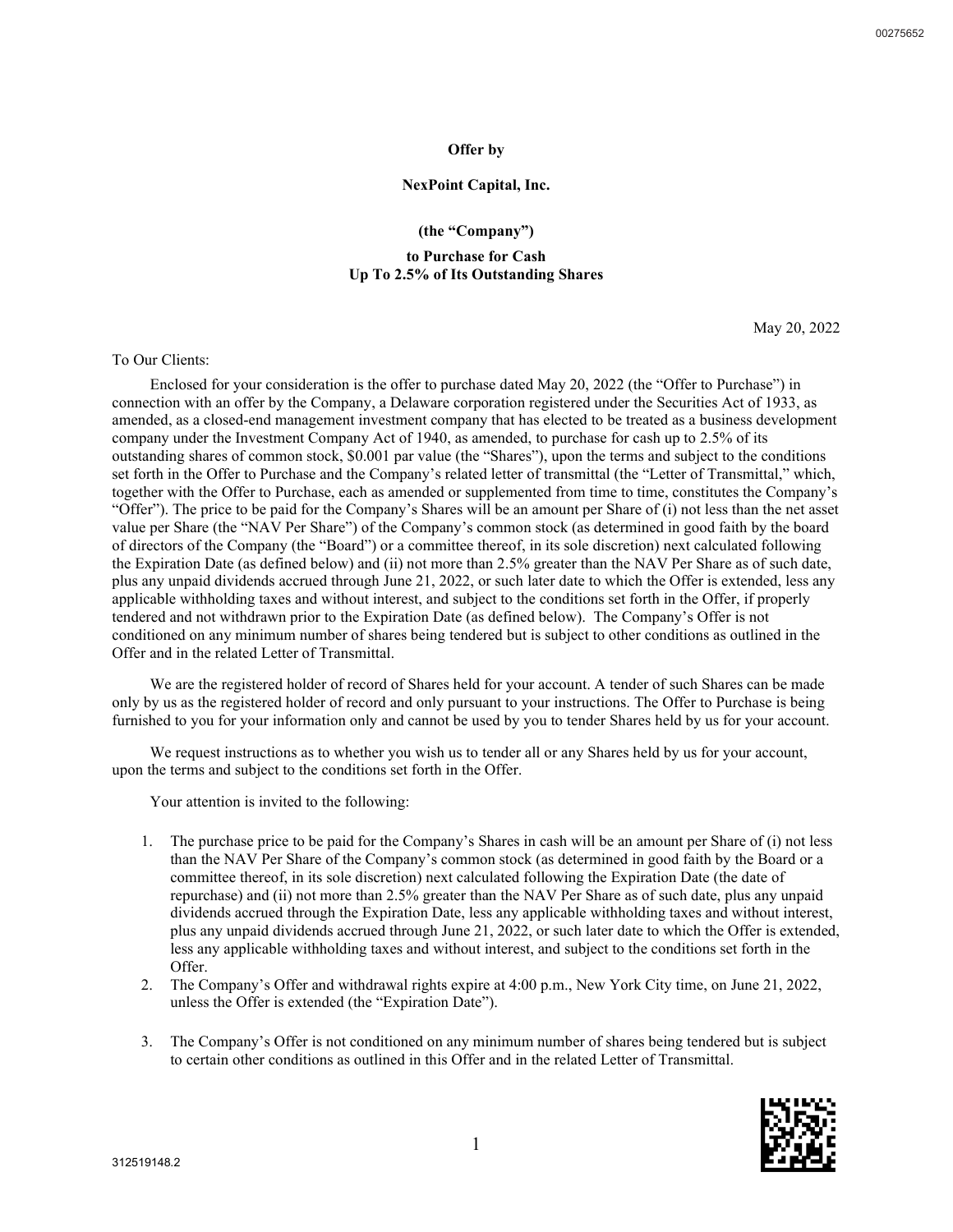- 4. For purposes of this Offer, the Company is not requiring that you tender at least 25% of your existing Share holdings if you wish to participate in the Offer. If you choose to tender only a portion of your Shares, you must maintain a minimum balance of \$2,500 worth of shares of common stock following the tender of shares for repurchase.
- 5. Upon the terms and subject to the conditions of the Company's Offer, the Company will purchase Shares validly tendered (and not withdrawn) on or prior to the Expiration Date (as defined in the Offer to Purchase). If the amount of repurchase requests exceeds 2.5% of the Company's outstanding shares of common stock, the Company will repurchase shares on a pro-rata basis. As a result, the Company may repurchase less than the full amount of shares that you request to have repurchased.
- 6. Any stock transfer taxes applicable to the sale of Shares to the Company pursuant to the Company's Offer will be paid by the Shareholders, except as otherwise provided in the Offer to Purchase.
- 7. No fees or commissions will be payable to the Company in connection with the Offers. However, brokers and other nominees who tender Shares pursuant to your instructions may charge you a fee for doing so.
- 8. Your instructions to us should be forwarded in ample time before the Expiration Date to permit us to submit a tender on your behalf.

If you wish to have us tender all or any of your Shares, please so instruct us by completing, executing and returning to us the enclosed instruction form. If you authorize the tender of your Shares, all such Shares will be tendered unless otherwise specified on the detachable part hereof. **Your instructions to us should be forwarded as promptly as possible in order to permit us to submit a tender on your behalf in accordance with the terms and conditions of the Offer.**

The Offer is not being made to, nor will tenders be accepted from or on behalf of, holders of Shares in any jurisdiction in which the making of the Offer or acceptance thereof would not be in compliance with the laws of such jurisdiction.

**Neither of the Company, its Board of Directors (the "Board") nor its investment manager are making any recommendation to any holder of Shares as to whether to tender or refrain from tendering Shares in the Offer. Each holder of Shares is urged to read the Offer to Purchase and the Letter of Transmittal and accompanying materials carefully in evaluating the Offer. No person has been authorized to give any information or to make any representations in connection with the Offer other than the materials enclosed herewith and the statements specifically set forth in such materials, and, if given or made, such information or representations may not be relied upon as having been authorized by the Company or its Board.**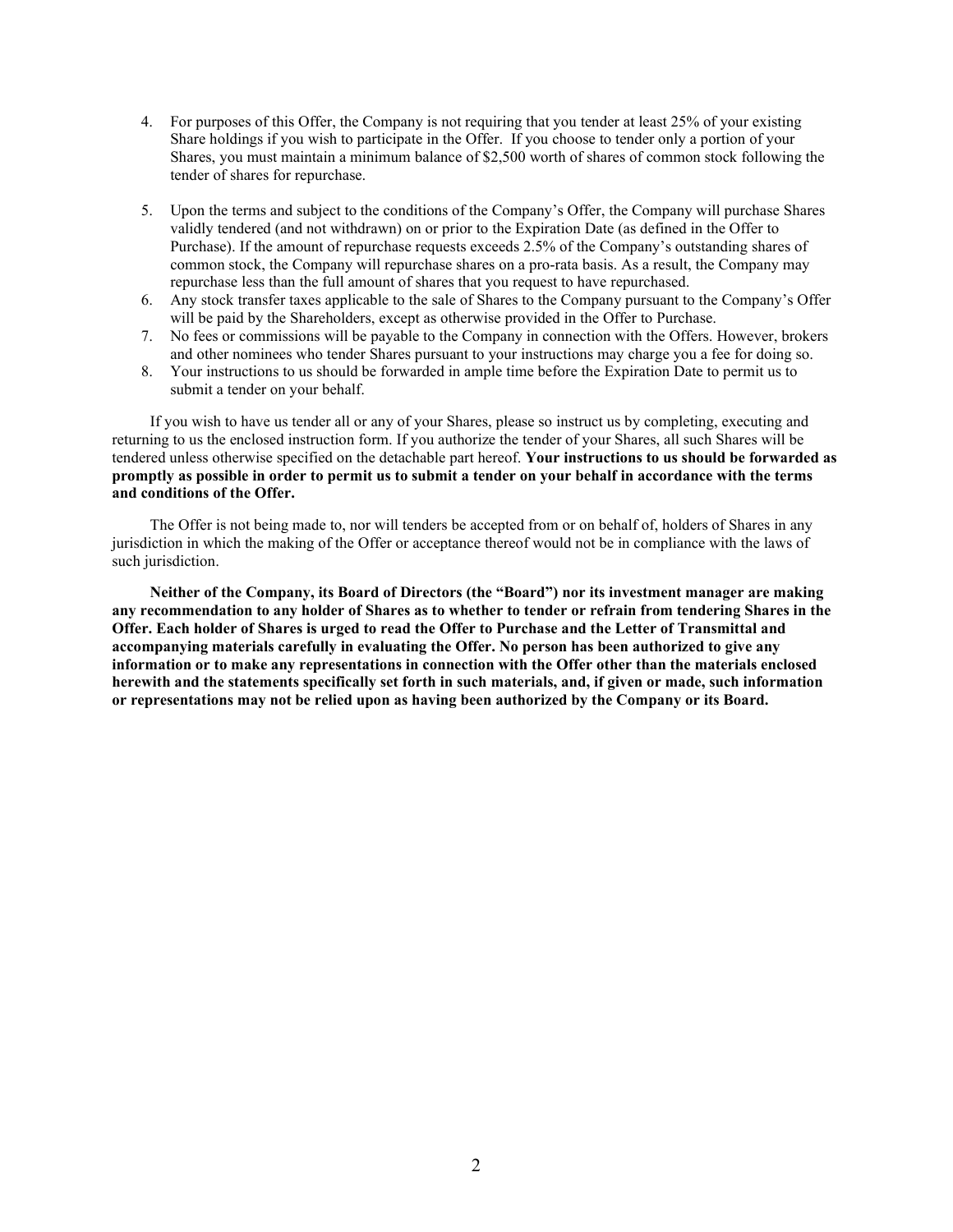#### **Instructions with Respect to Offer by**

#### **NexPoint Capital, Inc.**

#### **(the "Company") to Purchase for Cash Up To 2.5% of Its Outstanding Shares**

The undersigned acknowledge(s) receipt of the enclosed letter and the Offer to Purchase dated May 20, 2022 (the "Offer to Purchase") and related Letter of Transmittal in connection with an offer by the Company, a Delaware corporation registered under the Securities Act of 1933, as amended, as a closed-end management investment company that has elected to be treated as a business development company under the Investment Company Act of 1940, as amended, to purchase for cash up to 2.5% of its outstanding common stock, \$0.001 par value per share (the "Shares").

This will instruct you to tender the number of Shares as indicated below (or if no number is indicated below, all the Shares) held by you for the account of the undersigned, upon the terms and subject to the conditions set forth in the Offer to Purchase and related Letter of Transmittal.

| Company Name: NexPoint Capital, Inc. | <b>SIGN HERE</b>                                        |
|--------------------------------------|---------------------------------------------------------|
|                                      |                                                         |
| <b>CUSIP: 65341M 102</b>             |                                                         |
| Number of Shares to be Tendered:     | Signature(s)                                            |
| amount of Shares*                    |                                                         |
| Dated<br>.2022                       | Please type or print name(s)                            |
|                                      | Please type or print address                            |
|                                      | Area Code and Telephone Number                          |
|                                      | Social Security or other Taxpayer Identification Number |

\* Unless otherwise indicated, it will be assumed that all Shares held by us for your account are to be tendered. Specify number of Shares to be tendered and specify if not all Shares held by us for your account are to be tendered.

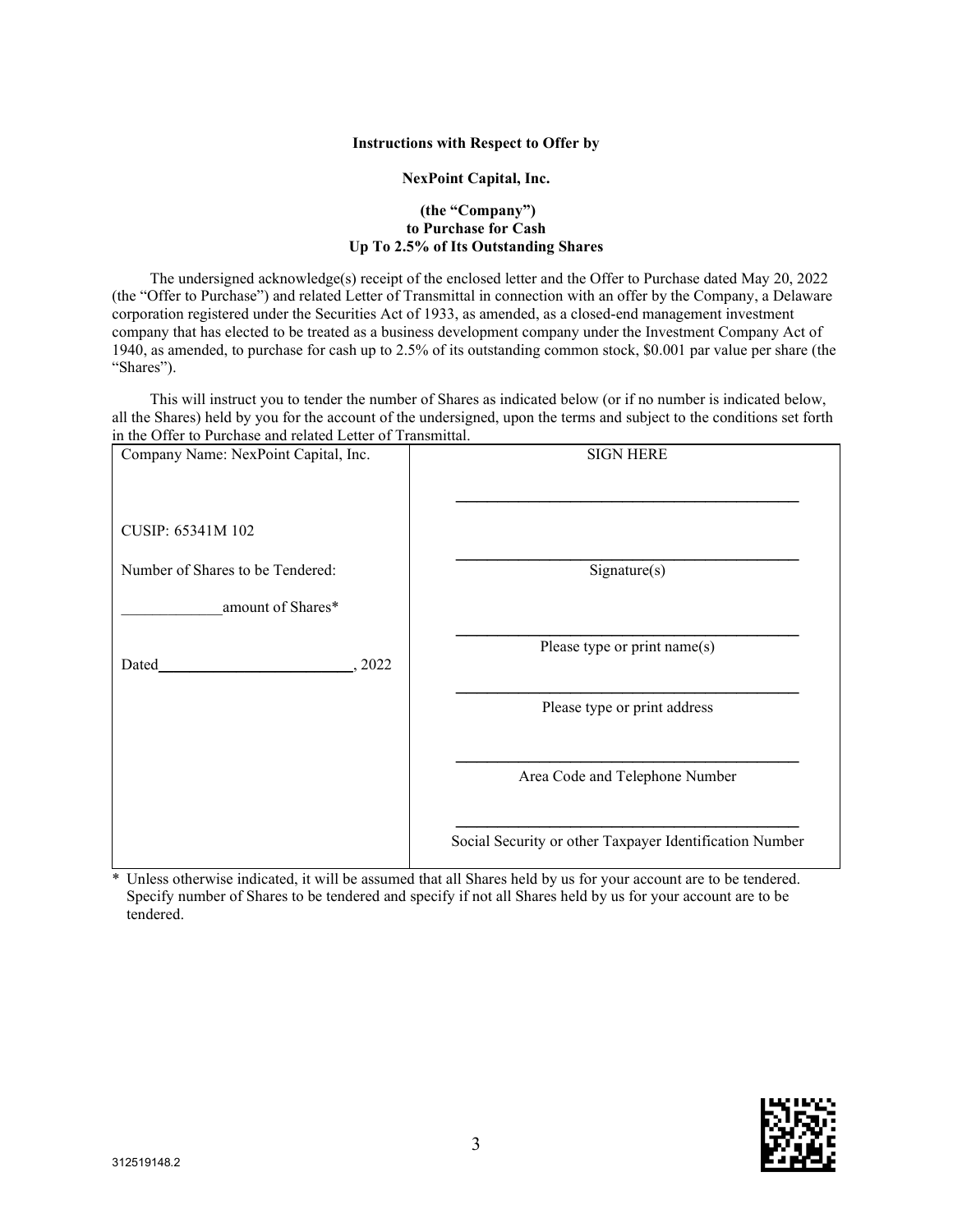#### **PLEASE RETURN THIS FORM TO THE BROKERAGE FIRM MAINTAINING YOUR ACCOUNT**

**The method of delivery of this form is at the option and risk of the tendering holder of Shares. If delivery is by mail, registered mail with return receipt requested, properly insured, is recommended. In all cases, sufficient time should be allowed to ensure timely delivery.**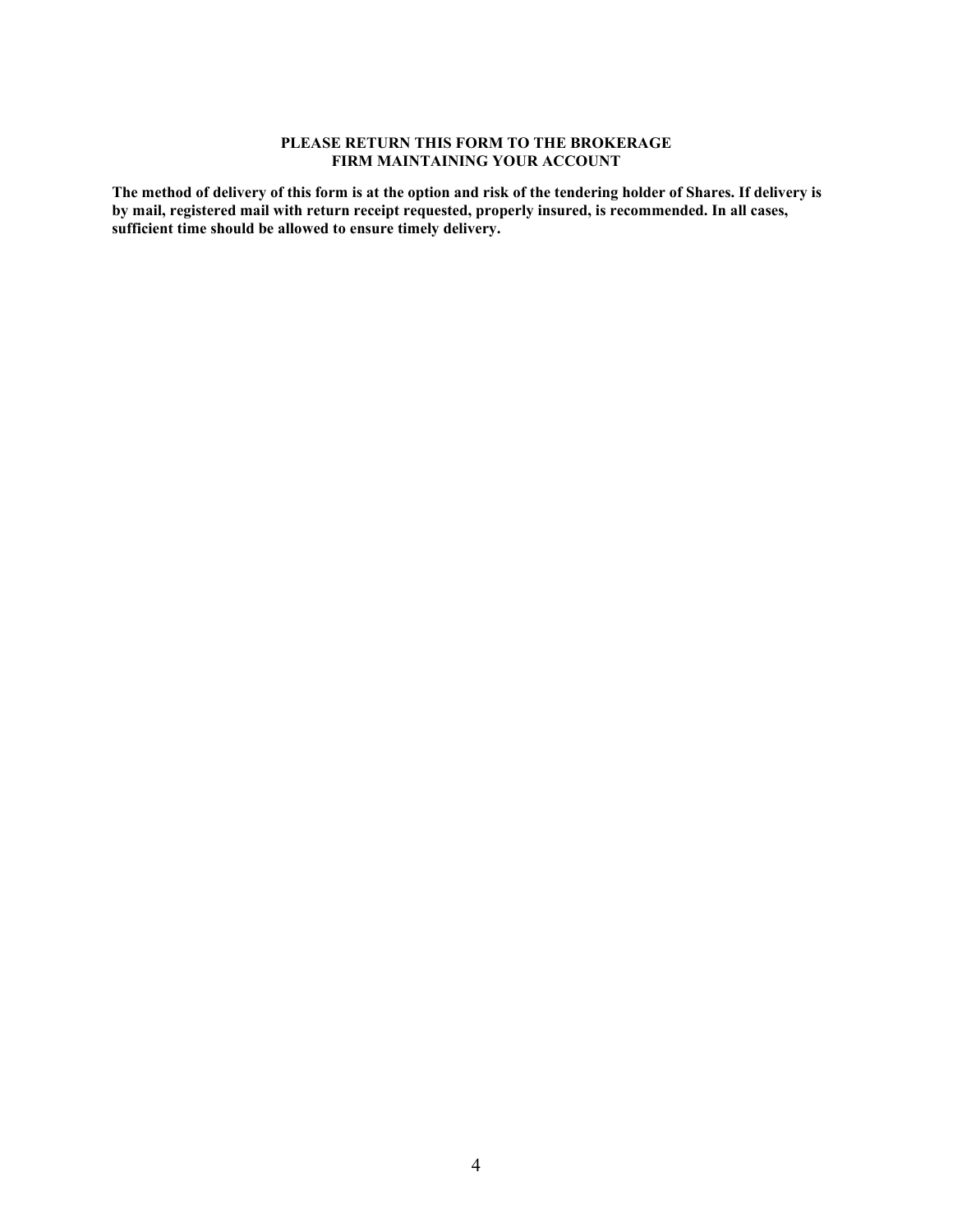#### **Offer by**

# **NEXPOINT CAPITAL, INC.**

#### **(the "Company")**

### **To Purchase Up to 2.5% of Its Outstanding Common Stock**

#### **THE COMPANY'S OFFER AND WITHDRAWAL RIGHTS WILL EXPIRE AT 4:00 P.M., NEW YORK CITY TIME, ON JUNE 21, 2022, UNLESS THE OFFER IS EXTENDED.**

The Company's Offer (as defined herein) is not conditioned on any minimum number of shares being tendered but is subject to certain other conditions as outlined in this Offer and in the related letter of transmittal.

If the Company's Offer is completed, the Company will purchase common stock ("Shares") in cash at an amount per Share of (i) not less than the net asset value per Share (the "NAV Per Share") of the Company's common stock (as determined in good faith by the board of directors (the "Board") of the Company or a committee thereof, in its sole discretion) next calculated following the Expiration Date (as defined herein) (the date of repurchase) and (ii) not more than 2.5% greater than the NAV Per Share as of such date, plus any unpaid dividends accrued through June 21, 2022, or such later date to which the Offer is extended, less any applicable withholding taxes and without interest, and subject to the conditions set forth in this Offer to Purchase, dated May 20, 2022 (the "Offer to Purchase") and in the related Letter of Transmittal (the "Letter of Transmittal" which, together with the Offer to Purchase, as each may be amended from time to time, constitutes the Company's "Offer"), if properly tendered and not withdrawn prior to the Expiration Date (as defined herein).

Neither the Company, nor the Company's Board of Directors (the "Directors" or the "Board") nor NexPoint Advisors, L.P., the investment adviser for the Company (the "Investment Adviser" or "NexPoint Advisors"), makes any recommendation as to whether to tender or not to tender Shares in the Offer. No person has been authorized to give any information or to make any representations in connection with the Offer other than those contained in this Offer and in the Letter of Transmittal, and, if given or made, such information or representations may not be relied upon as having been authorized by the Board or the officers of the Company or the Investment Adviser. The Investment Adviser may participate in the Offer, but the Company has been advised that no Director or executive officer of the Company intends to tender any Shares pursuant to the Offer. You may direct questions and requests for assistance to DST Systems, Inc. ("DST"), the tender agent for the Offer (the "Tender Agent"), at its address and telephone number set forth on the back cover of this Offer. Shareholders may obtain additional copies of this Offer, the Letter of Transmittal, the notice of guaranteed delivery, the notice of withdrawal or any other tender materials from the Tender Agent and may also contact their brokers, dealers, banks, trust companies or other nominee ("Nominee Holder") for copies of these documents. If you do not wish to tender your Shares, you need not take any action.

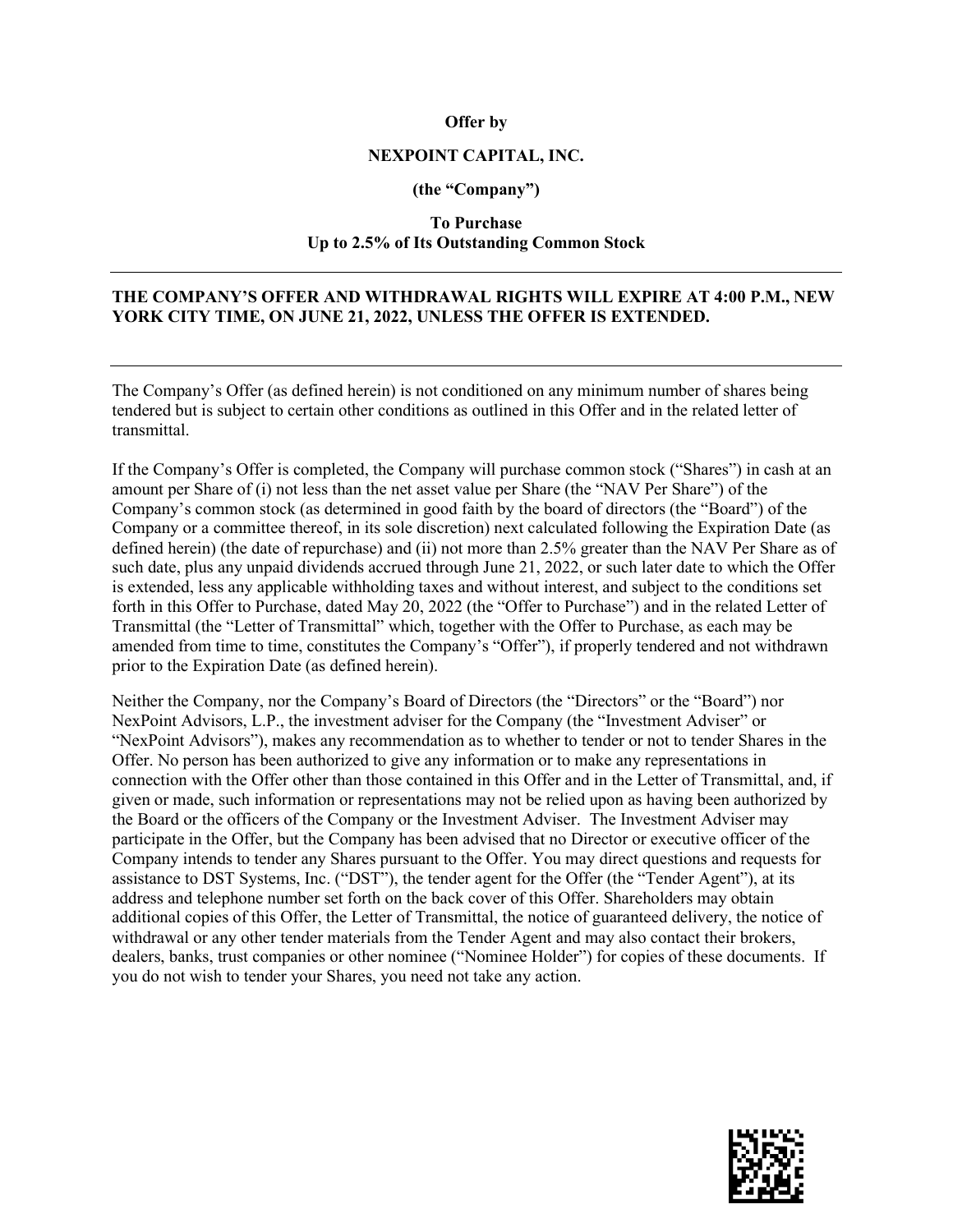### IMPORTANT PROCEDURES

For purposes of this Offer, the Company is not requiring that you tender at least 25% of your existing Share holdings if you wish to participate in the Offer. If you choose to tender only a portion of your Shares, you must maintain a minimum balance of \$2,500 worth of shares of common stock following the tender of shares for repurchase.

If you want to tender all or a portion of your Shares of the Company, you must do one of the following before the Company's Offer expires:

- If your Shares are registered in the name of a broker, dealer, commercial bank, trust company or other nominee, contact the Nominee Holder and have the Nominee Holder tender your Shares for you; or
- Send a completed and duly executed Letter of Transmittal bearing original signature(s) for all Shares to be tendered, and any other documents required by the Letter of Transmittal, to the Tender Agent pursuant to the procedures set forth in Section 3 of this Offer to Purchase prior to the Expiration Date of the Company's Offer.

To tender your Shares of the Company, you must follow the procedures described in this Offer to Purchase, the Letter of Transmittal and the other documents related to the Offer. The Company may reject any tender not fully in compliance with these procedures.

If the amount of repurchase requests exceeds the number of shares the Company seeks to repurchase, the Company will repurchase shares on a pro-rata basis. As a result, it may repurchase less than the full amount of Shares that you request to have repurchased. If the Company does not repurchase the full amount of your Shares that you have requested to be repurchased, or determines not to make repurchases of Shares, you may not be able to dispose of your Shares.

THIS OFFER TO PURCHASE AND THE COMPANY'S RELATED LETTER OF TRANSMITTAL CONTAIN IMPORTANT INFORMATION, AND YOU SHOULD CAREFULLY READ BOTH IN THEIR ENTIRETY BEFORE YOU MAKE A DECISION WITH RESPECT TO THE OFFER.

May 20, 2022

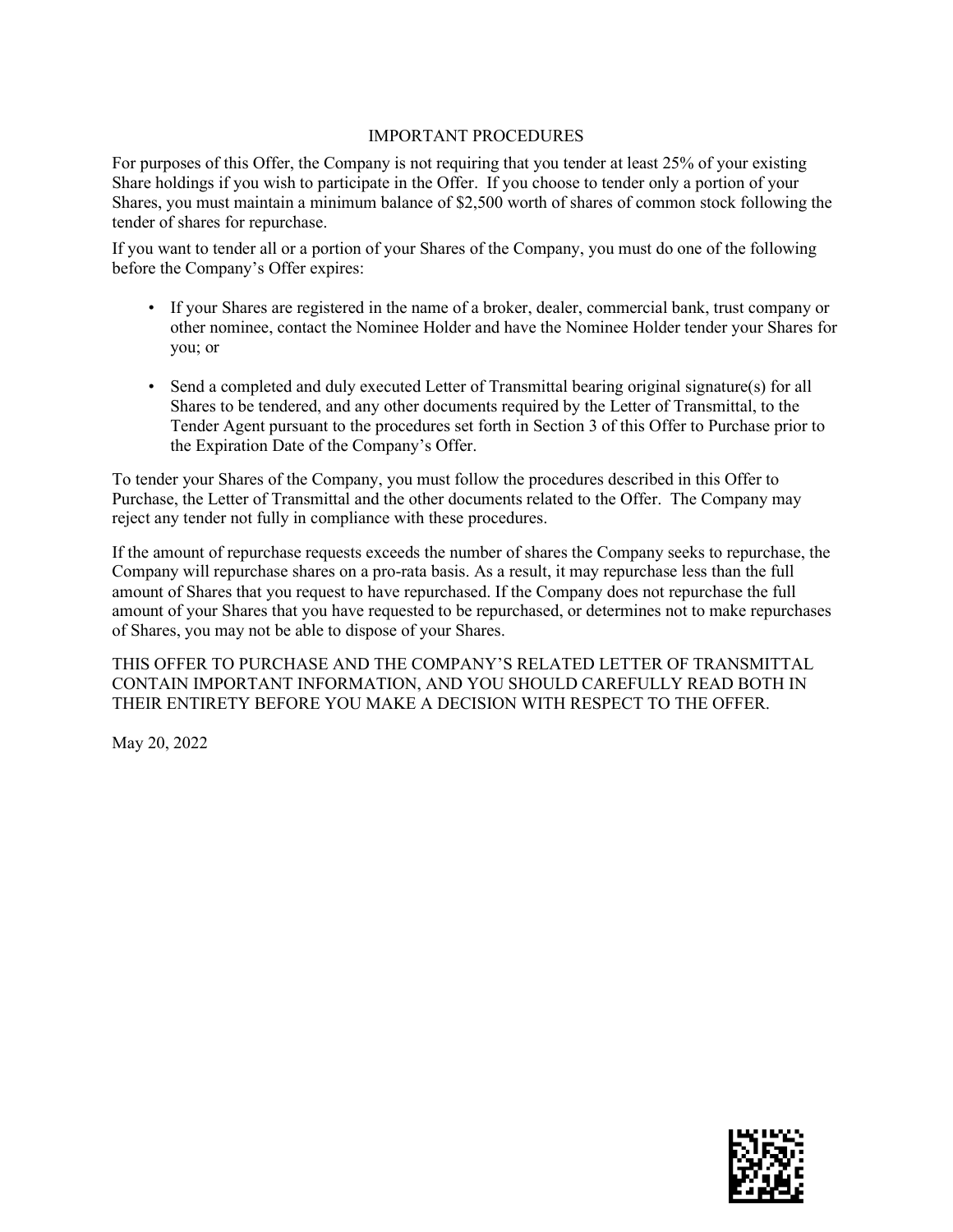# **TABLE OF CONTENTS**

| EXTENSION OF TENDER PERIOD, TERMINATION; AMENDMENT 11     |                                                                    |
|-----------------------------------------------------------|--------------------------------------------------------------------|
|                                                           |                                                                    |
|                                                           |                                                                    |
|                                                           |                                                                    |
| CERTAIN MATERIAL U.S. FEDERAL INCOME TAX CONSEQUENCES  15 |                                                                    |
|                                                           |                                                                    |
|                                                           |                                                                    |
|                                                           |                                                                    |
|                                                           |                                                                    |
|                                                           |                                                                    |
|                                                           |                                                                    |
|                                                           |                                                                    |
|                                                           |                                                                    |
|                                                           |                                                                    |
|                                                           | 11. INTEREST OF THE DIRECTORS AND EXECUTIVE OFFICERS; TRANSACTIONS |

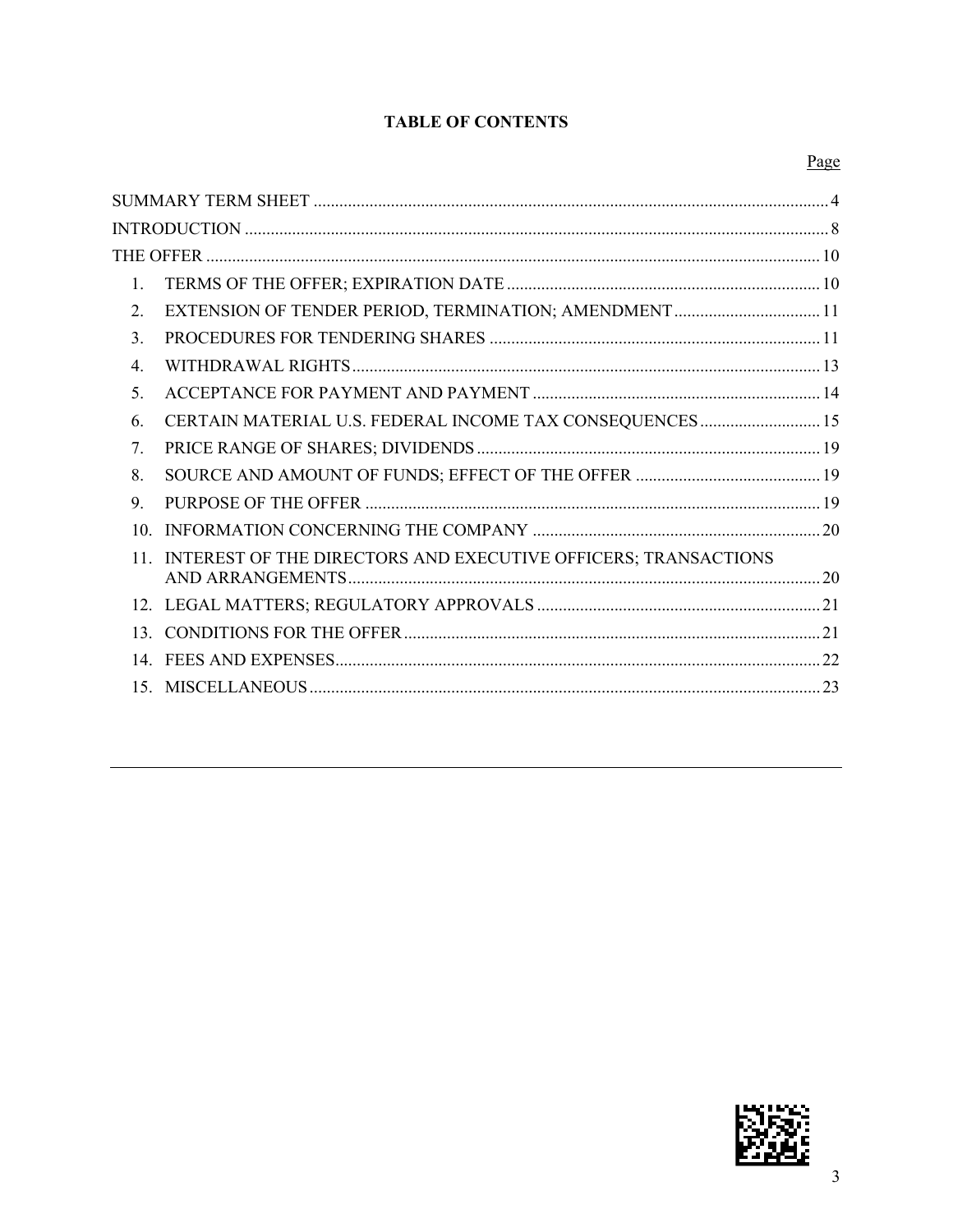# **SUMMARY TERM SHEET**

<span id="page-7-0"></span>

| <b>SECURITIES SOUGHT:</b>            | Up to 2.5% or 249,152.645 of the Shares of the Company                                                                                                                                                                                                                                                                                                                                                                                                                                                                                                                                                                                      |
|--------------------------------------|---------------------------------------------------------------------------------------------------------------------------------------------------------------------------------------------------------------------------------------------------------------------------------------------------------------------------------------------------------------------------------------------------------------------------------------------------------------------------------------------------------------------------------------------------------------------------------------------------------------------------------------------|
| PRICE OFFERED PER SHARE:             | The Company will purchase Shares in cash at an amount per<br>Share of (i) not less than the NAV Per Share of the Company's<br>common stock (as determined in good faith by the Board or a<br>committee thereof, in its sole discretion) next calculated<br>following the Expiration Date (the date of repurchase) and (ii)<br>not more than 2.5% greater than the NAV Per Share as of such<br>date, plus any unpaid dividends accrued through June 21,<br>2022, or such later date to which the Offer is extended, less<br>any applicable withholding taxes and without interest, and<br>subject to the conditions set forth in this Offer. |
| <b>SCHEDULED EXPIRATION</b><br>DATE: | June 21, 2022                                                                                                                                                                                                                                                                                                                                                                                                                                                                                                                                                                                                                               |
| <b>PURCHASER:</b>                    | NexPoint Capital, Inc.                                                                                                                                                                                                                                                                                                                                                                                                                                                                                                                                                                                                                      |
|                                      | This is an issuer tender offer.                                                                                                                                                                                                                                                                                                                                                                                                                                                                                                                                                                                                             |

The following are some of the questions that you, as a Shareholder (as defined herein), may have and answers to those questions. You should carefully read this Offer to Purchase (the "Offer to Purchase") and the Company's related Letter of Transmittal (the "Letter of Transmittal" which, together with the Offer to Purchase, as each may be amended from time to time, constitutes the Company's "Offer") in their entirety because the information in this summary term sheet is not complete and additional important information is contained in the Offer.

# WHO IS OFFERING TO BUY MY SHARES?

This is an issuer tender offer. The Company is offering to purchase Shares it previously issued. The Company is a Delaware corporation.

# HOW MUCH IS THE COMPANY OFFERING TO PAY AND WHAT IS THE FORM OF PAYMENT?

The Company is offering to purchase up to 2.5% or 249,152.645 of its outstanding Shares, at an amount per Share of (i) not less than the NAV Per Share of the Company's common stock (as determined in good faith by the Board or a committee thereof, in its sole discretion) next calculated following the Expiration Date (the date of repurchase) and (ii) not more than 2.5% greater than the NAV Per Share as of such date, plus any unpaid dividends accrued through June 21, 2022, or such later date to which the Offer is extended, less any applicable withholding taxes and without interest. As of April 21, 2022, the NAV Per Share was \$6.35.

When considering whether to tender Shares, you should be aware that the payment received pursuant to the Offer may be less than the amount a Shareholder would receive if the Company were to complete a liquidity event. A liquidity event could include: (i) a listing of the Company's shares on a national securities exchange; (ii) a merger or another transaction approved by the Board in which Shareholders would receive cash or shares of a listed company; or (iii) a sale of all or substantially all of the

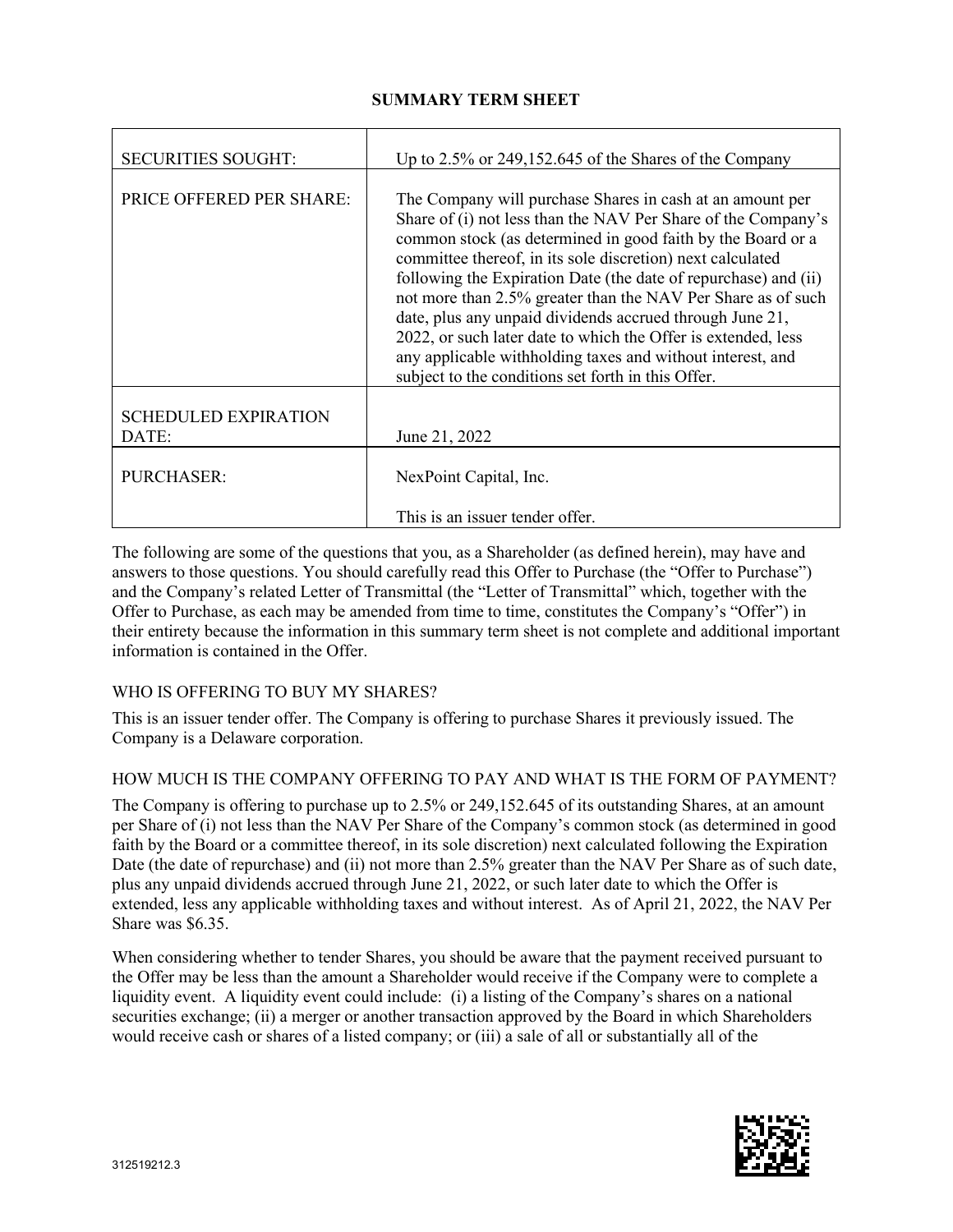Company's assets either on a complete portfolio basis or individually followed by a liquidation. While the Company intends to seek to complete a liquidity event within five years following the completion of its offering stage, there can be no assurance that a suitable transaction will be available or that market conditions for a liquidity event will be favorable during that timeframe. As such, there can be no assurance that the Company will complete a liquidity event on acceptable terms or at all.

# WILL I HAVE TO PAY ANY FEES OR COMMISSIONS?

If you tender your Shares in the Offer, you will not have to pay brokerage fees, commissions or similar expenses. If you own Shares through a broker or other Nominee Holder, and your broker or other Nominee Holder tenders your Shares on your behalf, your broker or other Nominee Holder may charge you a fee for doing so. You should consult your broker or other Nominee Holder to determine whether any charges will apply.

### WHEN WILL THE TENDER OFFER EXPIRE AND MAY THE OFFER BE EXTENDED?

The Company's Offer will expire at 4:00 p.m., New York City time, on June 21, 2022, unless extended. The offer period may be extended by the Company issuing a press release or making some other public announcement no later than 9:00 a.m. New York City time on the next business day after the Offer otherwise would have expired.

If you hold your Shares directly, you have until the expiration of the Offer to tender your Shares in the Offer. If your Shares are registered in the name of your broker or other Nominee Holder, you may need to tender your Shares in an Offer before 4:00 p.m., New York City time, on June 21, 2022, in order to allow such Nominee Holder time to tender your Shares. You should consult your broker or other Nominee Holder to determine if there is an earlier deadline by which you must inform such Nominee Holder of any decision to tender your Shares and provide to such Nominee Holder any other required materials.

### IS THERE A LIMIT ON THE NUMBER OF SHARES I MAY TENDER?

The Company is offering to purchase up to 2.5% or 249,152.645 of its outstanding Shares. For purposes of this Offer, the Company is not requiring that you tender at least 25% of your existing Share holdings if you wish to participate in the Offer. If you choose to tender only a portion of your Shares, you must maintain a minimum balance of \$2,500 worth of Shares of common stock following a tender of Shares for repurchase.

If the amount of repurchase requests exceeds the number of Shares the Company seeks to repurchase, Shares will be repurchased on a pro-rata basis. As a result, the Company may repurchase less than the full amount of Shares that you request to have repurchased. If the Company does not repurchase the full amount of your Shares that you have requested to be repurchased, or determines not to make repurchases of Shares, you may not be able to dispose of your Shares.

### DOES THE COMPANY HAVE THE FINANCIAL RESOURCES TO MAKE PAYMENT?

Yes. If the Company purchased 249,152.645 Shares at the NAV Per Share price of \$6.35, as of April 21, 2022, the Company's total cost, not including fees and expenses incurred in connection with the Offer, would be approximately \$1,582,119.297. The Company will use the proceeds received from the sale of shares of its common stock under the Company's distribution reinvestment plan to pay for Shares tendered. At the sole discretion of the Board, the Company may also use cash on hand, cash available from borrowings and cash from liquidation of investments as of the end of the applicable period to repurchase shares. There are no financing conditions to the Offer. See Section 8 of this Offer to Purchase.

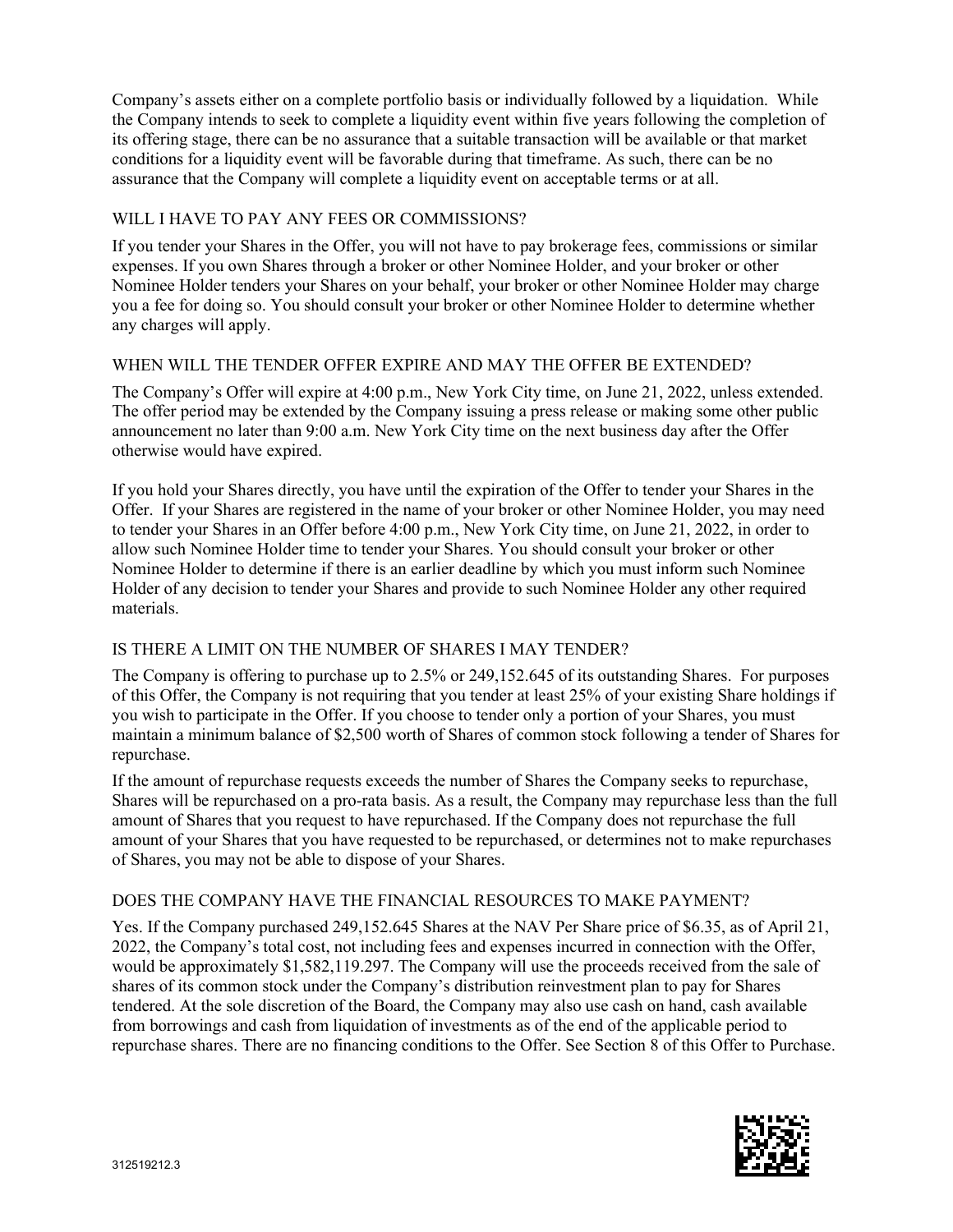### HOW DO I TENDER MY SHARES IN THE OFFER?

To tender Shares in the Offer, a properly completed and duly executed Letter of Transmittal bearing original signature(s) for all Shares to be tendered, and any other documents required by the Letter of Transmittal, must be physically received by the Tender Agent not later than the Expiration Date (as defined below). If your Shares are held in street name by your broker or other Nominee Holder, such Nominee Holder can tender your Shares through the Tender Agent. See Section 3 of this Offer to Purchase, which describes procedures for tendering your Shares.

### WHEN AND HOW WILL I BE PAID FOR MY TENDERED SHARES?

If accepted for payment, the Company will pay for all validly tendered and not withdrawn Shares promptly after 4:00 p.m. New York City time on June 21, 2022, or such later date to which the Offer is extended (the "Expiration Date"). The Company will pay for your validly tendered and not withdrawn Shares in United States dollars by depositing the purchase price with the Depositary, which will act as your agent for the purpose of receiving payments from us and transmitting such payments to you. In all cases, payment for tendered Shares will be made only after timely receipt by the Depositary of the Letter of Transmittal and any other required documents as described in Section 3 of this Offer to Purchase.

### HOW DO I WITHDRAW TENDERED SHARES IN AN OFFER?

You can withdraw tendered Shares at any time until the Expiration Date and, if the Company has not agreed to accept your Shares for payment, such tenders may be withdrawn any time prior to 40 business days following the Expiration Date. See Section 4 of this Offer to Purchase.

To withdraw tendered Shares, you must deliver a written notice of withdrawal (a form of which has been provided to you), with the required information to the Depositary, while you have the right to withdraw the tendered Shares. If your Shares are registered in the name of your broker or other Nominee Holder, contact that Nominee Holder to withdraw your tendered Shares. You may need to allow such Nominee Holder additional time to withdraw your tendered Shares. You should consult your broker or other Nominee Holder to determine if there is an earlier deadline by which you must inform such Nominee Holder of any decision to withdraw your tendered Shares.

Withdrawals of tenders of Shares may not be rescinded, and any Shares validly withdrawn will thereafter be deemed not validly tendered for purposes of an Offer. However, withdrawn Shares may be retendered by following the procedures described in Section 3 of this Offer to Purchase at any time prior to the Expiration Date. See Section 4 of this Offer to Purchase.

### WHAT ARE THE TAX CONSEQUENCES OF TENDERING SHARES?

Generally, the receipt of cash in connection with tendering Shares pursuant to the Offer will be a taxable transaction for U.S. federal income tax purposes and may also be a taxable transaction under applicable state, local, foreign and other tax laws. For U.S. federal income tax purposes, the sale of your Shares for cash generally will be treated either as (1) a sale or exchange of the Shares, or (2) a distribution with respect to the Shares that is potentially taxable as a dividend. See Section 6 of this Offer to Purchase.

### WHAT IS THE PURPOSE OF THE OFFER?

Because the Company is a closed-end investment company that is not listed on a national securities exchange, Shareholders have a very limited, if any, ability to sell Shares at face value. Other than in the event of the liquidation of the Company, the Company has no legal obligation to redeem Shares at their

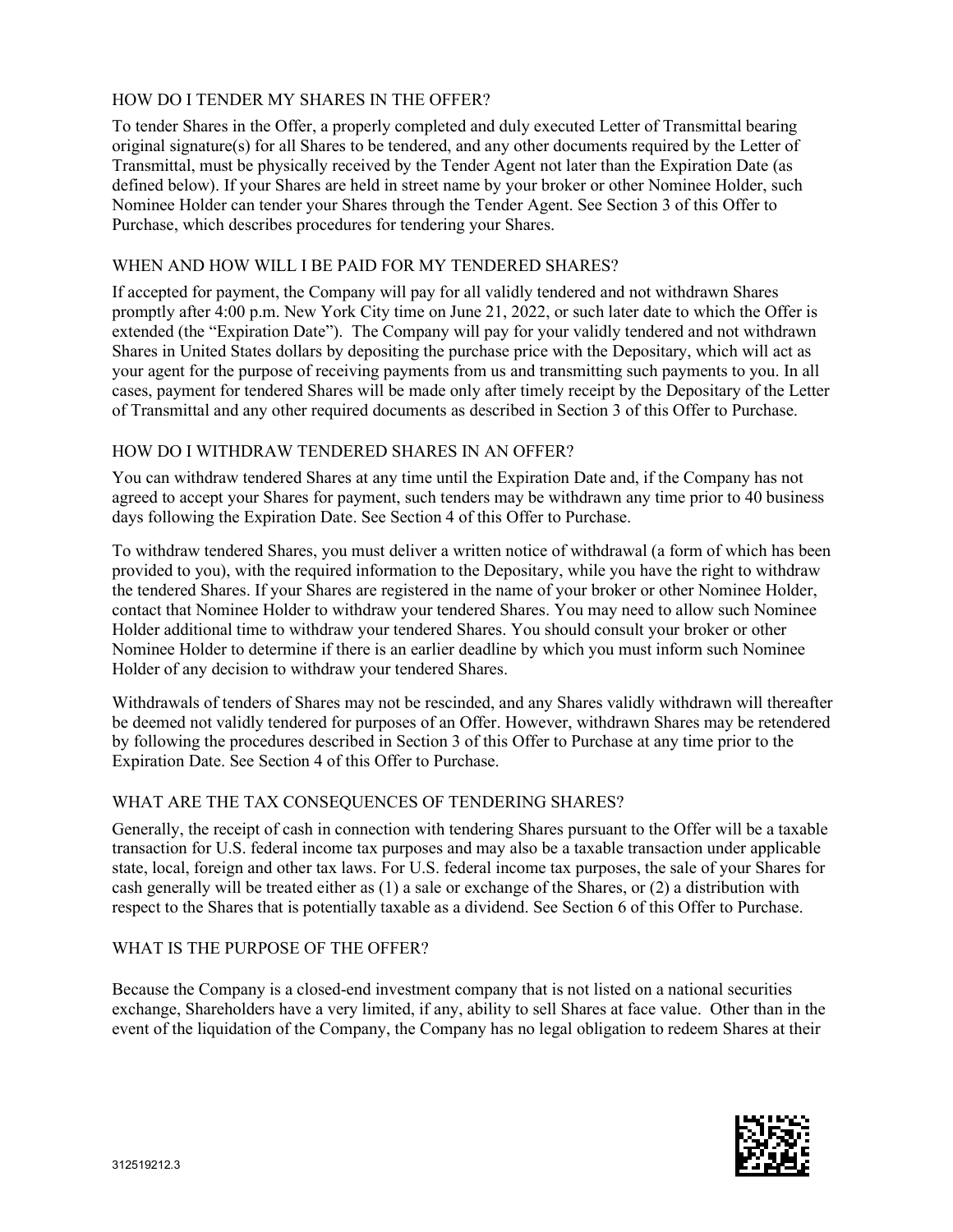face value. The Company has chosen to conduct the Offer to provide a liquidity opportunity to Shareholders.

Following NexPoint Advisors' recommendation regarding the Offer, the Board considered the information provided to the Board and NexPoint Advisors' analysis and approved the Offer on February 25, 2022.

Please bear in mind that neither the Company, nor the Board, nor the Investment Adviser has made any recommendations as to whether you should tender your Shares. Shareholders are urged to consult their own investment and tax advisors and make their own decisions whether to tender any Shares and, if so, how many Shares to tender.

### ARE THERE ANY CONDITIONS TO THE OFFER?

The Offer is subject to certain conditions as described in Section 13 of this Offer to Purchase.

### IF I DECIDE NOT TO TENDER MY SHARES IN THE OFFER, HOW WILL THE OFFER AFFECT MY SHARES?

If you decide not to tender your Shares, you will still own the same number of Shares, and the terms of the Shares will remain the same. The Shares are not listed on any securities exchange and there is no wellestablished secondary market for the Shares. While the Company intends to conduct quarterly tender offers, it is not required to do so and may suspend or terminate the share repurchase program at any time. If you do not tender your Shares, the Company cannot assure you that you will be able to sell your Shares in the future; you may be forced to hold the Shares indefinitely or you may have to sell your Shares at a significant discount to their current NAV Per Share price of \$6.35 per share. See Section 8 of this Offer to Purchase.

The Company intends to seek to complete a liquidity event for its stockholders within five years following the completion of the offering stage. However, the offering period may extend for an indefinite period. Additionally, there can be no assurance that a suitable transaction will be available or that market conditions for a liquidity event will be favorable during that timeframe. As such, there can be no assurance that the Company will complete a liquidity event on acceptable terms or at all.

### HOW WILL I BE NOTIFIED IF THE OFFER IS EXTENDED?

If the Company decides to extend its Offer, the Company will inform the Tender Agent of that fact and will make an announcement of the extension not later than 9:00 a.m. on the next business day after the day on which the Offer was scheduled to expire. See Section 2 of this Offer to Purchase.

### WHO CAN I TALK TO IF I HAVE QUESTIONS ABOUT THE OFFER?

If you own Shares through a broker or other Nominee Holder, you can call your broker or other Nominee Holder. You can also contact DST Systems, Inc., the Tender Agent, at 1-844-485-9167, Monday through Friday, 9 a.m. to 6 p.m., New York City time.

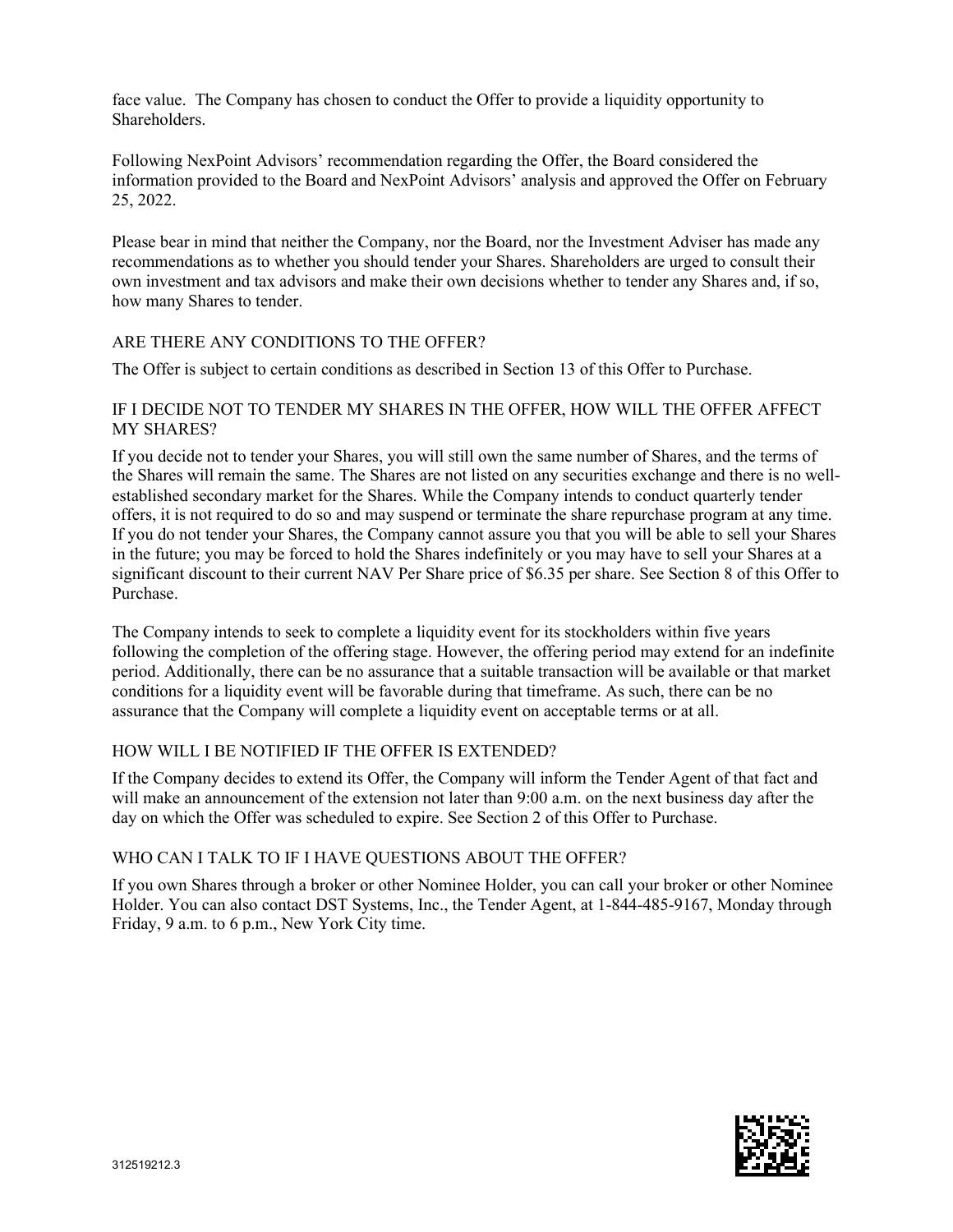#### **INTRODUCTION**

<span id="page-11-0"></span>NexPoint Capital, Inc., a Delaware corporation (the "Company") registered under the Securities Act of 1933, as amended (the "Securities Act"), as a closed-end management investment company that has elected to be treated as a business development company under the Investment Company Act of 1940, as amended (the "1940 Act"), hereby offers to purchase up to 2.5% of the Company's outstanding common stock, \$0.001 par value (the "Shares") as follows, upon the terms and subject to the conditions set forth in this Offer to Purchase and in the Company's related Letter of Transmittal (which together, constitutes the Company's "Offer").

The price to be paid for the Shares in cash will be an amount per Share of (i) not less than the NAV Per Share of the Company's common stock (as determined in good faith by the Board or a committee thereof, in its sole discretion) next calculated following the Expiration Date (the date of repurchase) and (ii) not more than 2.5% greater than the NAV Per Share as of such date, plus any unpaid dividends accrued through the Expiration Date, less any applicable withholding taxes and without interest (the "Per Share Amount"). The Offer is subject to the terms and conditions set forth in this Offer to Purchase and in the related Letter of Transmittal.

**The Company's Offer is open to all holders of Shares of the Company ("Shareholders") and is not conditioned upon there being a minimum number of Shares validly tendered and not withdrawn prior to the expiration of the Company's Offer, but is subject to other conditions as outlined in this Offer to Purchase. See Section 13 "Conditions to the Offer" of this Offer to Purchase.** 

**Neither the Company, its Board nor the Investment Adviser makes any recommendation as to whether you should tender or not tender Shares in the Offer. No person has been authorized to give any information or to make any representations in connection with the Offer other than those contained in this Offer to Purchase and in the related Letter of Transmittal, and if given or made, such information or representations should not be relied upon as having been authorized by the Company, its Board or the Investment Adviser. The Investment Adviser may participate in the Offer, but we have been advised that no Director or executive officer of the Company intends to tender any Shares pursuant to the Offer.**

You will not be obligated to pay brokerage fees or commissions in order to tender your Shares. However, if you own Shares through a broker, dealer, commercial bank, trust company or other nominee ("Nominee Holder"), and your broker or other Nominee Holder tenders your Shares on your behalf, your broker or other Nominee Holder may charge you a fee for doing so. You should consult your broker or other Nominee Holder to determine whether any charges will apply. The Company will pay all charges and expenses of DST Systems, Inc., the tender agent (the "Tender Agent"), whereby the Tender Agent will fulfill the role of information agent and depositary (in such capacity, the "Depositary"), incurred in connection with the Company's Offer. See Section 14 "Fees and Expenses." The receipt of cash for Shares purchased by the Company pursuant to the Offer generally will be a taxable transaction for federal income tax purposes, and you will be responsible for any tax liabilities you incur as a result of participating in the Offer. **In addition, if you fail to complete, sign and return to the Tender Agent a Form W-9 (or a substitute form) (or in the case of certain non-U.S. Shareholders, an appropriate IRS Form W-8 or substitute form), you may be subject to backup withholding on the gross proceeds payable to you pursuant to the Offer. Additionally, certain non-U.S. Shareholders may be subject to U.S. federal income tax withholding on gross proceeds payable to them pursuant to the Offer. See Section 6 "Certain Material U.S. Federal Income Tax Consequences."**

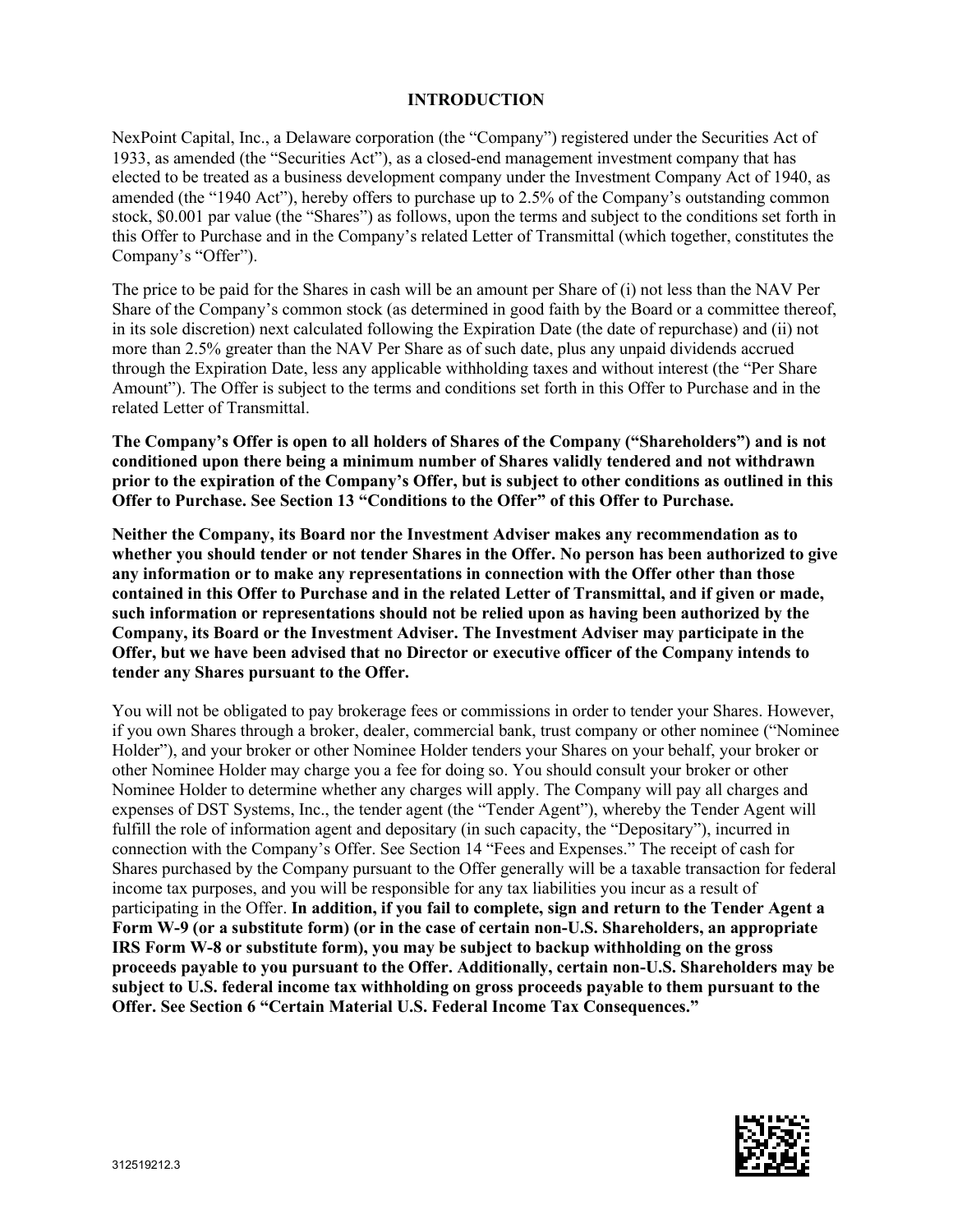THIS OFFER TO PURCHASE AND THE LETTER OF TRANSMITTAL CONTAIN IMPORTANT INFORMATION AND YOU SHOULD READ THEM CAREFULLY AND IN THEIR ENTIRETY BEFORE YOU MAKE ANY DECISION WITH RESPECT TO THE OFFER. **If you do not wish to tender your Shares, you need not take any action.**

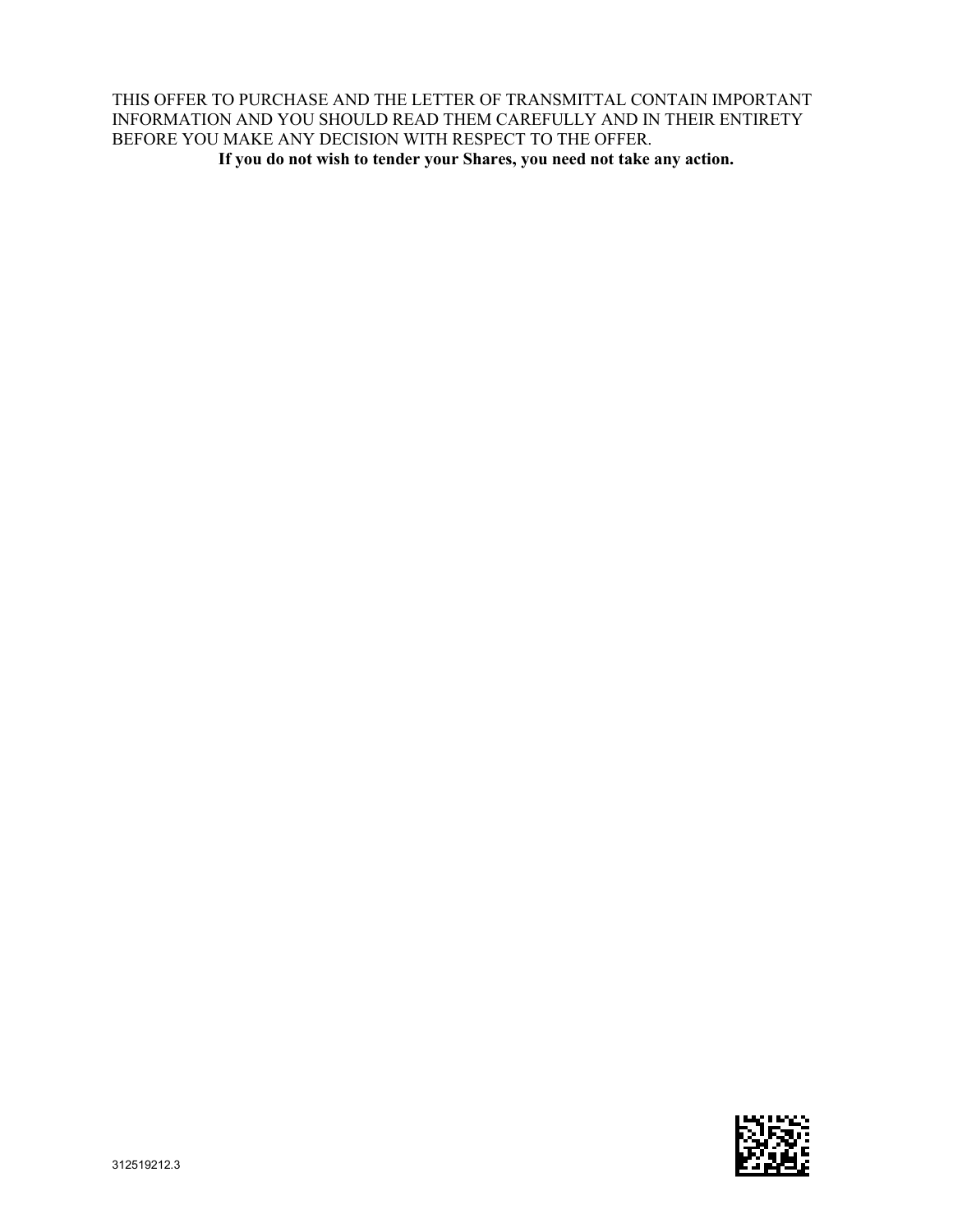#### **THE OFFER**

### <span id="page-13-1"></span><span id="page-13-0"></span>**1. TERMS OF THE OFFER; EXPIRATION DATE**

Upon the terms and subject to the conditions set forth in this Offer, the Company will accept for payment and pay for up to 2.5% of its outstanding Shares, validly tendered prior to 4:00 p.m. New York City time, on June 21, 2022, or such later date to which the Offer is extended (the "Expiration Date"), and not withdrawn as permitted by Section 4 of this Offer to Purchase. The Company reserves the right to extend the Offer to a later Expiration Date. The offer period may be extended by the Company issuing a press release or making some other public announcement no later than 9:00 a.m. New York City time on the next business day after the Offer otherwise would have expired.

If the Company makes a material change in the terms of the Offer or the information concerning the Offer (not including the price at which Shares may be tendered), or if it waives a material condition of the Offer, the Company will send revised materials reflecting such changes and will extend the offer period by a minimum of an additional five business days. If the price at which Shares may be tendered is changed, the Company will extend the offer period by a minimum of an additional ten business days. In all cases, the Company will extend the Offer to the extent required under the Securities Exchange Act of 1934, as amended (the "Exchange Act"). During any such extension, all Shares previously tendered and not withdrawn will remain subject to the Offer, subject to the right of any such tendering shareholder to withdraw his, her or its shares.

The price to be paid for the Shares is an amount per share, net to the seller in cash, will be an amount per Share of (i) not less than the NAV Per Share of the Company's common stock (as determined in good faith by the Board or a committee thereof, in its sole discretion) next calculated following the Expiration Date (the date of repurchase) and (ii) not more than 2.5% greater than the NAV Per Share as of such date, plus any unpaid dividends accrued through the Expiration Date, less any applicable withholding taxes and without interest. See Section 7 of this Offer to Purchase. Under no circumstances will interest be paid on the offer price for tendered Shares, regardless of any extension of or amendment to the Offer or any delay in paying for such Shares.

When considering whether to tender Shares, you should be aware that the payment received pursuant to the Offer may be less than the amount a Shareholder would receive if the Company were to complete a liquidity event. A liquidity event could include: (i) a listing of the Company's shares on a national securities exchange; (ii) a merger or another transaction approved by the Board in which Shareholders would receive cash or shares of a listed company; or (iii) a sale of all or substantially all of the Company's assets either on a complete portfolio basis or individually followed by a liquidation. While the Company intends to seek to complete a liquidity event within five years following the completion of its offering stage, there can be no assurance that a suitable transaction will be available or that market conditions for a liquidity event will be favorable during that timeframe. As such, there can be no assurance that the Company will complete a liquidity event on acceptable terms or at all.

The Company's Offer is being made to all of the Company's Shareholders. The Offer is subject to certain conditions as described in Section 13.

Subject to the terms and conditions of the Offer, the Company will pay the consideration offered or return the tendered securities promptly after the termination or withdrawal of the Offer. The amount of any stock or share transfer taxes imposed in respect of Shares tendered in connection with the Offer, including, without limitation, such taxes imposed for a reason other than the sale or transfer of Shares to the Company pursuant to the Offer, whether such taxes are imposed on the registered holder(s), any other person to whom shares are to be returned or the purchase price is to be paid, or otherwise, including any

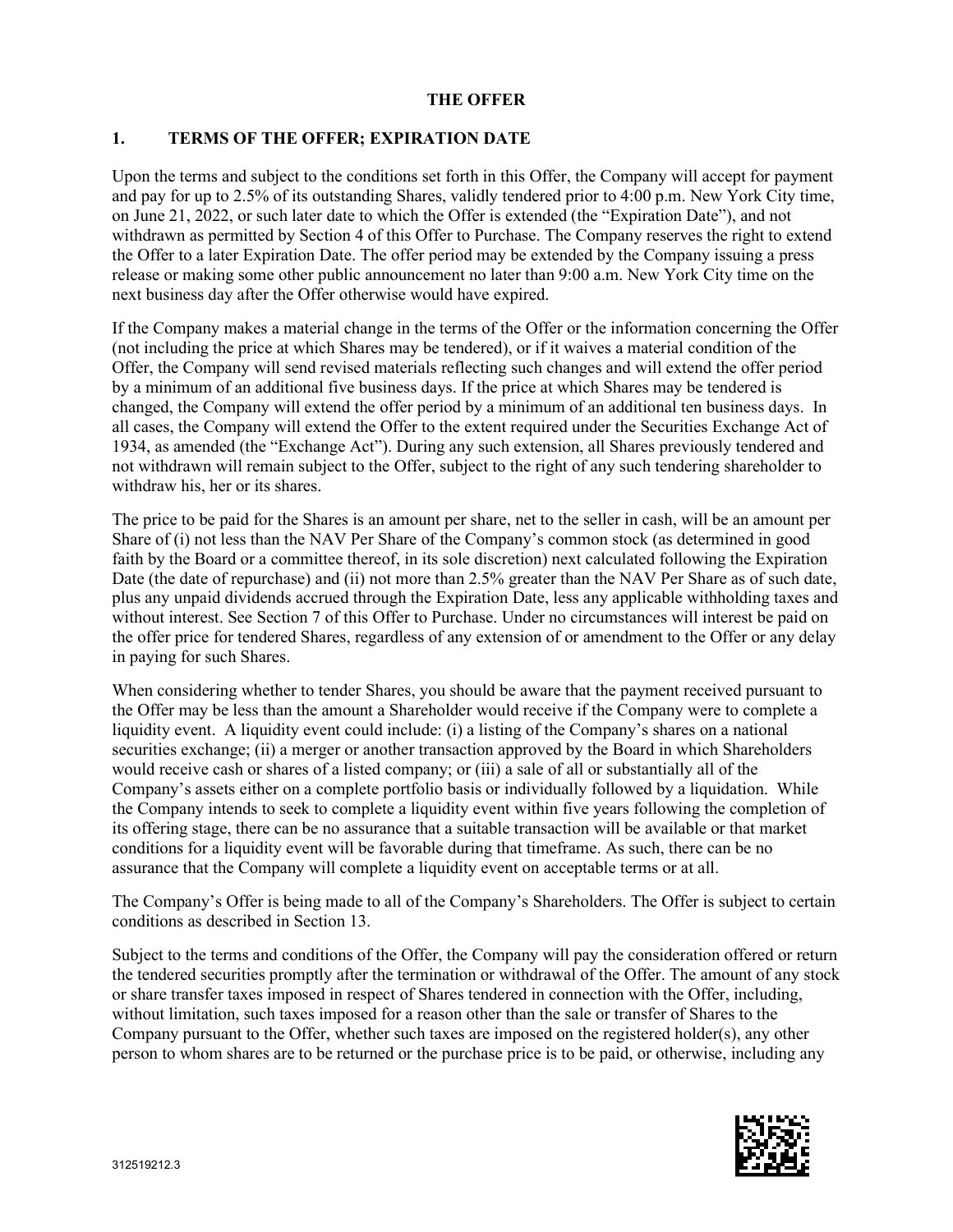such taxes due in respect of (a) shares tendered but not purchased, including such shares that are to be returned in the name of a person other than the registered holder(s), or (b) shares the purchase price for which is paid to a person other than the registered holder(s), will be for the Shareholder's account and will not be borne by the Company. Shareholders should consult their own tax advisors concerning the tax consequences of participating in the Offer in light of their particular situations.

As of May 16, 2022, there were 9,966,105.806 Shares outstanding. As of the date of the Offer, the Directors and officers of the Company did not beneficially own any Shares, except that James Dondero (President and Principal Executive Officer) owned, through one or more entities, 2,549,002.292 Shares.

### <span id="page-14-0"></span>**2. EXTENSION OF TENDER PERIOD, TERMINATION; AMENDMENT**

The Company expressly reserves the right, in its sole discretion, at any time and from time to time, to extend the period of time during which the Offer is pending by making a public announcement thereof. During any such extension, all Shares previously tendered and not purchased or withdrawn will remain subject to the Offer. The Company also reserves the right, at any time and from time to time up to and including the Expiration Date, to amend the Offer in any respect by making a public announcement thereof. Such public announcement will be issued no later than 9:00 a.m. New York City time on the next business day after the previously scheduled Expiration Date. Without limiting the manner in which the Company may choose to make a public announcement of extension, termination or amendment, except as provided by applicable law, the Company shall have no obligation to publish, advertise or otherwise communicate any such public announcement.

If the Company makes a material change in the terms of the Offer or the information concerning the Offer (not including the price at which Shares may be tendered), or if it waives a material condition of the Offer, the Company will send revised materials reflecting such changes and will extend the offer period by a minimum of an additional five business days. If the price at which Shares may be tendered is changed, the Company will extend the offer period by a minimum of an additional ten business days. In all cases, the Company will extend the Offer to the extent required by rules promulgated under the Exchange Act. These rules require that the minimum period during which a tender offer must remain open following material changes in the terms of the offer or information concerning the offer (other than a change in price or a change in percentage of securities sought) will depend on the facts and circumstances, including the relative materiality of such terms or information. If (i) the Company increases or decreases the price to be paid for Shares, or the Company decreases the number of Shares being sought and (ii) the Offer is scheduled to expire at any time earlier than the expiration of a period ending on the tenth business day from, and including, the date that notice of such increase or decrease is first published, sent or given, its Offer will be extended at least until the expiration of such period of ten business days.

### <span id="page-14-1"></span>**3. PROCEDURES FOR TENDERING SHARES**

For Shares to be properly tendered pursuant to the Offer, a properly completed and duly executed Letter of Transmittal bearing original signature(s) for all Shares to be tendered and any other documents required by the Letter of Transmittal must be physically received by the Tender Agent at the address set forth on the back cover of this Offer before 4:00 p.m., New York City time, on the Expiration Date. These materials may be sent via mail, courier or personal delivery. If your Shares are held by a broker or other nominee, approval is required from the Nominee Holder. The Letter of Transmittal must be signed by such Nominee Holder.

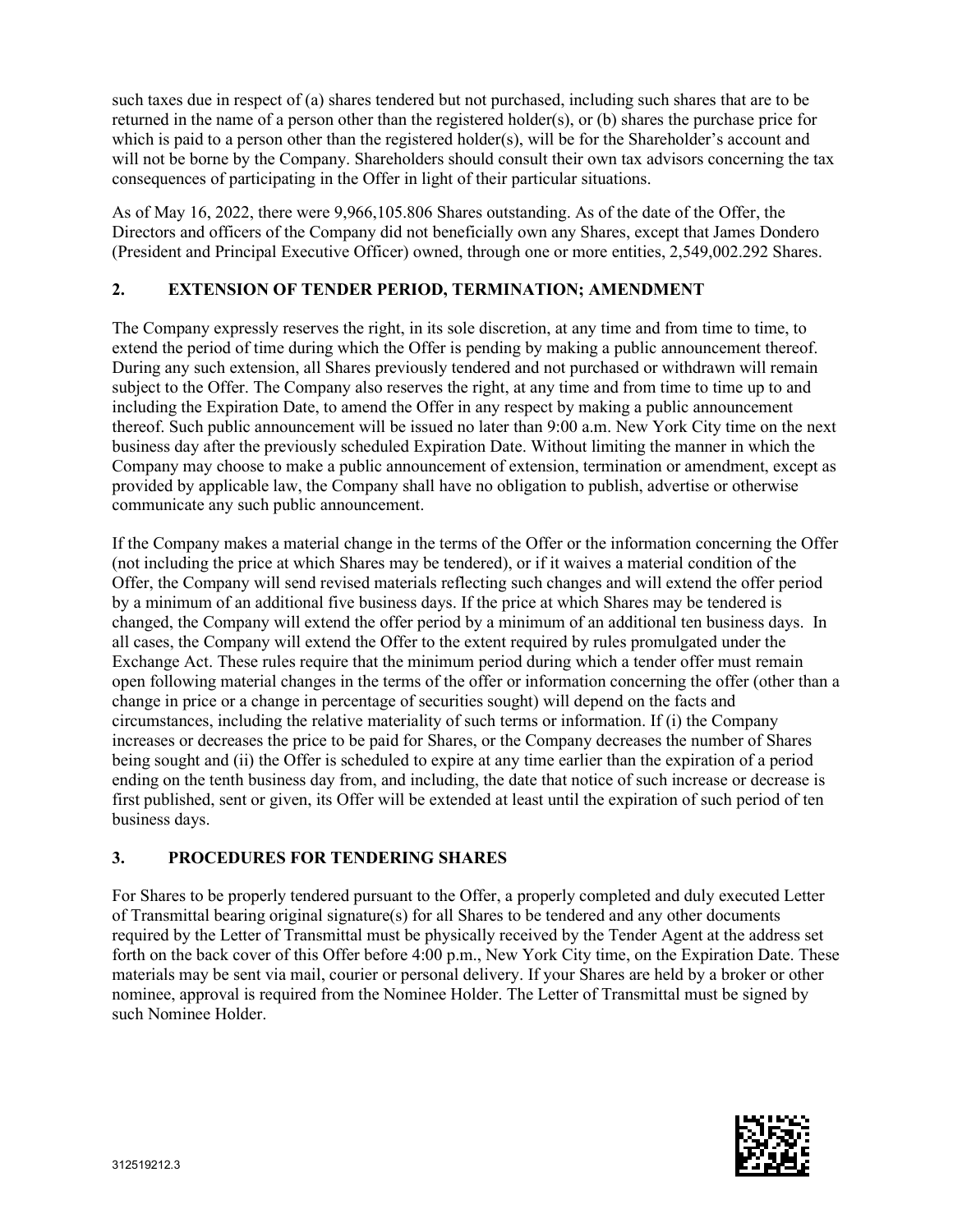### **THE METHOD OF DELIVERY OF THE LETTER OF TRANSMITTAL AND ANY OTHER REQUIRED DOCUMENTS IS AT THE OPTION AND SOLE RISK OF THE TENDERING SHAREHOLDER. IF DOCUMENTS ARE SENT BY MAIL, REGISTERED MAIL WITH RETURN RECEIPT REQUESTED, PROPERLY INSURED, IS RECOMMENDED.**

Shareholders have the responsibility to cause their Shares to be tendered, the Letter of Transmittal properly completed and bearing original signature(s) and the original of any required signature guarantee(s), and any other documents required by the Letter of Transmittal, to be timely delivered. Timely delivery is a condition precedent to acceptance of Shares for purchase pursuant to the Offer and to payment of the purchase amount.

Shareholders whose Shares are registered in the name of a broker or other Nominee Holder should contact such Nominee Holder if they desire to tender their Shares. Such Shareholders may need to inform their brokers or other Nominee Holders of any decision to tender Shares, and deliver any required materials, before 4:00 p.m., New York City time, on the Expiration Date. You should consult your broker or other Nominee Holder to determine when you would need to inform such Nominee Holder of any decision to tender Shares and to deliver any required materials to them in order to tender your Shares.

*U.S. Federal Tax Withholding.* Under U.S. federal income tax law, the gross proceeds otherwise payable to an individual or certain non-corporate Shareholders pursuant to the Offer may be subject to backup withholding unless the Shareholder provides the information described in Section 6 of this Offer to Purchase. In addition, under certain circumstances, a withholding rate of 30% (or a lower applicable treaty rate) may be applied to the gross payments payable to a Non-U.S. Shareholder, as described in Section 6 of this Offer to Purchase.

*Determination of Validity; Rejection of Shares; Waiver of Defects; No Obligation to Give Notice of Defects.* The Company will determine, in its sole discretion, all questions as to the number of Shares to be accepted, and the validity, form, eligibility, including time of receipt, and acceptance for payment of any tender of Shares. The Company's determination will be final and binding on all parties. The Company reserves the absolute right to reject any or all tenders it determines not to be in proper form or the acceptance of or payment for which it determines may be unlawful. The Company also reserves the absolute right to waive any of the conditions of its Offer and any defect or irregularity in the tender of any particular Shares or any particular Shareholder. No tender of Shares will be deemed to be properly made until all defects or irregularities have been cured by the tendering Shareholder or waived by the Company. Neither the Company, the Tender Agent, or any other person will be under any duty to give notice of any defects or irregularities in any tender, or incur any liability for failure to give any such notice. The Company's interpretation of the terms of and conditions to its Offer, including the Letter of Transmittal and the instructions thereto, will be final and binding. By tendering Shares to the Company, you agree to accept all decisions the Company makes concerning these matters and waive any right you might otherwise have to challenge those decisions.

*Your Representation and Warranty; Our Acceptance Constitutes an Agreement.* A tender of Shares of the Company under the procedures described above will constitute your acceptance of the terms and conditions of the Company's Offer, as well as your representation and warranty to the Company that you have the full power and authority to tender, sell, assign and transfer the Shares tendered, as specified in the Letter of Transmittal or otherwise.

The Company's acceptance for payment of Shares tendered under the Offer will constitute a binding agreement between you and the Company with respect to such Shares, upon the terms and conditions of the Offer described in this and related documents.

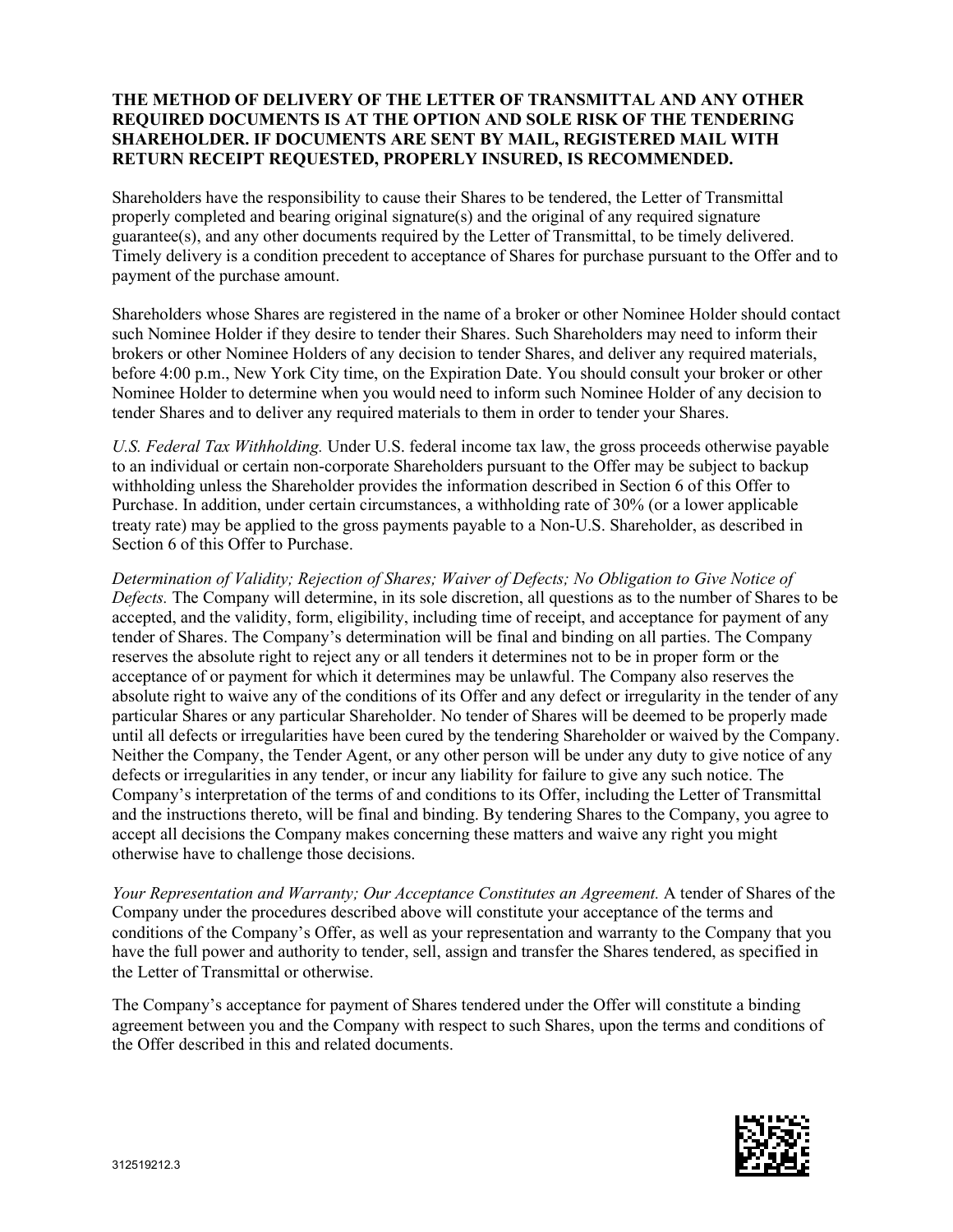By tendering Shares as described above, subject to, and effective upon, acceptance for payment of the Shares tendered in accordance with the terms and subject to the conditions of the Company's Offer, in consideration of the acceptance for payment of such Shares in accordance with the terms of the Offer, the tendering Shareholder shall be deemed to sell, assign and transfer to, or upon the order of, the Company all right, title and interest in and to all the Shares that are being tendered and that are being accepted for purchase pursuant to the Offer (and any and all dividends, distributions, other shares or other securities or rights declared or issuable in respect of such Shares after the Expiration Date) and irrevocably constitute and appoint the Depositary the true and lawful agent and attorney-in-fact of the undersigned with respect to such Shares (and any such dividends, distributions, other shares or securities or rights), with full power of substitution (such power of attorney being deemed to be an irrevocable power coupled with an interest) to (a) transfer ownership of such Shares (and any such other dividends, distributions, other shares or securities or rights), together with all accompanying evidences of transfer and authenticity to or upon the order of the Company, upon receipt by the Depositary, as the agent of the tendering Shareholder, of the purchase price; (b) present such Shares (and any such other dividends, distributions, other shares or securities or rights) for transfer on the books of the Company; and (c) receive all benefits and otherwise exercise all rights of beneficial ownership of such Shares (and any such other dividends, distributions, other shares or securities or rights), all in accordance with the terms of the Offer. Upon such acceptance for payment, all prior powers of attorney given by the tendering Shareholder with respect to such Shares (and any such other dividends, distributions, other shares or securities or rights) will, without further action, be revoked and no subsequent powers of attorney may be given by the tendering Shareholder (and, if given, will not be effective).

By tendering Shares as described above, and in accordance with the terms and conditions of the Company's Offer, the tendering Shareholder also shall be deemed to represent and warrant that: (a) the tendering Shareholder has full power and authority to tender, sell, assign and transfer the tendered Shares (and any such other dividends, distributions, other shares or securities or rights declared or issuable in respect of such Shares after the Expiration Date); (b) when and to the extent the Company accepts the Shares for purchase, the Company will acquire good, marketable and unencumbered title thereto, free and clear of all liens, restrictions, charges, proxies, encumbrances or other obligations relating to their sale or transfer, and not subject to any adverse claim; (c) on request, the tendering Shareholder will execute and deliver any additional documents deemed by the Depositary or the Company to be necessary or desirable to complete the sale, assignment and transfer of the tendered Shares (and any such other dividends, distributions, other shares or securities or rights declared or issuable in respect of such Shares after the Expiration Date); and (d) the tendering Shareholder has read the Offer Documents and agreed to all of the terms of the Company's Offer.

# <span id="page-16-0"></span>**4. WITHDRAWAL RIGHTS**

Shares tendered pursuant to the Offer may be withdrawn pursuant to the procedures set forth below at any time prior to the Expiration Date, and unless already accepted for payment pursuant to the Offer, such tenders may be withdrawn any time prior to 40 business days following the Expiration Date. If your Shares are registered in the name of your broker or other Nominee Holder, you may need to allow such Nominee Holder additional time to withdraw your tendered Shares. You should consult your broker or other Nominee Holder to determine if there is an earlier deadline by which you must inform such Nominee Holder of any decision to withdraw your tendered Shares. After the Expiration Date, Shares may not be withdrawn except as otherwise provided in this section.

For a withdrawal to be effective, a written notice of withdrawal must be timely received by the Depositary at its address set forth on the back cover of the Offer and must specify the name of the person having tendered the Shares to be withdrawn, the number of Shares to be withdrawn and the name of the

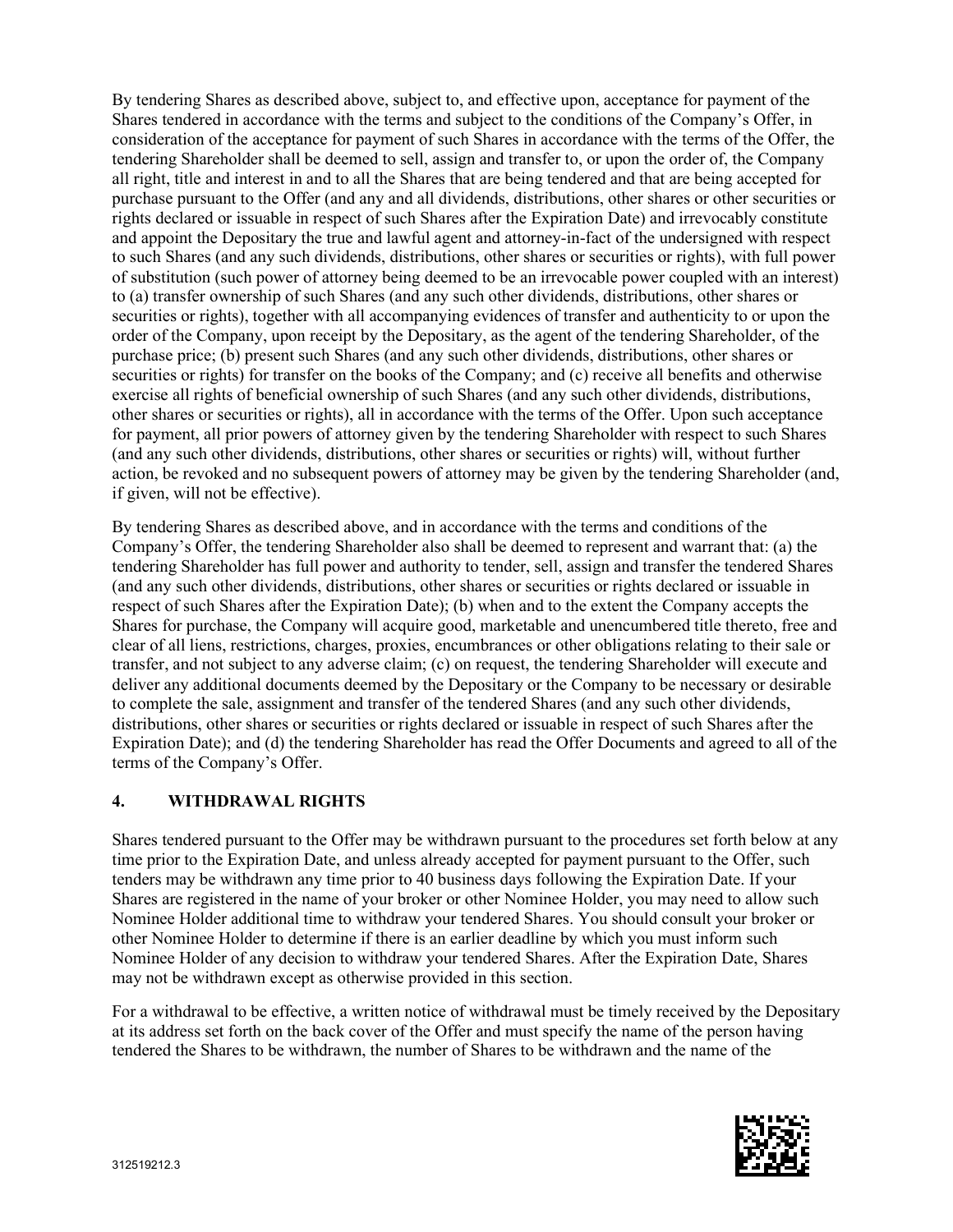registered holder of the Shares to be withdrawn, if different from the name of the person who tendered the Shares. Withdrawals may not be rescinded, and any Shares validly withdrawn will thereafter be deemed not validly tendered for purposes of the Offer. However, withdrawn Shares may be retendered by again following one of the procedures described in Section 3 of this Offer to Purchase at any time prior to the Expiration Date.

All questions as to the form and validity (including time of receipt) of any notice of withdrawal will be determined by the Company in its sole discretion, which determination will be final and binding. Neither of the Company, the Tender Agent, or any other person will be under any duty to give notification of any defects or irregularities in any notice of withdrawal or incur any liability for failure to give any such notification.

The method of delivery of any documents related to a withdrawal is at the risk of the withdrawing Shareholder. Any documents related to a withdrawal will be deemed delivered only when actually received by the Depositary. If delivery is by mail, registered mail with return receipt requested, properly insured, is recommended. In all cases, sufficient time should be allowed to ensure timely delivery.

# <span id="page-17-0"></span>**5. ACCEPTANCE FOR PAYMENT AND PAYMENT**

Upon the terms and subject to the conditions of the Offer, the Company will accept for payment, and will pay cash for, Shares validly tendered on or before the Expiration Date, and not properly withdrawn in accordance with Section 4 of this Offer to Purchase, promptly after the Expiration Date of the Offer. The Company expressly reserves the right, in its sole discretion, to delay the acceptance for payment of, or payment for, Shares, in order to comply, in whole or in part with any applicable law.

For purposes of the Offer, the Company will be deemed to have accepted for payment Shares validly tendered and not withdrawn as, if and when it gives or causes to be given oral or written notice to the Depositary of its acceptance for payment of such Shares pursuant to the Offer. Payment for Shares accepted pursuant to the Company's Offer will be made by deposit of the aggregate purchase price therefore with the Depositary, which will act as agent for the tendering Shareholders for purpose of receiving payments from the Company and transmitting such payments to the tendering Shareholders. In all cases, payment for Shares accepted for payment pursuant to the Offer will be made only after timely receipt by the Depositary of a properly completed and duly executed Letter of Transmittal. For a description of the procedure for tendering Shares pursuant to the Offer, see Section 3 of this Offer to Purchase. Under no circumstances will interest on the purchase price for Shares be paid, regardless of any delay in making such payment. Although the Company does not currently intend to do so, if the Company increases the consideration to be paid for Shares pursuant to its Offer, the Company will pay such increased consideration for all Shares purchased pursuant to its Offer.

If any tendered Shares are not accepted for payment pursuant to the terms and conditions of the Offer for any reason, or are not accepted because of an invalid tender, such unpurchased or untendered Shares will be returned via credit to an account maintained at the Depositary, without expense to you, or to other persons at your discretion, as promptly as practicable following the expiration or termination of the Offer.

The purchase price of the Shares will be an amount per Share of (i) not less than the NAV Per Share of the Company's common stock (as determined in good faith by the Board or a committee thereof, in its sole discretion) next calculated following the Expiration Date (the date of repurchase) and (ii) not more than 2.5% greater than the NAV Per Share as of such date, plus any unpaid dividends accrued through the Expiration Date, less any applicable withholding taxes and without interest. If you own Shares through a broker or other Nominee Holder, and your broker or other Nominee Holder tenders your Shares on your

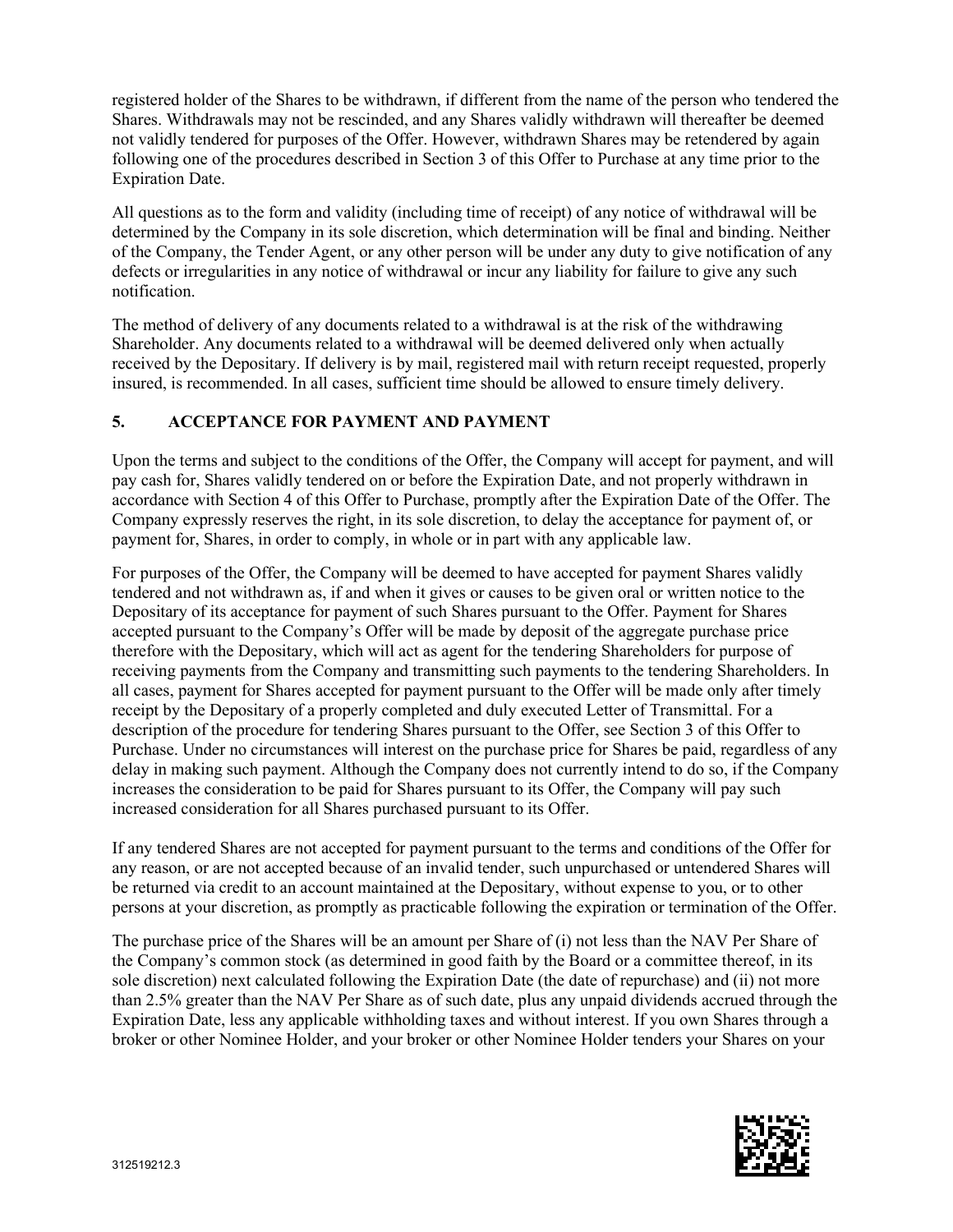behalf, your broker or other Nominee Holder may charge you a fee for doing so. You should consult your broker or other Nominee Holder to determine whether any charges will apply.

# <span id="page-18-0"></span>**6. CERTAIN MATERIAL U.S. FEDERAL INCOME TAX CONSEQUENCES**

The following summary of certain U.S. federal income tax consequences of the sale of Shares pursuant to the Offer is for general information purposes only. Unless otherwise noted, this discussion deals only with shares held as capital assets and does not deal with special situations or particular types of Shareholders subject to special treatment under U.S. federal income tax laws (including financial institutions or dealers in securities or commodities, regulated investment companies, traders in securities that elect to mark their holdings to market, insurance companies, Shareholders subject to the federal alternative minimum tax, or Shareholders whose functional currency is not the U.S. dollar). This discussion is not tax advice and does not address all aspects of taxation (including other federal (non-income) taxes, state, local, or foreign taxes, estate taxes, or the Medicare tax on unearned income) that may be relevant to particular Shareholders in light of their own investment or tax circumstances.

The discussion below is based upon the provisions of the Internal Revenue Code of 1986, as amended (the "Code") and regulations, rulings and judicial decisions thereunder as of the date hereof, and such authorities may be repealed, revoked or modified, possibly on a retroactive basis, so as to result in U.S. federal income tax consequences different from those discussed below.

### **Shareholders should consult their own tax advisors concerning the U.S. federal income tax consequences of participating in the Offer in light of their particular situations as well as any consequences arising under the laws of any other taxing jurisdiction.**

As used herein, a "U.S. Shareholder" means a Shareholder that is (i) a citizen or resident of the U.S., (ii) a corporation (or any other entity treated as a corporation for U.S. federal income tax purposes), partnership or other entity created or organized in or under the laws of the U.S., any State or any political subdivision thereof, (iii) an estate the income of which is subject to U.S. federal income taxation regardless of the source of the income, or (iv) a trust if it  $(x)$  is subject to the supervision of a court within the U.S. and one or more U.S. persons has the authority to control all substantial decisions of the trust or (y) has a valid election in effect under applicable U.S. Treasury regulations to be treated as a U.S. person. A "Non-U.S. Shareholder" is a Shareholder that is not a U.S. Shareholder.

A sale of Shares of the Company for cash in the Offer generally will be a taxable transaction for U.S. federal income tax purposes. Depending on a Shareholder's particular circumstances, the sale of Shares pursuant to the Offer generally will be treated either (i) as a "sale or exchange" producing gain or loss or (ii) as the receipt of a distribution from the Company that is potentially taxable to the Shareholder as a dividend. For the avoidance of doubt, any taxes imposed on or in respect of a Shareholder in connection with its sale of Shares pursuant to the Company's Offer, including any applicable share transfer taxes, as discussed in Section 1 above, and any applicable withholding taxes, as discussed below, will be for the Shareholder's account and will not be borne by the Company.

Under Section 302(b) of the Code, a sale of Shares of the Company pursuant to the Offer generally will be treated as a sale or exchange of those Shares if the receipt of cash by the Shareholder: (a) results in a complete termination of the Shareholder's interest in the Company, (b) results in a "substantially disproportionate" redemption with respect to the Shareholder, or (c) is "not essentially equivalent to a dividend" with respect to the Shareholder. Generally, for this purpose a "substantially disproportionate" redemption is one that reduces the Shareholder's percentage voting interest in the Company by more than 20% and after which the Shareholder owns a less-than-50% voting interest in the Company. Also,

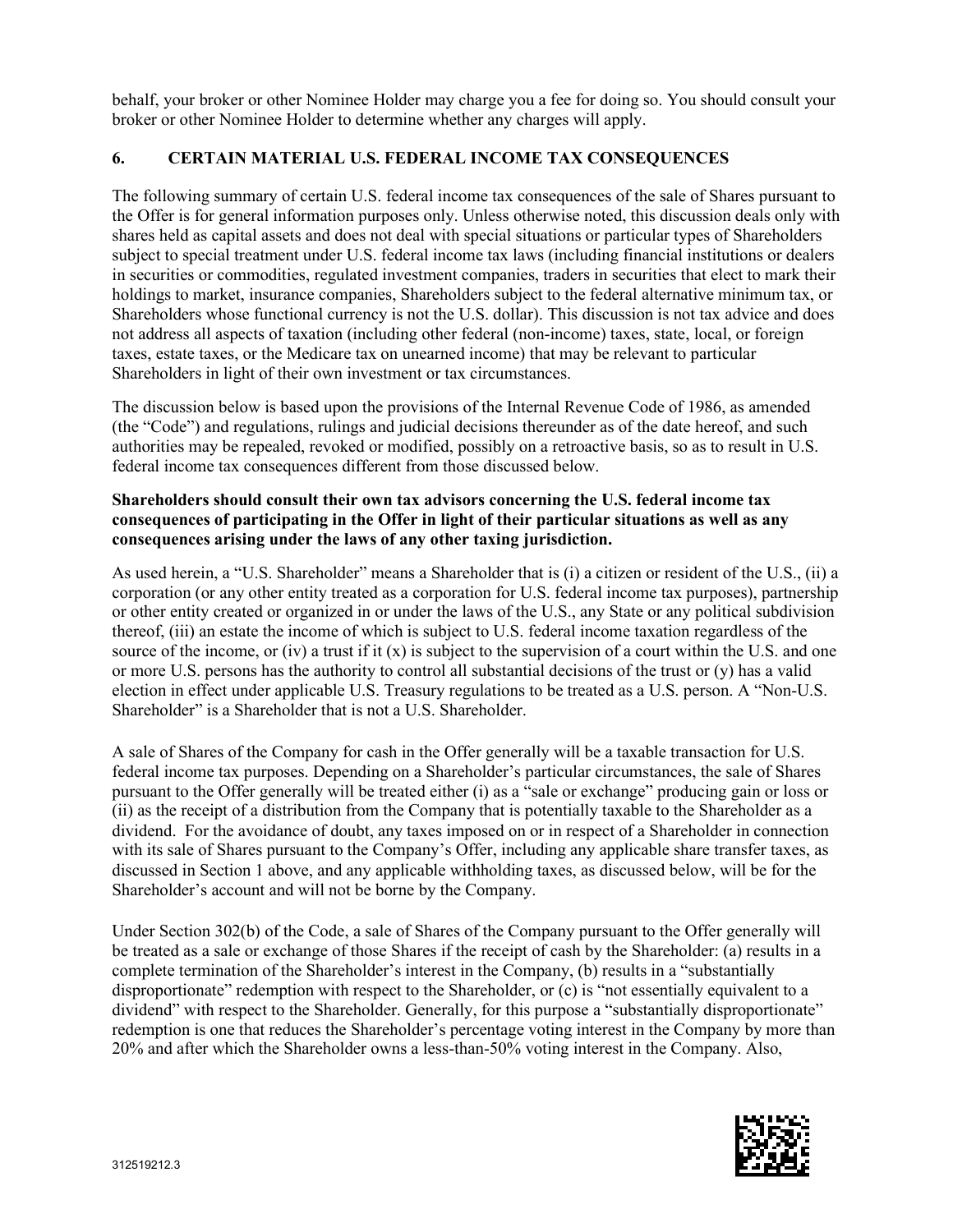generally, for this purpose, a redemption is "not essentially equivalent to a dividend" if it results in a "meaningful reduction" of a Shareholder's percentage interest in the Company. Whether a reduction is "meaningful" depends on a Shareholder's particular facts and circumstances; in general, the smaller a Shareholder's percentage interest in the Company, the more likely that any such reduction therein will be treated as "meaningful."

In determining whether any of these tests has been met, Shares of the Company actually owned, as well as Shares of the Company considered to be owned by the Shareholder by reason of certain constructive ownership rules set forth in Section 318 of the Code, generally must be taken into account. Further, contemporaneous dispositions or acquisitions of the Company's Shares by a Shareholder or a related party may be deemed to be part of a single integrated transaction for purposes of determining whether any of the three tests have been satisfied. Shareholders participating in the Offer should consult with their tax advisers regarding the applicability of one or more of these tests to their particular situations.

If any of these three tests for sale or exchange treatment under Section 302(b) is met, a Shareholder will recognize gain or loss equal to the difference between (i) the price paid by the Company for the Shares purchased in the Offer, minus any amounts treated as a dividend, as explained below, and (ii) the Shareholder's adjusted basis in such Shares. If the Shareholder holds such Shares as a capital asset, the gain or loss will be capital gain or loss, which generally will be long-term capital gain or loss if the Shareholder has owned such Shares (or is deemed to have owned such Shares) for more than one year, and otherwise as short-term capital gain or loss. The Company intends to take the position that shareholders tending Shares will qualify for sale or exchange treatment for federal income tax purposes.

Under the "wash sale" rules under the Code, loss recognized on Shares sold pursuant to the Offer will ordinarily be disallowed to the extent the shareholder acquires other shares of the Company or substantially identical stock or securities within 30 days before or after the date the tendered Shares are purchased pursuant to the Offer and, in that event, the basis and holding period of the shares acquired will be adjusted to reflect the disallowed loss. Any loss realized by a tendering shareholder on the sale of a Share held by the shareholder for six months or less will be treated for U.S. federal income tax purposes as a long-term capital loss to the extent of any distributions or deemed distributions of long-term capital gains received by the shareholder with respect to such Share. The deductibility of capital losses is subject to certain limitations.

To the extent that a Shareholder receives, as part of its gross proceeds on the tender of its Shares of the Company, accumulated and unpaid dividends, the portion of the gross proceeds representing such dividend amounts generally will be treated as either ordinary income dividends, or capital gain dividends in the hands of the Shareholder, as reported by the Company, to the extent such dividends have been previously declared by the Company. The tax treatment of each such type of dividend for Shareholders is explained in the next paragraph.

If, in the case of a Shareholder's sale of Shares pursuant to the Company's Offer, the requirements of Section 302(b) of the Code for sale or exchange treatment are not met, amounts received by a Shareholder in exchange for its Shares pursuant to the Offer will be taxable to the Shareholder as a dividend to the extent of such Shareholder's allocable share of the Company's current and/or accumulated earnings and profits. In this case, a Shareholder will not be permitted to recognize any loss in connection with its sale of its Shares pursuant to the Offer. Any such dividend will constitute either an ordinary income dividend or capital gain dividend. An ordinary income dividend is generally taxable at ordinary income tax rates, and a dividend properly reported as a capital gain dividend is generally taxable at long-term capital gain rates. No portion of any amount a Shareholder receives from the Company in connection with its Offer that is treated as an ordinary income dividend is expected to qualify for the corporate dividends-received

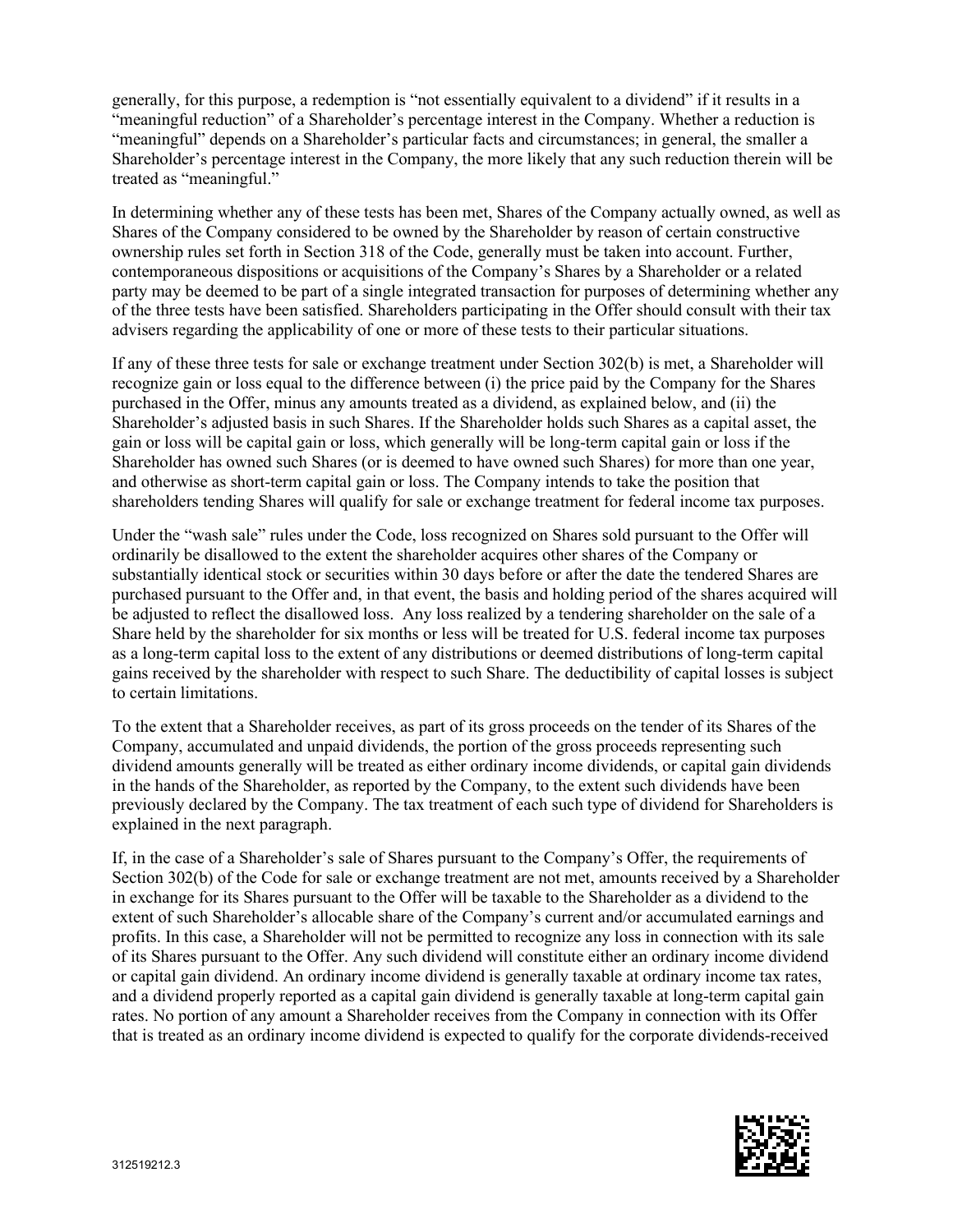deduction (for corporate Shareholders) or as "qualified dividend income" (for certain non-corporate Shareholders). To the extent that amounts received in connection with the Company's Offer exceed a Shareholder's allocable share of the Company's current and accumulated earnings and profits for a taxable year, those excess amounts will first be treated as a non-taxable return of capital, causing a reduction in the adjusted basis of such Shareholder's Shares, and any amounts in excess of the Shareholder's adjusted basis in its Shares will constitute taxable gain. Any remaining adjusted basis in the Shares tendered to the Company (after reduction by the non-taxable return of capital amount) will be transferred to any remaining Shares of the Company held by such Shareholder following the Company's Offer. In addition, in the case of a corporate Shareholder, if the requirements of Section 302(b) of the Code are not met and the Shareholder is treated as receiving a dividend from the Company, in certain cases the dividend could constitute an "extraordinary dividend" under Section 1059 of the Code, potentially resulting in special basis adjustments for any remaining Shares of the Company held by such Shareholder following the Company's Offer and the recognition of gain. Corporate Shareholders should consult their tax advisers for the possible applicability of this special rule to them.

In addition, the Code generally imposes a 3.8% Medicare contribution tax on the net investment income of certain individuals, estates and trusts to the extent their income exceeds certain threshold amounts. For these purposes, "net investment income" generally includes, among other things, (i) distributions paid by the Company of net investment income and capital gains, and (ii) any net gain from the sale, exchange or other taxable disposition of Shares.

In the event that a tendering Shareholder is deemed to receive a dividend as a result of tendering its Shares of the Company, it is possible that Shareholders of the Company whose percentage ownership of the Company increases as a result of the tender will be deemed to receive a constructive distribution from the Company, whether or not such Shareholders tender Shares in connection with the Company's Offer. Such constructive distribution will be treated as a dividend to the extent of a Company's current or accumulated earnings and profits.

The Company's purchase of Shares in the Offer may directly result in, or contribute to a subsequent, limitation on the Company's ability to use capital loss carryforwards to offset future gains. Therefore, in certain circumstances, shareholders who remain shareholders following completion of the Offer may pay taxes sooner, or pay more taxes, than they would have had the Offer not occurred.

*Backup Federal Income Tax Withholding.* Backup withholding may be imposed on the gross proceeds paid to a tendering U.S. Shareholder unless the U.S. Shareholder provides to the applicable withholding agent, generally on an IRS Form W-9 or substitute form, its taxpayer identification number (employer identification number or social security number), certifies as to no loss of exemption from backup withholding, complies with applicable requirements of the backup withholding rules or is otherwise exempt from backup withholding. In order for a Non-U.S. Shareholder to qualify as an exempt recipient not subject to backup withholding, such Non-U.S. Shareholder must certify as to their non-U.S. status to the applicable withholding agent, generally on an IRS Form W-8 or substitute form. Backup withholding is not an additional federal income tax. Rather, the federal income tax liability of a person subject to backup withholding will be reduced by the amount of tax withheld. If withholding results in an overpayment of taxes, a refund may be obtained provided that the required information is furnished to the Internal Revenue Service. Tendering Shareholders are urged to consult their own tax advisors and the applicable withholding agent, such as their broker or other Nominee Holder, about the requirements relating to backup withholding.

*Withholding for Non-U.S. Shareholders.* In certain circumstances, a U.S. federal income tax equal to 30% (or a lower applicable treaty rate) may be withheld from the gross payments payable to a Non-U.S.

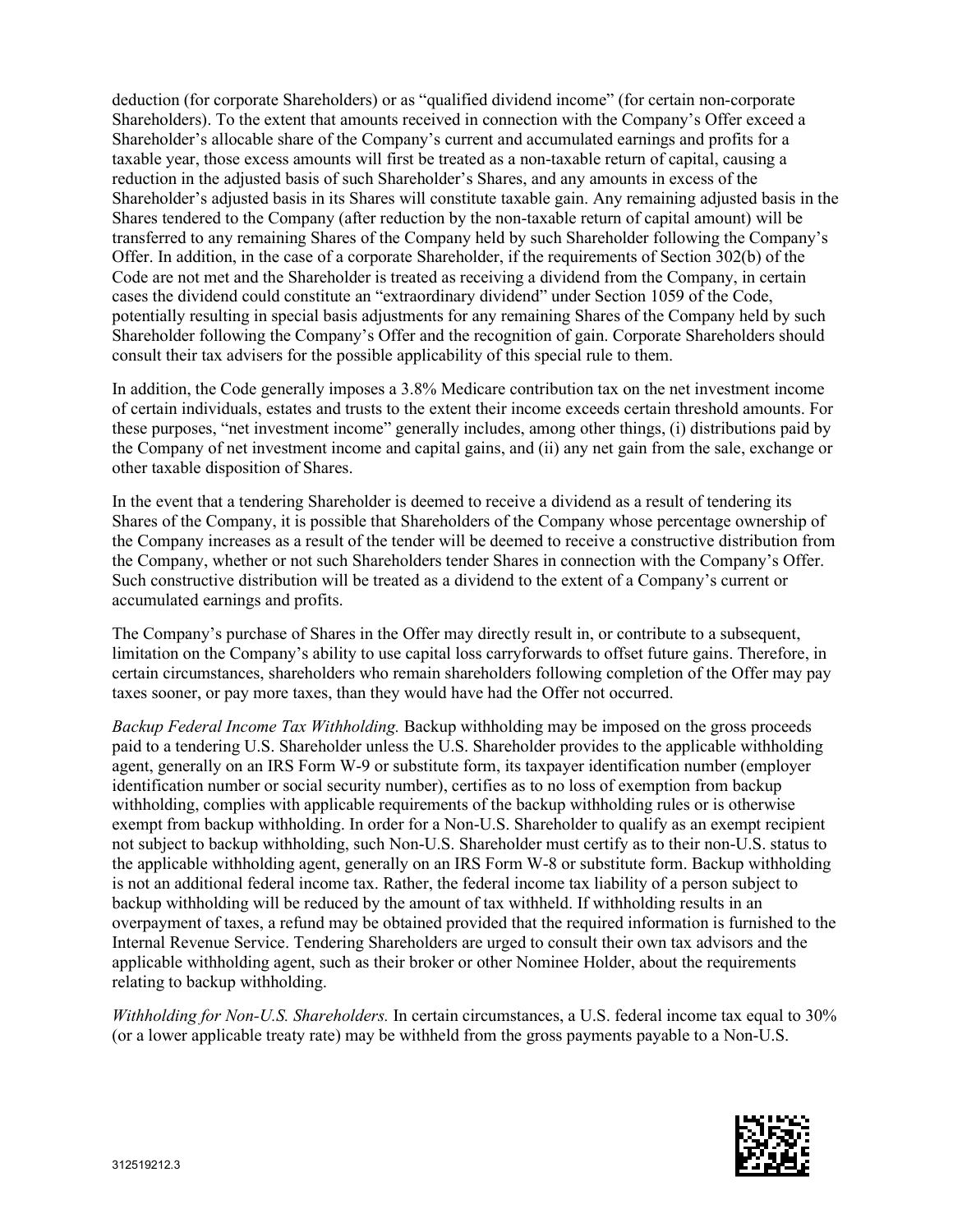Shareholder or his or her agent. In order to obtain a reduced rate of withholding pursuant to a tax treaty, a Non-U.S. Shareholder generally must deliver to the applicable withholding agent before the payment a properly completed and executed IRS Form W-8BEN, W-8BEN-E or substitute form. In order to obtain an exemption from withholding on the grounds that the gross proceeds paid pursuant to the Offer are effectively connected with the conduct of a trade or business within the U.S., a Non-U.S. Shareholder must deliver to the applicable withholding agent a properly completed and executed IRS Form W-8ECI or substitute form. If this withholding tax is applied, but no or fewer income taxes are due (*e.g.*, because the gross proceeds constitute "sale or exchange" proceeds under Section 302(b), as described above) a Non-U.S. Shareholder may be eligible to obtain a refund of all or a portion of any tax withheld. Backup withholding generally will not apply to amounts subject to the 30% or treaty-reduced rate of withholding. Special rules would apply if the Company were a qualified investment entity ("QIE") because it is either a "U.S. real property holding corporation" ("USRPHC") or would be a USRPHC but for the operation of certain exceptions. If an interest in the Company were a USRPI, the Company could be required to withhold U.S. tax on the proceeds paid to a tendering Non-U.S. Shareholder or the Non-U.S. Shareholder could otherwise be required to pay tax on the sale, and the Non-U.S. Shareholder could be required to file a U.S. tax return in connection with the sale. Non-U.S. Shareholders of the Company also may be subject to "wash sale" rules to prevent the avoidance of tax-filing and -payment obligations through the sale and repurchase of Shares.

Non-U.S. Shareholders are urged to consult their own tax advisors and the applicable withholding agent, such as their broker or other Nominee Holder, regarding the application of U.S. federal income tax withholding, including eligibility for a withholding tax reduction or exemption, and the refund procedure.

*FATCA Withholding.* Sections 1471-1474 of the Code and the U.S. Treasury and IRS guidance issued thereunder (collectively, "FATCA") generally require the Company to obtain information sufficient to identify the status of each of its Shareholders under FATCA or under an applicable intergovernmental agreement (an "IGA") between the United States and a foreign government. If a Shareholder fails to provide the requested information or otherwise fails to comply with FATCA or an IGA, the Company may be required to withhold under FATCA with respect to that Shareholder (i) at a rate of 30% on ordinary dividends it pays, and (ii) on or after January 1, 2019, 30% of certain capital gain dividends it pays, and on the gross proceeds of share redemptions or exchanges. If a payment by the Company is subject to FATCA withholding, the Company is required to withhold without reference to any other withholding exemption.

*Other Shareholder Reporting Obligations*. Under Treasury regulations directed at tax shelter activity, if a Shareholder recognizes a loss of \$2 million or more for an individual Shareholder or \$10 million or more for a corporate Shareholder, such Shareholder must file with the IRS a disclosure statement on Form 8886. Direct holders of portfolio securities are in many cases excepted from this reporting requirement, but under current guidance, shareholders of a regulated investment company are not excepted. Future guidance may extend the current exception from this reporting requirement to shareholders of most or all regulated investment companies. The fact that a loss is reportable under these regulations does not affect the legal determination of whether the taxpayer's treatment of the loss is proper. Shareholders should consult their own tax advisers concerning any possible disclosure obligation with respect to their investment in Shares.

**Shareholders are urged to consult their own tax advisers regarding the application of U.S. federal income tax withholding, including eligibility for a withholding tax reduction or exemption, and the applicable refund procedure, if any.**

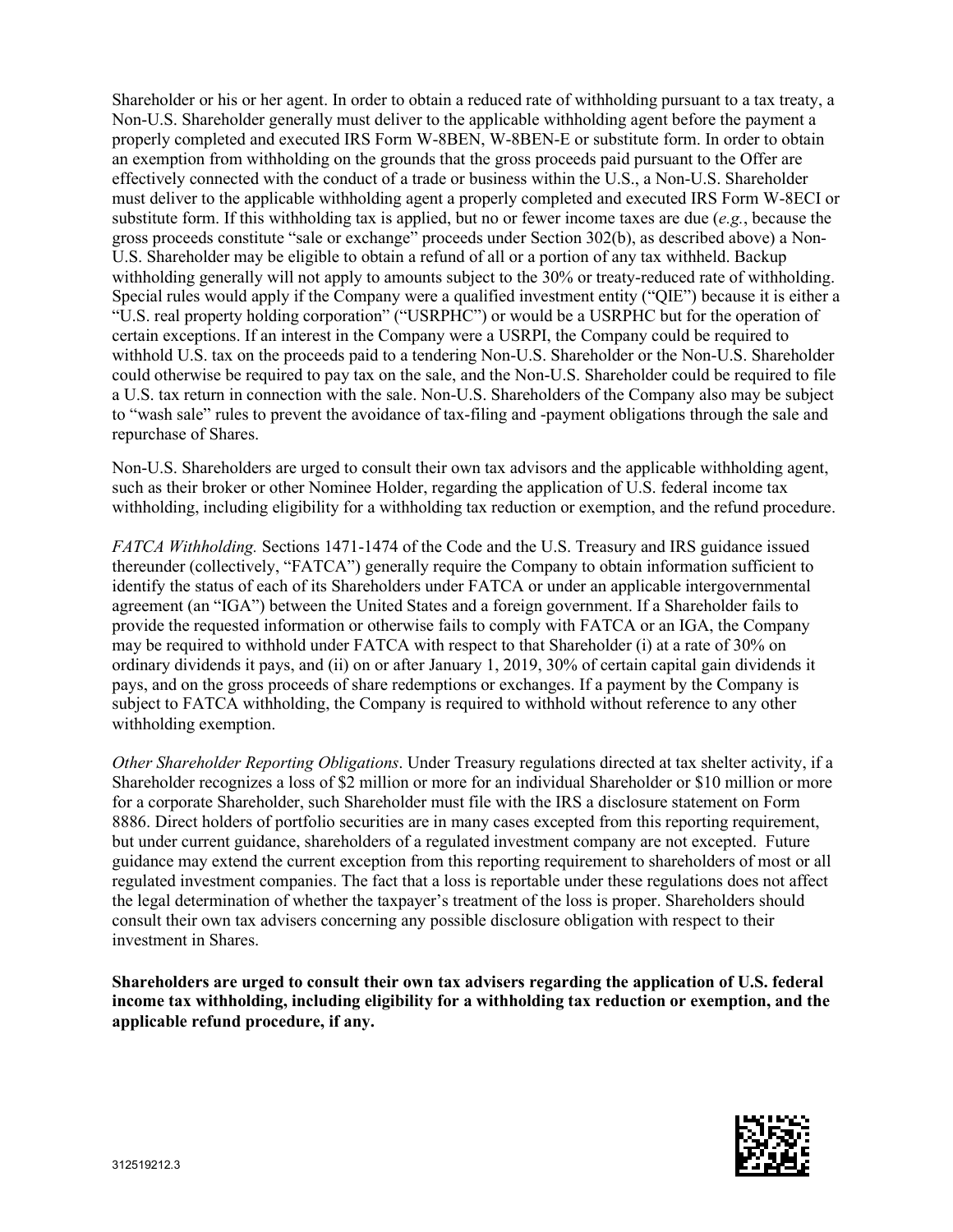### <span id="page-22-0"></span>**7. PRICE RANGE OF SHARES; DIVIDENDS**

The Shares are not listed and do not trade on any securities exchange. In addition, no well-established secondary market for the Shares exists today and no public trading market for the Shares has been established. Accordingly, no reliable price history is available.

The terms of the Offer provide that Shareholders tendering Shares are entitled to receive all dividends accrued on the Shares on or before the Expiration Date, but not yet paid. Prior to the Expiration Date, dividends will be paid on the regularly scheduled dividend payment dates for the Shares.

### <span id="page-22-1"></span>**8. SOURCE AND AMOUNT OF FUNDS; EFFECT OF THE OFFER**

If the Company purchased 2.5% or 249,152.645 Shares at the NAV Per Share price of \$6.35, as of April 21, 2022, the Company's total cost, not including fees and expenses incurred in connection with the offer, would be approximately \$1,582,119.297, plus any unpaid dividends accrued through the Expiration Date.

The Company will use the proceeds received from the sale of shares of its common stock under the Company's distribution reinvestment plan to pay for Shares tendered. At the sole discretion of the Board, the Company may also use cash on hand, cash available from borrowings and cash from liquidation of investments as of the end of the applicable period to repurchase shares. There are no financing conditions to the Offer.

*Lack of Market for Shares.* The actual number of Shares outstanding subsequent to completion of the Offer will depend on the number of Shares tendered and purchased in the Offer. Any Shares not tendered pursuant to the Offer will remain issued and outstanding until repurchased or redeemed by the Company. While the Company intends to conduct quarterly tender offers, it is not required to do so and may suspend or terminate the share repurchase program at any time.

The Company intends to seek to complete a liquidity event for its stockholders within five years following the completion of the offering stage. However, the offering period may extend for an indefinite period. Additionally, there can be no assurance that a suitable transaction will be available or that market conditions for a liquidity event will be favorable during that timeframe. As such, there can be no assurance that the Company will complete a liquidity event on acceptable terms or at all.

The Shares the Company acquires pursuant to its Offer will be canceled and returned to the status of authorized but unissued shares and will be available for the Company to issue without further action by the Shareholders for purposes including, without limitation, the raising of additional capital for use in the Company's business.

*Tax Consequences of Purchase to Shareholders.* The Company's purchase of tendered Shares pursuant to its Offer will have tax consequences for tendering Shareholders and may have tax consequences for nontendering Shareholders. See Section 6 "Certain Material U.S. Federal Income Tax Consequences" of the Offer to Purchase.

# <span id="page-22-2"></span>**9. PURPOSE OF THE OFFER**

Because the Company is a closed-end investment company that is not listed on a national securities exchange, Shareholders have a very limited, if any, ability to sell Shares at face value. Other than in the event of the liquidation of the Company, the Company has no legal obligation to redeem Shares at their

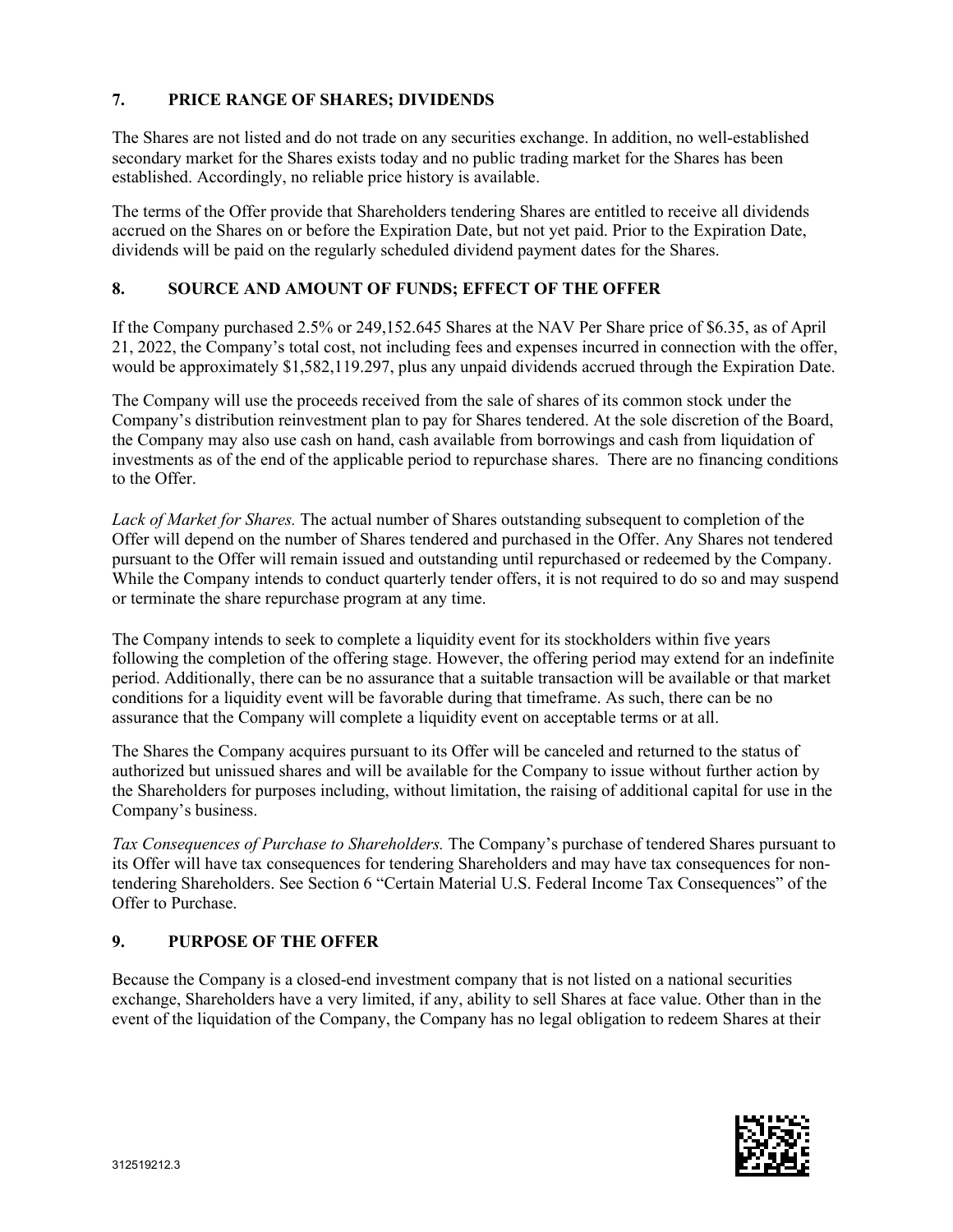face value. The Company has chosen to conduct the Offer to provide a liquidity opportunity to Shareholders.

Following NexPoint Advisors' recommendation regarding the tender offer, as discussed above, the Board considered the information provided to the Board and NexPoint Advisors' analysis and approved the Offer on February 25, 2022.

Please bear in mind that neither the Company, nor the Company's Board, nor the Investment Adviser has made any recommendations as to whether you should tender your Shares. Shareholders are urged to consult their own investment and tax advisors and make their own decisions whether to tender any Shares and, if so, how many Shares to tender.

### <span id="page-23-0"></span>**10. INFORMATION CONCERNING THE COMPANY**

The Company is registered under the Securities Act as a closed-end management investment company that has elected to be treated as a business development company under the 1940 Act, whose principal executive offices are located at 300 Crescent Court, Suite 700, Dallas, Texas 75201, telephone: (844) 485-9167.

*Available Information about the Company.* The Company is subject to certain informational requirements of the 1940 Act, and in accordance therewith files annual, quarterly and periodic reports, proxy statements and other information with the Securities and Exchange Commission ("SEC") relating to its business, financial condition and other matters. The Company is required to disclose in such proxy statements certain information, as of particular dates, concerning the Company's directors and executive officers, their remuneration, the principal holders of the Company's securities and any material interest of such persons in transactions with the Company. The Company has also filed an Issuer Tender Offer Statement on Schedule TO with the SEC. Copies may be obtained, by mail, upon payment of the SEC's customary charges, by writing to its principal office at 100 F. Street, N.E., Washington, D.C. 20549. Such reports and other information are also available on the SEC's web site (www.sec.gov).

*Agreements Involving the Company.* NexPoint Advisors acts as the investment adviser for the Company pursuant to an investment management agreement. NexPoint Advisors has entered into a Services Agreement with Skyview Group, Inc. ("Skyview"), effective February 25, 2021, pursuant to which NexPoint Advisors will receive administrative and operational support services to enable it to provide the required advisory services to the Company. NexPoint Advisors will compensate all NexPoint Advisors and Skyview personnel who provide services to the Company.

The Company also is a party to certain other service agreements. DST Systems, Inc. serves as the Company's transfer agent, distribution paying agent and registrar, as well as the Company's Tender Agent for its Shares and the Depositary for the Offer. State Street Bank and Trust Company serves as the custodian for the Company.

### <span id="page-23-1"></span>**11. INTEREST OF THE DIRECTORS AND EXECUTIVE OFFICERS; TRANSACTIONS AND ARRANGEMENTS**

The business address of the Directors and executive officers of the Company is c/o NexPoint Advisors, L.P., 300 Crescent Court, Suite 700, Dallas, Texas 75201. As of the date of this Offer to Purchase, the Directors and officers of the Company did not beneficially own any Shares, except that James Dondero

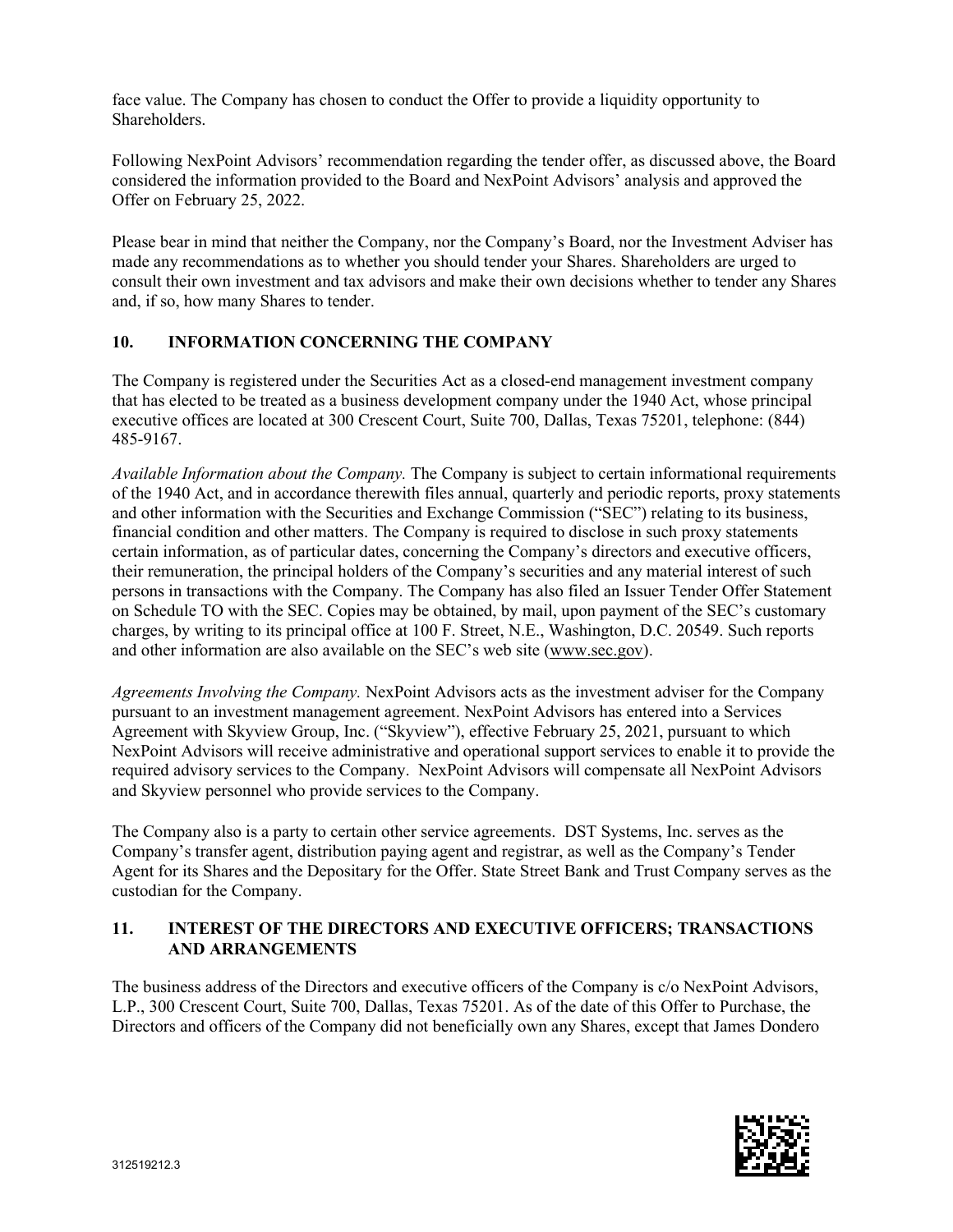(President and Principal Executive Officer) owned, through one or more entities, 2,549,002.292 Shares or 25.58% of the Company.

Based on the Company's records and upon information provided to the Company by its Directors and executive officers, neither the Company, nor, to the best of the Company's knowledge, any of the Directors or executive officers of the Company, have effected any transactions in the Company's Shares during the sixty-day period prior to the date hereof.

The Investment Adviser may participate in the Offer, but, to the best of the Company's knowledge, none of the Company's executive officers, Directors, or affiliates (other than the Investment Adviser) currently intends to tender Shares held of record or beneficially by such person, if any, for purchase pursuant to the Company's Offer.

Except as set forth in this Offer to Purchase, to the best of the Company's knowledge, the Company knows of no agreement, arrangement or understanding, contingent or otherwise or whether or not legally enforceable, between (a) the Company, any of the Company's executive officers or Directors, any person controlling the Company or any executive officer, trustee or director of any corporation or other person ultimately in control of the Company and (b) any person with respect to any securities issued by the Company (including, but not limited to, any agreement, arrangement or understanding concerning the transfer or the voting of any such securities, joint ventures, loan or option arrangements, puts or calls, guarantees of loans, guarantees against loss, or the giving or withholding of proxies, consents or authorizations).

# <span id="page-24-0"></span>**12. LEGAL MATTERS; REGULATORY APPROVALS**

Except as described in this Offer, the Company is not aware of any license or regulatory permit that appears to be material to the Company's businesses that might be adversely affected by the Company's acquisition of Shares as contemplated by the Offer or of any approval or other action by any government or governmental, administrative or regulatory authority or agency, domestic or foreign, that would be required for the Company's acquisition or ownership of Shares as contemplated by the Offer. Should any such approval or other action be required, the Company currently contemplates that it will seek approval or such other action. The Company cannot predict whether it may determine that it is required to delay the acceptance for payment of, or payment for, Shares tendered in response to the Offer, pending the outcome of any such matters. There can be no assurance that any approval or other action, if needed, would be obtained or would be obtained without substantial conditions or that the failure to obtain any approval or other action might not result in adverse consequences to our business. The Company's obligation to accept for payment and pay for shares under the Offer is subject to various conditions. See Section 13 of this Offer to Purchase.

# <span id="page-24-1"></span>**13. CONDITIONS FOR THE OFFER**

Notwithstanding any other provision of the Offer, it is the announced policy of the Board, which may be changed by the Directors, and a condition to the Offer that the Company cannot accept tenders or effect repurchases, unless otherwise determined by the Company's Board, if: (1) such transactions, if consummated, would (a) impair the Company's eligibility for treatment as a regulated investment company under the Code (which would make the Company subject to federal income tax on all of its net income and gains in addition to the taxation of shareholders who receive distributions from the Company); or (b) result in a failure of the Company to comply with the applicable asset coverage requirements in the event any senior securities are issued and outstanding; (2) there shall be instituted or pending before any governmental entity or court any action, proceeding, application or claim, or any

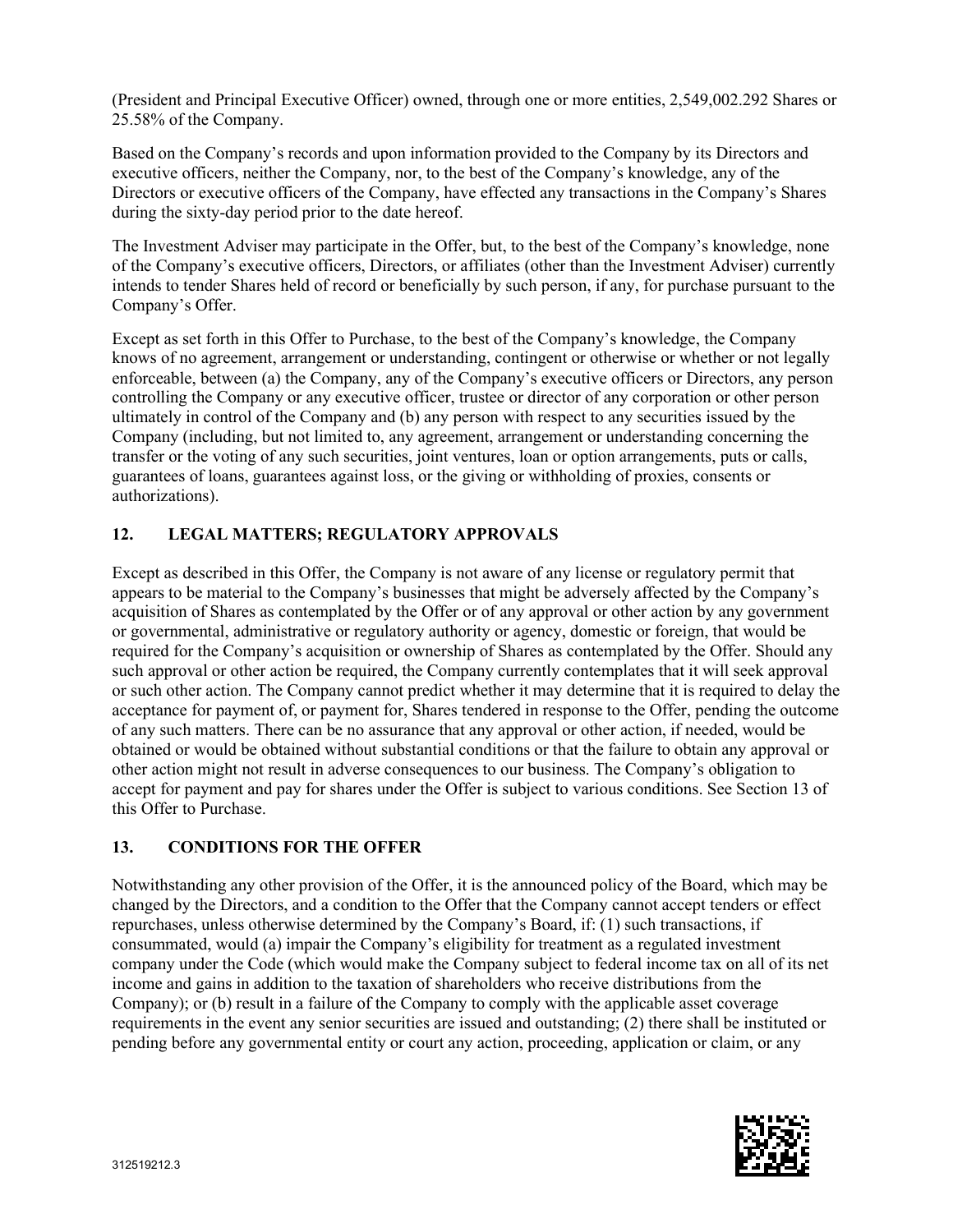judgment, order or injunction sought, or any other action taken by any person or entity, which (a) restrains, prohibits or materially delays the making or consummation of the tender offer; (b) challenges the acquisition by the Company of Shares pursuant to the tender offer or the Board's fulfillment of its fiduciary obligations in connection with the tender offer; (c) seeks to obtain any material amount of damages in connection with the tender offer; or (d) otherwise directly or indirectly materially adversely affects the tender offer or the Company; or (3) there is any (a) suspension of or limitation on prices for trading securities generally on the NYSE or other national securities exchange(s); (b) declaration of a banking moratorium by Federal or state authorities or any suspension of payment by banks in the United States or New York State; or (c) limitation affecting the Company or the issuers of its portfolio securities imposed by federal or state authorities on the extension of credit by lending institutions.

In order to facilitate the Offer, if you own Shares through a broker or other Nominee Holder, when your broker or other Nominee Holder tenders your Shares on your behalf, your broker or other Nominee Holder will be required to provide the Depositary additional contact information. If your broker or other Nominee Holder is unable to provide this contact information, the Company, in its sole discretion, may waive this requirement.

The Company reserves the right, at any time during the pendency of its Offer, to terminate, extend or amend its Offer in any respect. In the event any of the foregoing conditions are modified or waived in whole or in part at any time by the Company, the Company will promptly make a public announcement of such waiver and may, depending on the materiality of the modification or waiver, extend its offer period as provided in Section 2 "Extension of Tender Period; Termination; Amendment" of this Offer to Purchase.

The foregoing conditions are for the sole benefit of the Company and may be asserted by the Company regardless of the circumstances (including any action or inaction by the Company) giving rise to any of these conditions, and may be waived by the Company, in whole or in part, at any time and from time to time, on or before the Expiration Date, in its sole discretion. The Company's failure at any time to exercise any of the foregoing rights shall not be deemed a waiver of any of these rights, and each of these rights shall be deemed an ongoing right that may be asserted at any time and from time to time. Any determination or judgment by the Company concerning the events described above will be final and binding on all parties.

# <span id="page-25-0"></span>**14. FEES AND EXPENSES**

The Company has retained DST Systems, Inc. as the Tender Agent. The Tender Agent may contact holders of Shares by mail, telephone, telex, email, telegraph and personal interviews and may request brokers and other Nominee Holders to forward materials relating to the Offer to beneficial owners. The Tender Agent will receive reasonable and customary compensation for its services, will be reimbursed for certain reasonable out-of-pocket expenses and will be indemnified against certain liabilities in connection therewith, including certain liabilities under the federal securities laws.

The Company will not pay any fees or commissions to any broker, any other Nominee Holder, or any other person (other than the Tender Agent) for soliciting tenders of Shares pursuant to its Offer. Brokers and other Nominee Holders will, upon request, be reimbursed by the Company for reasonable and necessary costs and expenses incurred by them in forwarding materials to their customers. No such broker or other Nominee Holder has been authorized to act as the agent of the Company or the Tender Agent for purposes of the Offer.

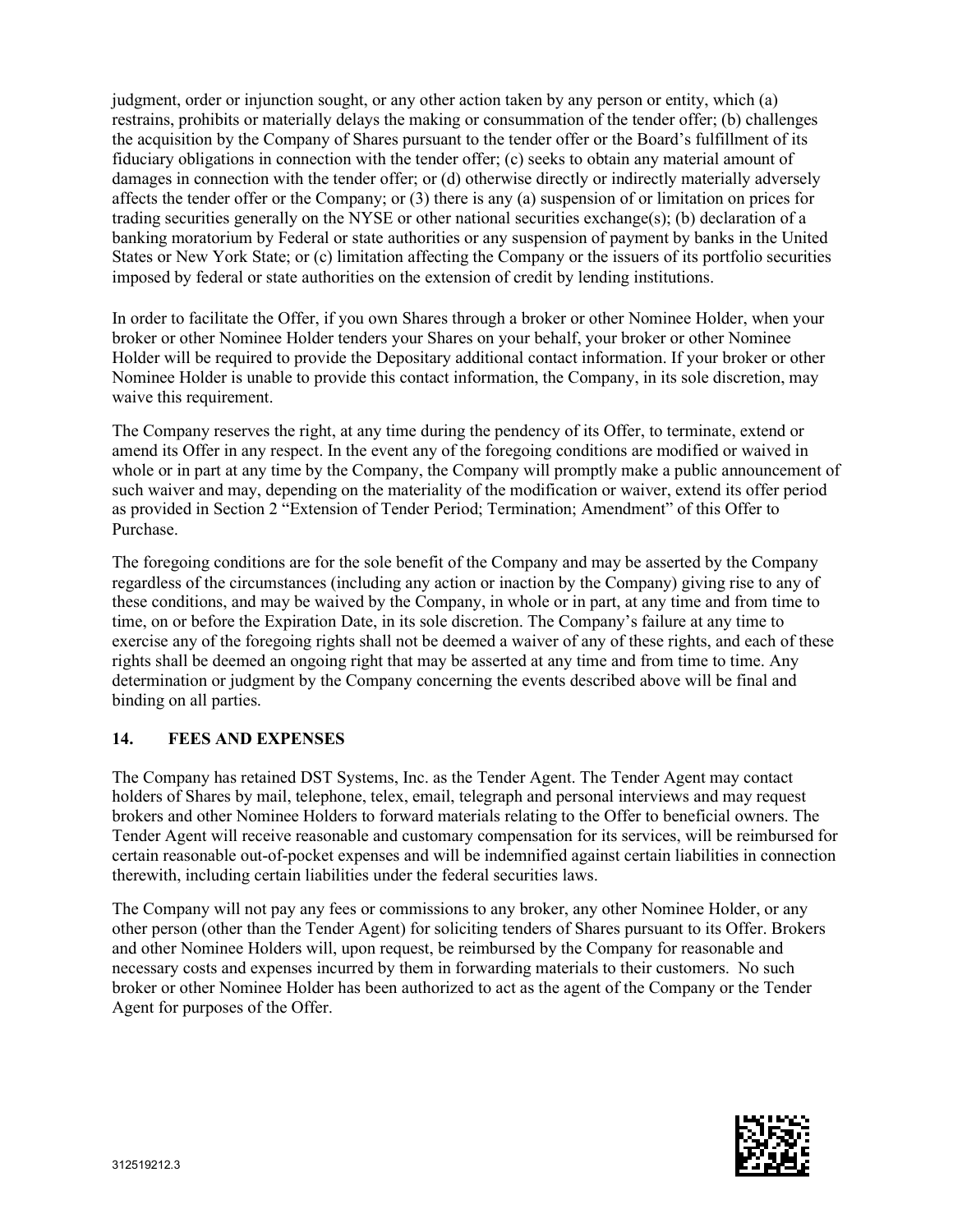The Company will also bear any printing and mailing costs, SEC filing fees and legal fees associated with the Offer.

# <span id="page-26-0"></span>**15. MISCELLANEOUS**

The Offer is not being made to (nor will tenders be accepted from or on behalf of) holders of Shares in any jurisdiction in which the making of the Offer or the acceptance thereof would not be in compliance with the laws of such jurisdiction. We are not aware of any jurisdiction where the making of the Offer is not in compliance with applicable law. If we become aware of any jurisdiction where the making of the Offer is not in compliance with any applicable law, we will make a good faith effort to comply with the applicable law.

In accordance with Rule 13e-4 under the Exchange Act, the Company has filed with the SEC a Tender Offer Statement on Schedule TO that contains additional information with respect to the Offer. The Schedule TO, including the exhibits and any amendments thereto, may be examined, and copies may be obtained, at the places and in the manner set forth in Section 10 of this Offer to Purchase.

The Company has not authorized any person to make any recommendation on its behalf regarding whether you should tender or refrain from tendering your Shares in the Offer. The Company has not authorized any person to provide any information or make any representation in connection with the Offer, other than those contained in this Offer to Purchase or in the related Letter of Transmittal. You should not rely upon any recommendation, information or representation that is given or made to you as having been authorized by the Company, the Board, the officers of the Company, the Investment Adviser, the Company's transfer agent or the Tender Agent.

### **NexPoint Capital, Inc.**

May 20, 2022

The Letter of Transmittal, certificates for shares (as applicable) and any other required documents should be sent or delivered by each Company Shareholder or the Shareholder's broker, dealer, commercial bank, trust company or nominee to the Depositary as follows:

> NexPoint Advisors c/o DST Systems, Inc. 430 West 7<sup>th</sup> Street Kansas City, MO 64105

### DELIVERY OF THE LETTER OF TRANSMITTAL TO AN ADDRESS OTHER THAN AS SET FORTH ABOVE WILL NOT CONSTITUTE A VALID DELIVERY TO THE DEPOSITARY.

Any questions, requests for assistance or requests for additional copies of this Offer to Purchase or the Letter of Transmittal may be directed to the Tender Agent at the telephone number or address set forth below. You may also contact your broker, dealer, commercial bank, trust company or nominee for assistance concerning the offer. To confirm tender of Shares, Shareholders are directed to contact the Depositary.

> NexPoint Advisors c/o DST Systems, Inc.

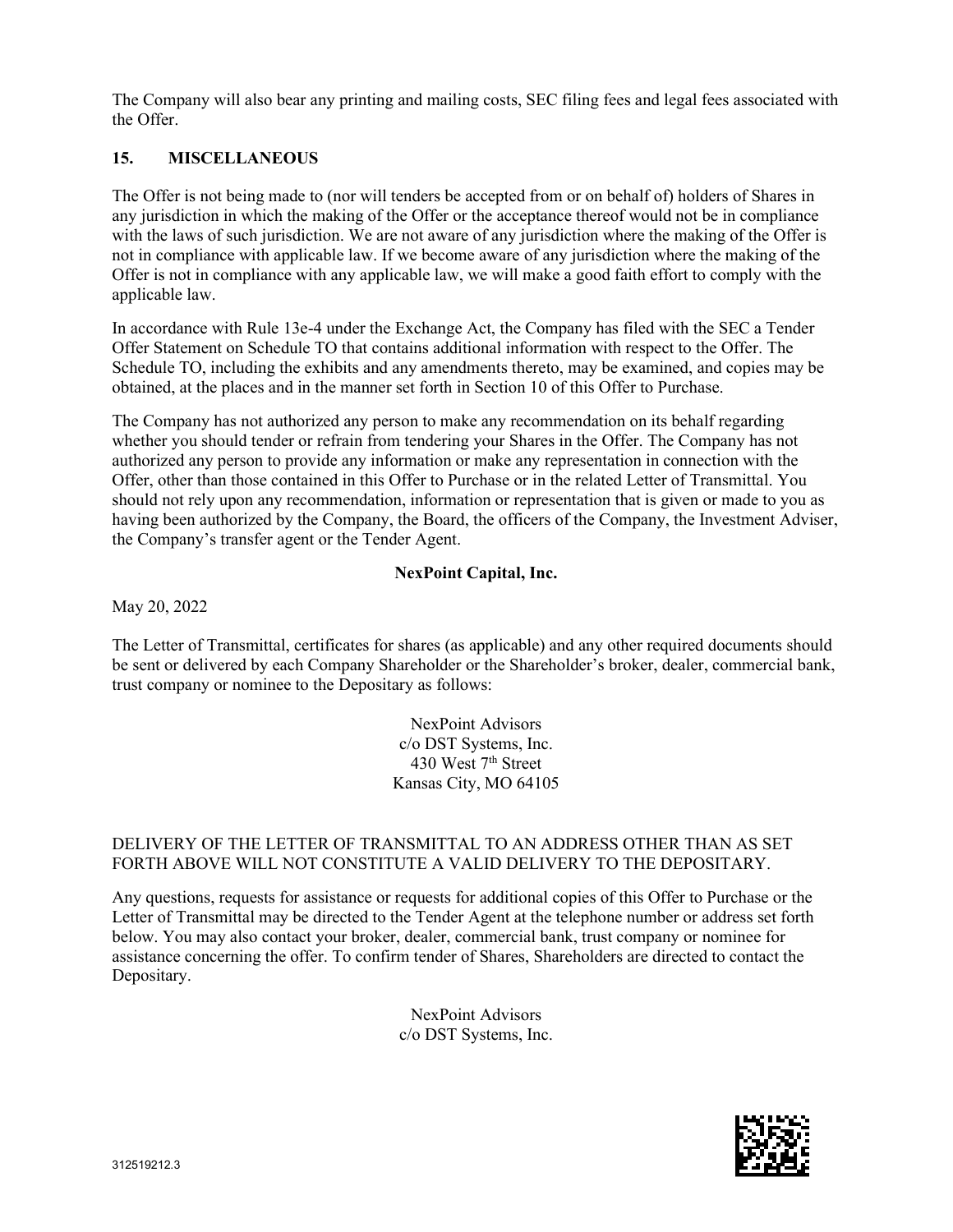# 430 West 7<sup>th</sup> Street Kansas City, MO 64105

Should you have any questions about the Offer, please contact DST Systems, Inc. at 1-844-485-9167, Monday through Friday, 9 a.m. to 6 p.m., New York City time.

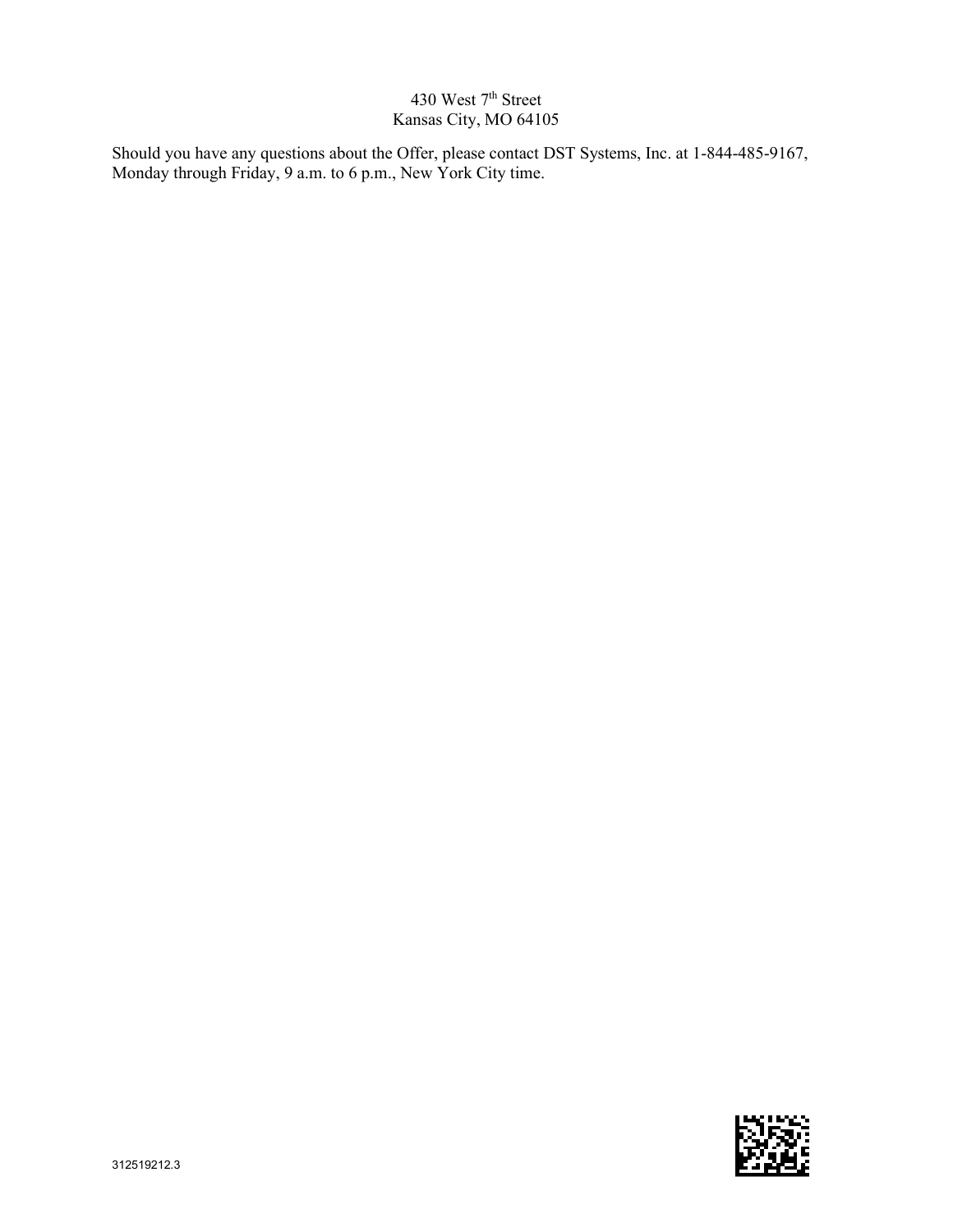# **LETTER OF TRANSMITTAL**

#### **To Tender Shares**

**of** 

# **NexPoint Capital, Inc.**

**Pursuant to the Offer to Purchase Dated May 20, 2022**

#### **THE OFFER AND WITHDRAWAL RIGHTS EXPIRE AT 4:00 P.M., NEW YORK CITY TIME, ON JUNE 21, 2022 UNLESS THE OFFER IS EXTENDED.**

*The Tender Agent for the Offer is:*  DST SYSTEMS, INC.

Delivery by First Class Mail, By Registered, Certified or Express Mail, By Overnight Courier, or By Hand should be directed to:

#### **NexPoint Advisors, L.P. c/o DST Systems, Inc. 430 West 7th Street Kansas City, MO 64105**

Any questions regarding the Offer can be directed to the Company's Tender Agent, DST Systems, Inc., at 1-844-485-9167

#### **DELIVERY OF THIS LETTER OF TRANSMITTAL TO AN ADDRESS OTHER THAN AS SET FORTH ABOVE WILL NOT CONSTITUTE A VALID DELIVERY.**

#### **THE INSTRUCTIONS ACCOMPANYING THIS LETTER OF TRANSMITTAL SHOULD BE READ CAREFULLY BEFORE THIS LETTER OF TRANSMITTAL IS COMPLETED.**

This Letter of Transmittal relates to the offer by NexPoint Capital, Inc. (the "Company"), a Delaware corporation registered under the Securities Act of 1933, as amended, as a closed-end management investment company that has elected to be treated as a business development company under the Investment Company Act of 1940, as amended, to purchase for cash up to 2.5% of its outstanding common stock, par value \$0.001 per share (the "Shares") upon the terms and subject to the conditions set forth in the Offer to Purchase dated May 20, 2022 (the "Offer to Purchase"), receipt of which is hereby acknowledged, and in this Letter of Transmittal, which, together with the Offer to Purchase, each as amended or supplemented from time to time, together constitute the "Offer."

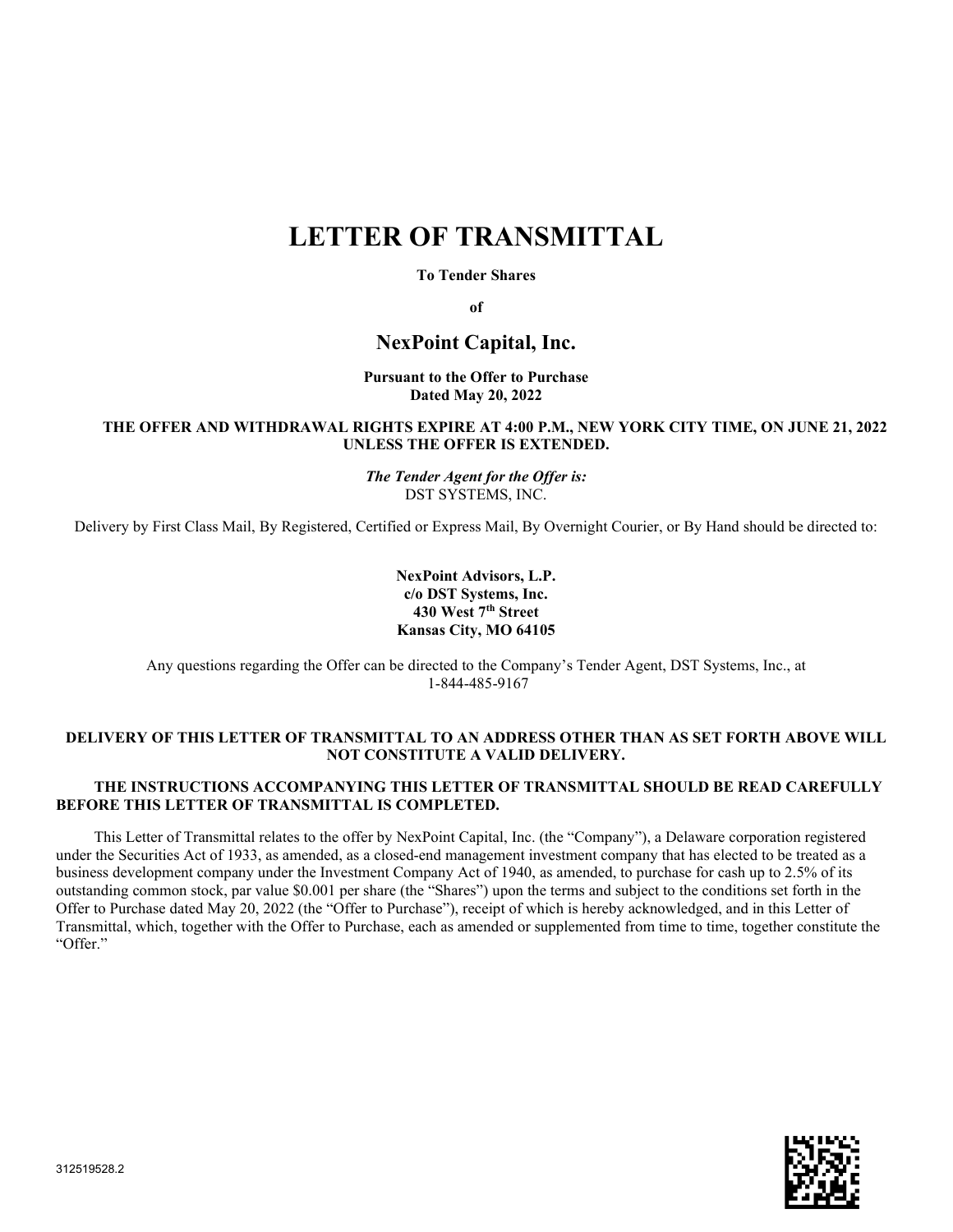| Name(s) and<br>Address(es) of<br><b>Registered Holder(s)</b><br>(Please fill in, if<br>blank) |                         | <b>Shares</b><br>Tendered*<br>(attach Additional Signed<br><b>List if Necessary</b> ) |  |
|-----------------------------------------------------------------------------------------------|-------------------------|---------------------------------------------------------------------------------------|--|
|                                                                                               | $\Box$ All              |                                                                                       |  |
|                                                                                               | $\exists$ Partial:<br>2 |                                                                                       |  |

For purposes of this Offer, the Company is not requiring that you tender at least 25% of your existing Share holdings if you wish to participate in the Offer. If you choose to tender only a portion of your Shares, you must maintain a minimum balance of \$2,500 worth of shares of common stock following the tender of shares for repurchase. If you wish to tender all or any portion of your Shares of the Company, you should either:

- tender your Shares pursuant to the procedures set forth in Section 3 of the Offer to Purchase; or
- request a broker, dealer, commercial bank, trust company or other nominee to effect the transaction for you. If your Shares are registered in the name of a broker, dealer, commercial bank, trust company or other nominee, you should contact such person if you desire to tender your Shares.

Questions and requests for assistance or for additional copies of this Letter of Transmittal, the Offer to Purchase or the Notice of Withdrawal may be directed to DST Systems, Inc. ("Tender Agent"), whereby the Tender Agent will fulfill the role of information agent and depositary, at its address or telephone number set forth on the first page of this Letter of Transmittal.

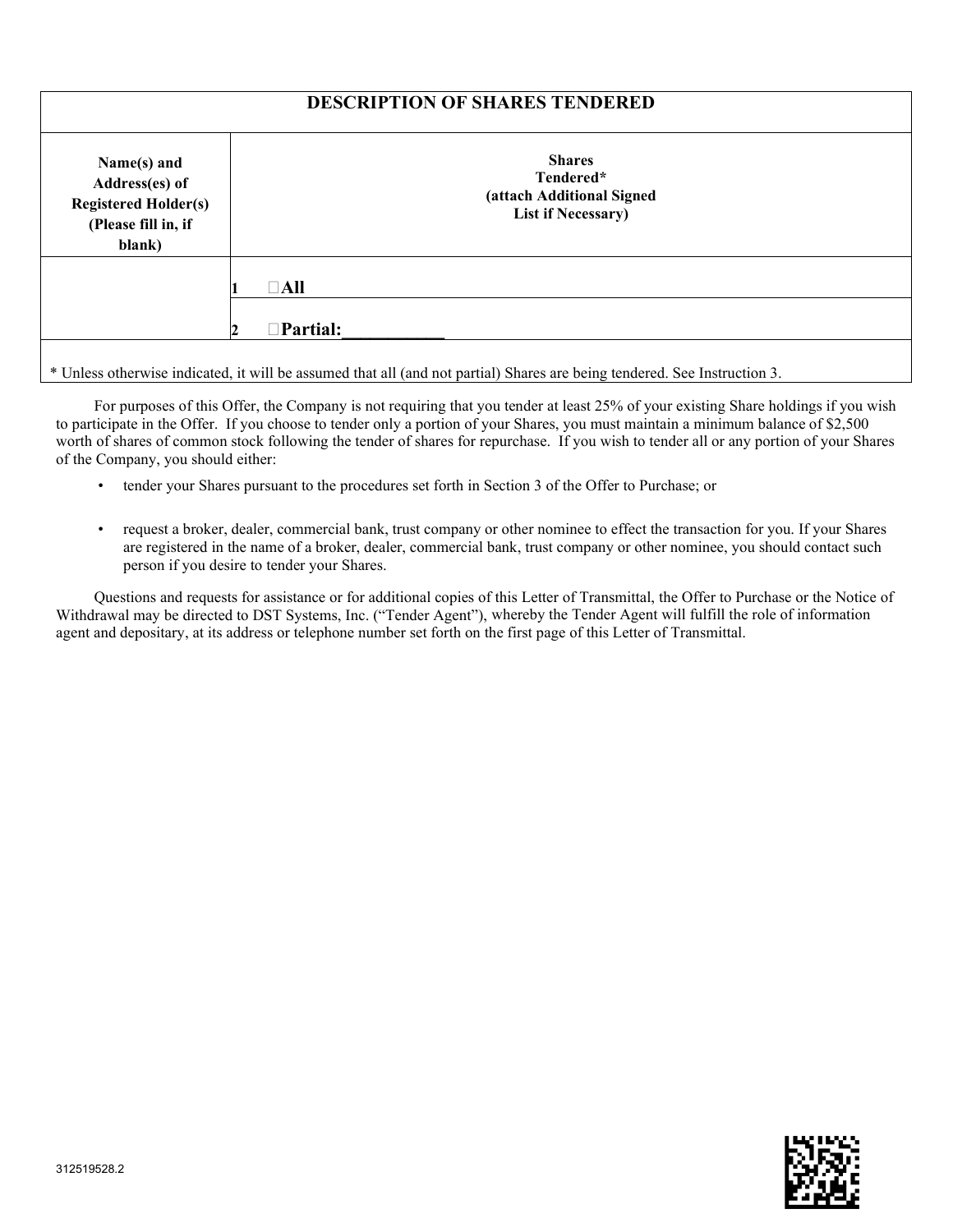# **ADDITIONAL INFORMATION REGARDING TENDERED SHARES PLEASE READ ACCOMPANYING INSTRUCTIONS CAREFULLY.**

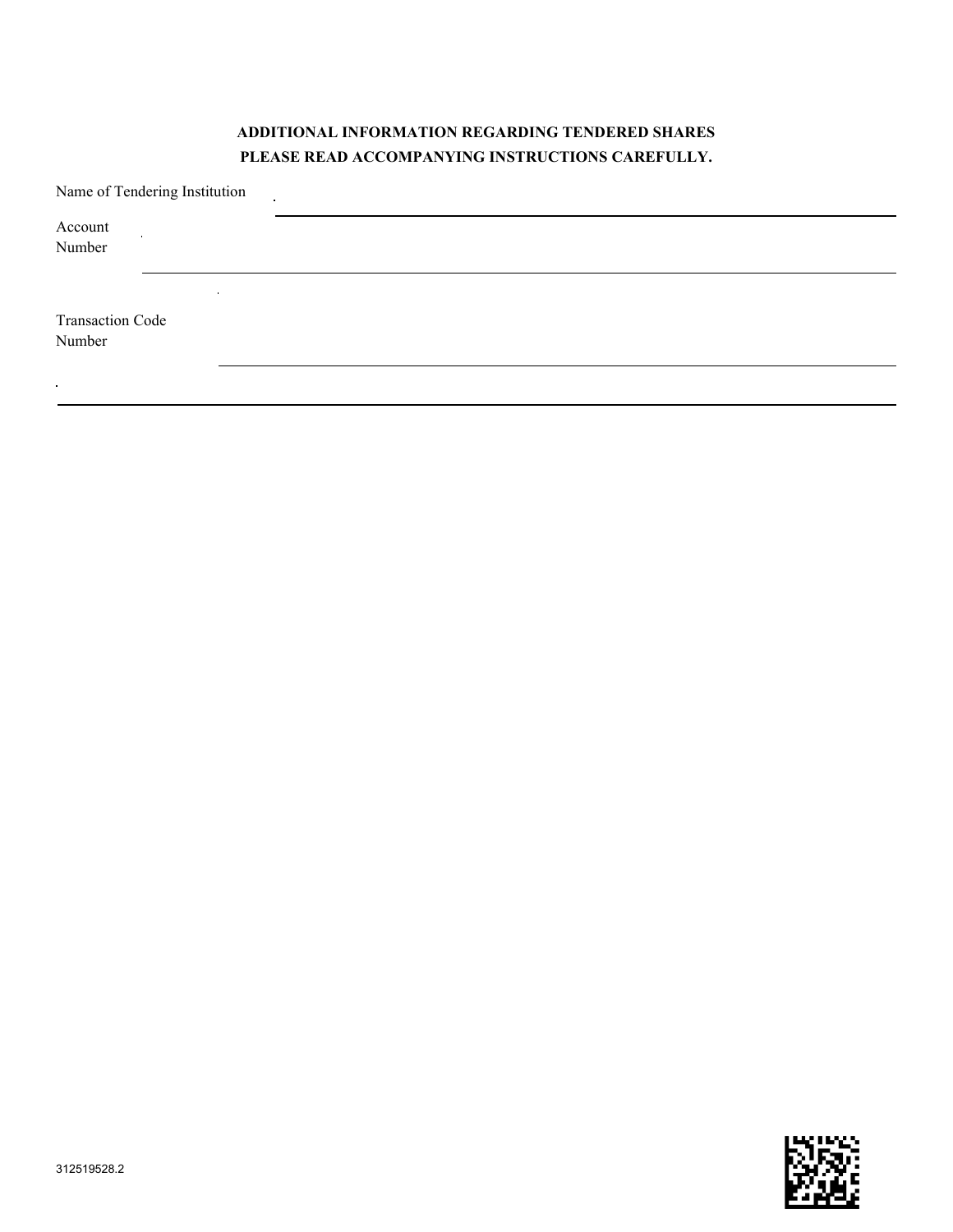#### Ladies and Gentlemen:

The undersigned hereby tenders to NexPoint Capital, Inc., a Delaware corporation (the "Company"), the above-described common stock, par value \$0.001 per share (the "Shares"), pursuant to the Company's offer to purchase up to 2.5% of its outstanding Shares, upon the terms and subject to the conditions set forth in the Company's Offer to Purchase dated May 20, 2022 (the "Offer to Purchase"), receipt of which is hereby acknowledged, and this Letter of Transmittal (the "Letter of Transmittal") which, together with the Offer to Purchase, each as amended or supplemented from time to time, constitutes the "Offer." The purchase price of each Share will be (i) not less than the net asset value per Share (the "NAV Per Share") of the Company's common stock (as determined in good faith by the board of directors of the Company (the "Board") or a committee thereof, in its sole discretion) next calculated following the Expiration Date (as defined in the Offer to Purchase) (the date of repurchase) and (ii) not more than 2.5% greater than the NAV Per Share as of such date, plus any unpaid dividends accrued through the Expiration Date, less any applicable withholding taxes and without interest, and subject to the conditions set forth in the Offer, if properly tendered and not withdrawn prior to the Expiration Date. The Offer by the Company is not conditioned on any minimum number of Shares being validly tendered and not withdrawn prior to the expiration of the Offer but is subject to other conditions as outlined in the Offer to Purchase and in the related Letter of Transmittal.

Upon the terms and subject to the conditions of the Offer and effective upon acceptance for payment of and payment for the Shares tendered herewith, the undersigned hereby sells, assigns and transfers to, or upon the order of, the Company all right, title and interest in and to all the Shares that are being tendered hereby and appoints the Tender Agent as the true and lawful agent and attorney-in-fact of the undersigned with respect to such Shares, with full knowledge that the Tender Agent also acts as the agent of the Company, with full power of substitution (such power of attorney being deemed to be an irrevocable power coupled with an interest), to:

- (i) transfer ownership of such Shares to or upon the order of the Company; and
- (ii) receive all benefits and otherwise exercise all rights of beneficial ownership of such Shares, subject to the next paragraph, all in accordance with the terms and subject to the conditions of the Offer.

The undersigned hereby covenants, represents and warrants to the Company that:

- (i) the undersigned has full power and authority to tender, sell, assign and transfer the Shares tendered hereby and that when and to the extent the same are accepted for payment by the Company, the Company will acquire good, marketable and unencumbered title thereto, free and clear of all security interests, liens, restrictions, charges, encumbrances, conditional sales agreements or other obligations relating to the sale or transfer of the Shares and not subject to any adverse claims;
- (ii) the undersigned understands that tenders of Shares pursuant to any of the procedures described in Section 3 of the Offer to Purchase and in the instructions to this Letter of Transmittal will constitute the undersigned's acceptance of the terms and conditions of the Offer;
- (iii) the undersigned will, upon request, execute and deliver any additional documents deemed by the Tender Agent or the Company to be necessary or desirable to complete the sale, assignment and transfer of the Shares tendered hereby; and
- (iv) the undersigned has read, understands and agrees to all the terms of the Offer.

All authority herein conferred or agreed to be conferred by this Letter of Transmittal shall survive the death or incapacity of the undersigned, and any obligation of the undersigned hereunder shall be binding upon the heirs, personal representatives, executors, administrators, successors, assigns, trustees in bankruptcy and legal representatives of the undersigned. Except as stated in the Offer to Purchase, this tender is irrevocable.

The purchase price of each Share will be (i) not less than the NAV Per Share of the Company's common stock (as determined in good faith by the Board or a committee thereof, in its sole discretion) next calculated following the Expiration Date and (ii) not more than 2.5% greater than the NAV Per Share as of such date, plus any unpaid dividends accrued through the Expiration Date, less any applicable withholding taxes and without interest. All Shares validly tendered on or before the Expiration Date of the Offer and not

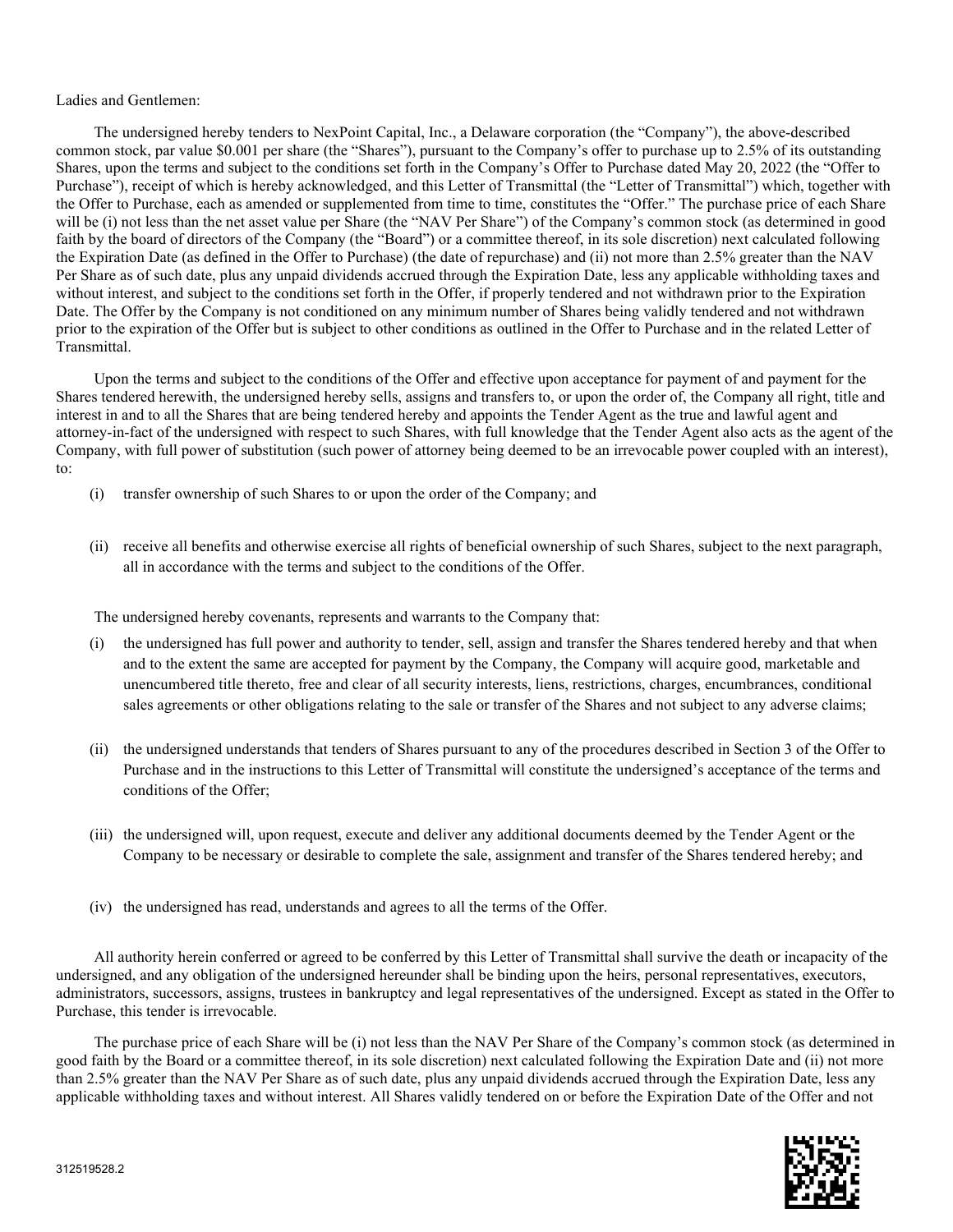properly withdrawn will be purchased, subject to the terms and conditions of the Offer. If any tendered Shares are not accepted for payment pursuant to the terms and conditions of the Offer for any reason, such Shares will be returned without expense to the holder of Shares ("Shareholder") in accordance with Section 5 of the Offer to Purchase.

The undersigned understands that tenders of Shares pursuant to the procedures described in Section 3 of the Offer to Purchase and in the instructions hereto will constitute a binding agreement between the undersigned and the Company upon the terms and subject to the conditions of the Offer. The undersigned acknowledges that under no circumstances will the Company pay interest on the purchase price, including, without limitation, by reason of any delay in making payment.

The undersigned recognizes that, under the circumstances set forth in the Offer to Purchase, the Company may terminate or amend the Offer; may postpone the acceptance for payment of, or the payment for, Shares tendered; or may accept for payment fewer than all of the Shares tendered.

Checks for the Closing Amount will be issued and mailed and any Certificate(s) not tendered or not accepted for payment will be issued or returned in the name(s) of the registered holder(s) appearing under "Description of Shares Tendered."

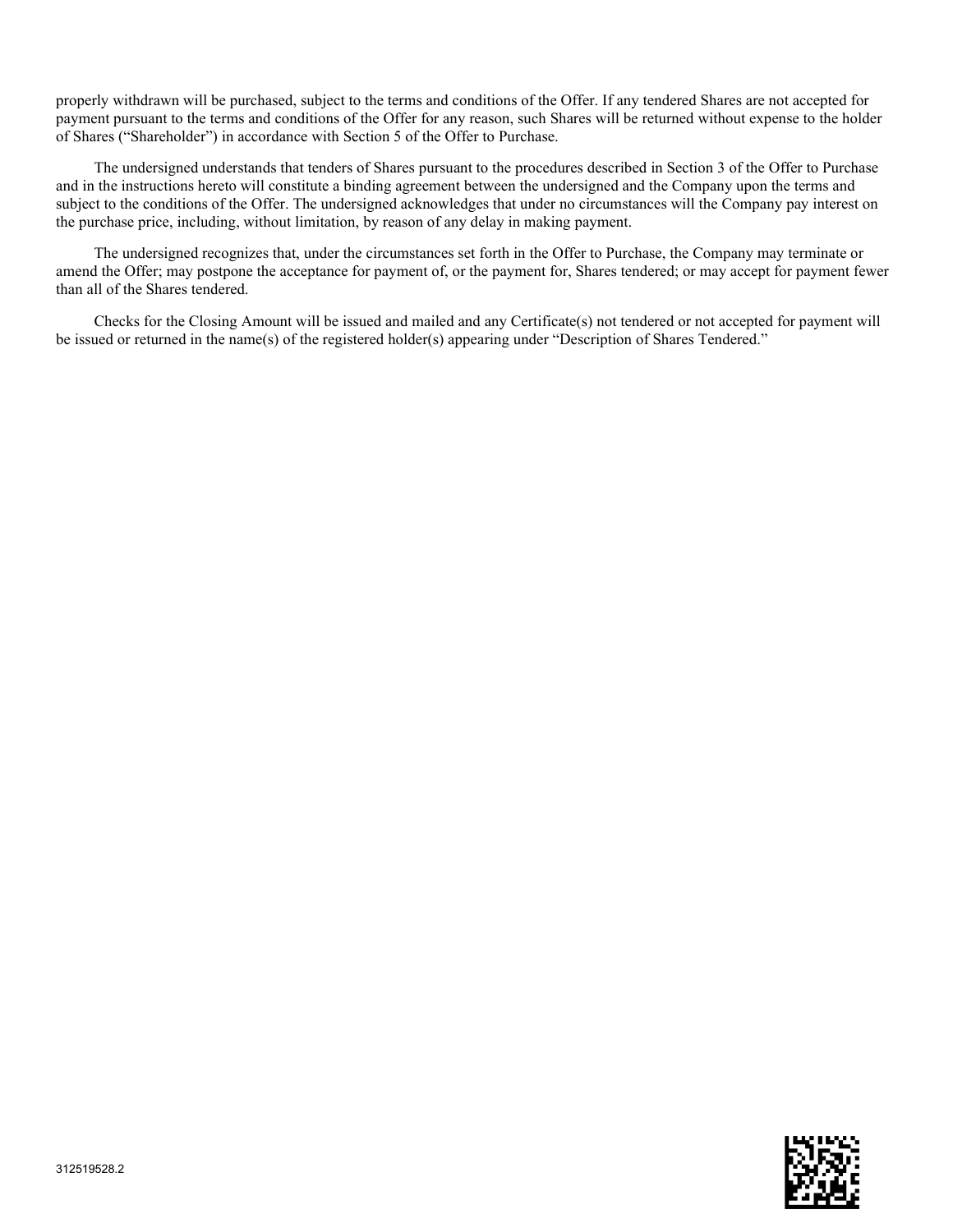#### **SIGN HERE**

| (Signature(s) of Owners)                                                                                                                                                                                                                                                                                                                                                                                                                                                                      |  |
|-----------------------------------------------------------------------------------------------------------------------------------------------------------------------------------------------------------------------------------------------------------------------------------------------------------------------------------------------------------------------------------------------------------------------------------------------------------------------------------------------|--|
|                                                                                                                                                                                                                                                                                                                                                                                                                                                                                               |  |
| Dated:                                                                                                                                                                                                                                                                                                                                                                                                                                                                                        |  |
| Name(s):                                                                                                                                                                                                                                                                                                                                                                                                                                                                                      |  |
|                                                                                                                                                                                                                                                                                                                                                                                                                                                                                               |  |
|                                                                                                                                                                                                                                                                                                                                                                                                                                                                                               |  |
| (Please Print)                                                                                                                                                                                                                                                                                                                                                                                                                                                                                |  |
| Capacity (full title and location signed):                                                                                                                                                                                                                                                                                                                                                                                                                                                    |  |
|                                                                                                                                                                                                                                                                                                                                                                                                                                                                                               |  |
| Address:<br><u> 1980 - Johann Barn, mars ann an t-Amhain Aonaichte ann an t-Aonaichte ann an t-Aonaichte ann an t-Aonaichte a</u>                                                                                                                                                                                                                                                                                                                                                             |  |
|                                                                                                                                                                                                                                                                                                                                                                                                                                                                                               |  |
|                                                                                                                                                                                                                                                                                                                                                                                                                                                                                               |  |
| (Include Zip Code)                                                                                                                                                                                                                                                                                                                                                                                                                                                                            |  |
| Area Code and Telephone Number:                                                                                                                                                                                                                                                                                                                                                                                                                                                               |  |
| (Must be signed by registered holder(s) exactly as name(s) appear(s) on a security position listing or by person(s) authorized to<br>become registered holder(s) by certificate(s) and documents transmitted herewith. If signature is by a trustee, executor, administrator,<br>guardian, attorney-in-fact, agent, officer of a corporation or other person acting in a fiduciary or representative capacity, please set<br>forth full title and location of signing and see Instruction 4.) |  |
| <b>Guarantee Of Signature(s)</b>                                                                                                                                                                                                                                                                                                                                                                                                                                                              |  |
| (See Instructions 1 and 4)                                                                                                                                                                                                                                                                                                                                                                                                                                                                    |  |
| Authorized Signature:<br><u> 1989 - Johann Barbara, martin amerikan basal dan berasal dan berasal dalam basal dalam basal dalam basal dala</u>                                                                                                                                                                                                                                                                                                                                                |  |
| Name:                                                                                                                                                                                                                                                                                                                                                                                                                                                                                         |  |
| Title:                                                                                                                                                                                                                                                                                                                                                                                                                                                                                        |  |
| (Please Type or Print)                                                                                                                                                                                                                                                                                                                                                                                                                                                                        |  |
|                                                                                                                                                                                                                                                                                                                                                                                                                                                                                               |  |
|                                                                                                                                                                                                                                                                                                                                                                                                                                                                                               |  |
| Address:                                                                                                                                                                                                                                                                                                                                                                                                                                                                                      |  |
| (Include Zip Code)                                                                                                                                                                                                                                                                                                                                                                                                                                                                            |  |
|                                                                                                                                                                                                                                                                                                                                                                                                                                                                                               |  |
| Dated:<br><u> 1989 - Johann Stoff, amerikansk politiker (d. 1989)</u>                                                                                                                                                                                                                                                                                                                                                                                                                         |  |
|                                                                                                                                                                                                                                                                                                                                                                                                                                                                                               |  |

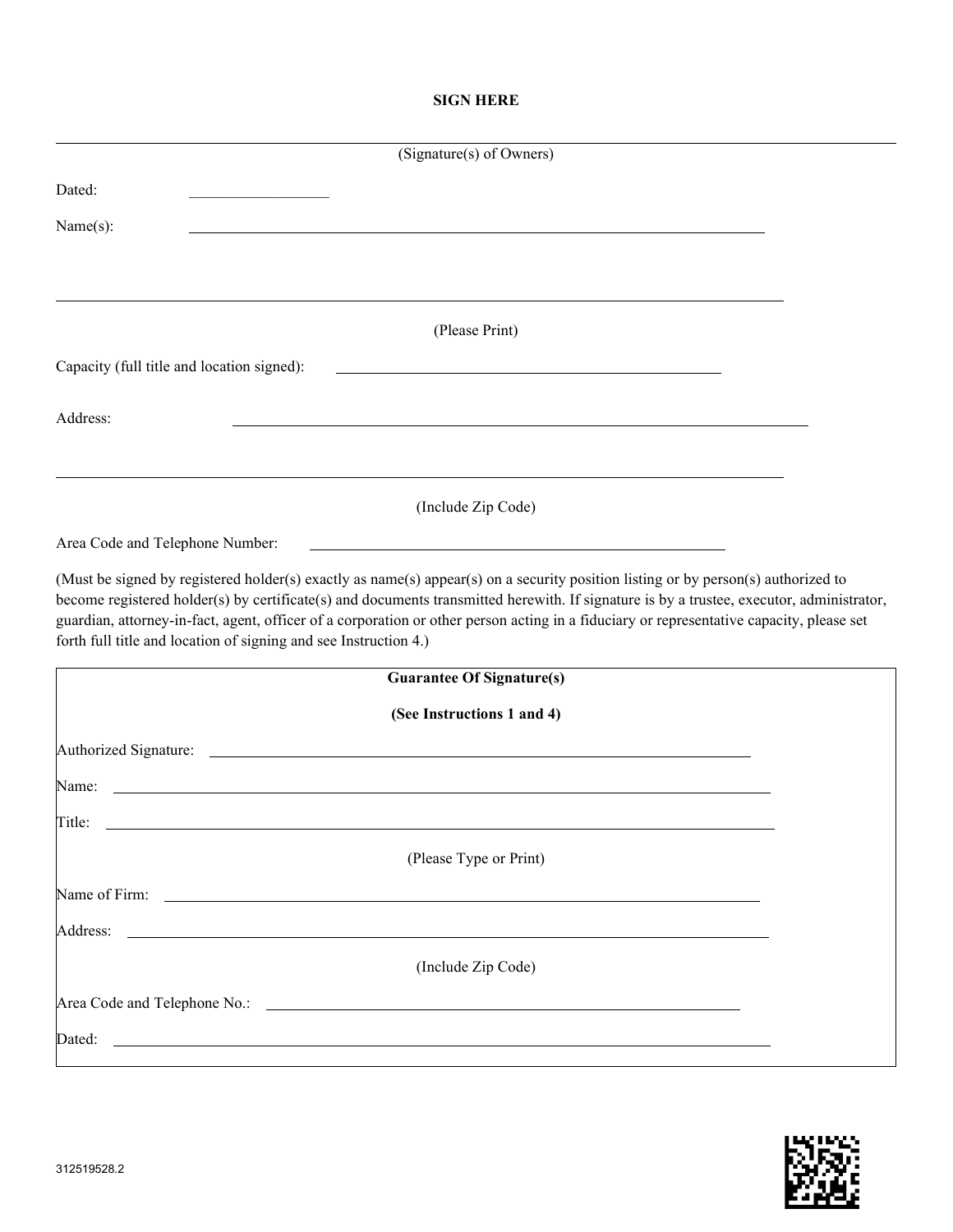#### **Instructions for Withdrawal of Previously Tendered Shares of NexPoint Capital, Inc.**

#### **(the "Company")**

If you tendered to the Company, a Delaware corporation registered under the Securities Act of 1933, as amended, as a closedend management investment company that has elected to be treated as a business development company under the Investment Company Act of 1940, as amended, in connection with the offer by the Company to purchase for cash up to 2.5% of its outstanding common stock, par value \$0.001 per share (the "Shares"), upon the terms and subject to the conditions set forth in the offer to purchase dated May 20, 2022 (the "Offer to Purchase") and the Company's related letter of transmittal (the "Letter of Transmittal," which, together with the Offer to Purchase, each as amended or supplemented from time to time, constitutes the Company's "Offer"), and you wish to withdraw all or any of your tendered Shares, please fill out the attached Notice of Withdrawal. If your Shares are registered in the name of your broker, dealer, commercial bank, trust company or other nominee ("Nominee Holder"), contact that Nominee Holder to withdraw your tendered Shares.

1. Withdrawal. If you have tendered your Shares pursuant to the Offer, you may withdraw your Shares previously tendered by completing, executing and sending the attached "Notice of Withdrawal" to the address set forth on the first page of the Notice of Withdrawal. If your Shares are registered in the name of your broker or other Nominee Holder, contact that Nominee Holder to withdraw your tendered Shares.

2. Delivery of Notice of Withdrawal. **DST Systems, Inc. (the "Tender Agent") must receive the Notice of Withdrawal prior to 4:00 p.m., New York City time, on June 21, 2022** (the "Expiration Date"), unless the Offer is extended. The method of delivery of any documents related to a withdrawal is at the option and risk of the withdrawing holder of Shares. Any documents related to a withdrawal will be deemed delivered only when actually received by the Tender Agent. If delivery is by mail, registered mail with return receipt requested, properly insured, is recommended. In all cases, sufficient time should be allowed to ensure timely delivery. If your Shares are registered in the name of your broker or other Nominee Holder, you may need to allow such Nominee Holder additional time to withdraw your tendered Shares. You should consult your broker or other Nominee Holder to determine if there is an earlier deadline by which you must inform such Nominee Holder of any decision to withdraw your tendered Shares.

3. Procedures. The Notice of Withdrawal must specify the name of the Company, name of the person who tendered the Shares to be withdrawn, the number of Shares to be withdrawn and the name of the registered holder of Shares, if different from that of the person who tendered such Shares. If this Notice of Withdrawal is signed by trustees, executors, administrators, guardians, agents, attorneys-in-fact, officers of corporations or others acting in a fiduciary or representative capacity, such persons should so indicate when signing, should indicate location of signing and must submit proper evidence satisfactory to the Company of their authority to so act.



1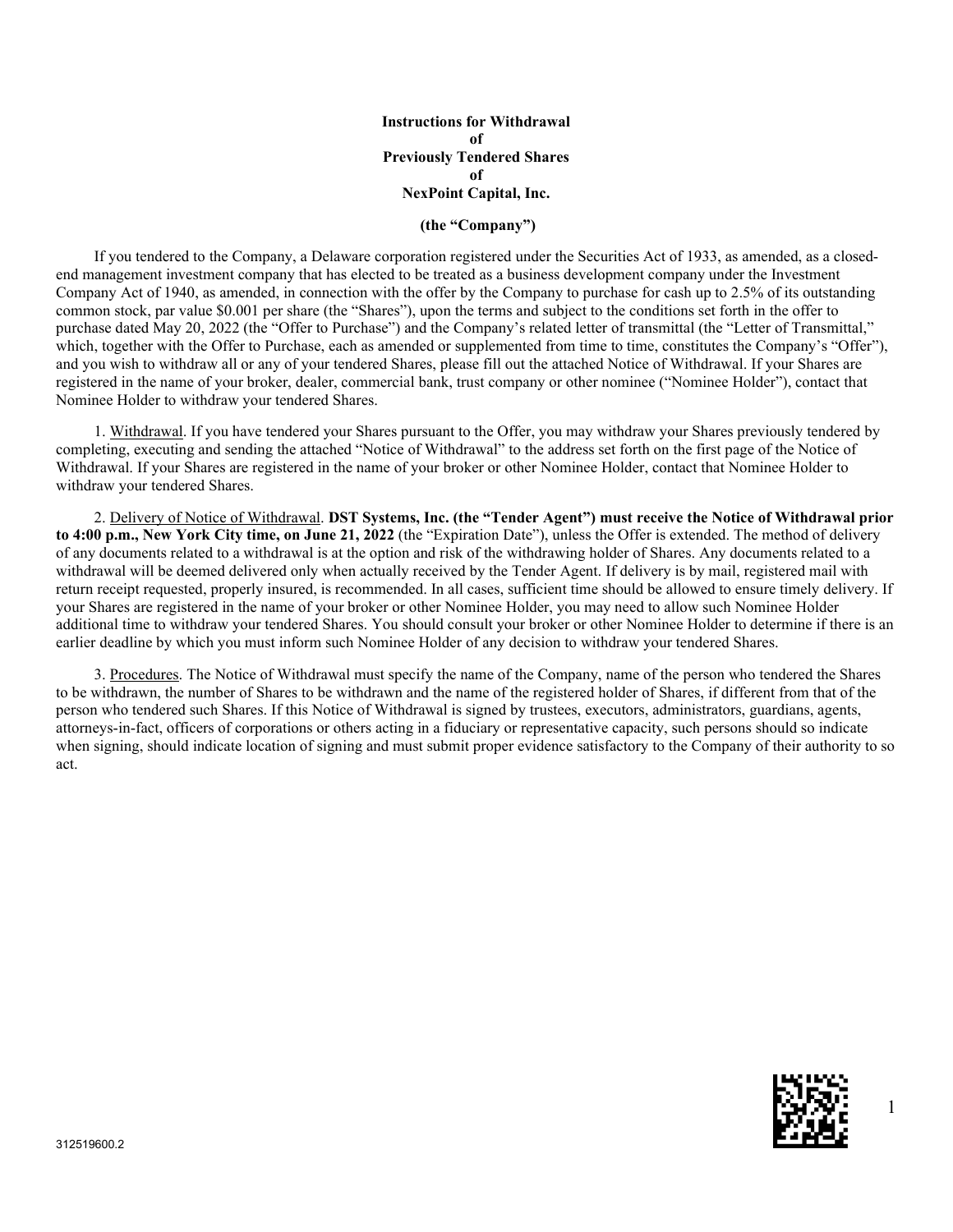### **NOTICE OF WITHDRAWAL**

**of Shares of NexPoint Capital, Inc.**

#### **(the "Company")**

#### **Previously Tendered Pursuant to the Offer to Purchase Dated May 20, 2022**

#### **THE WITHDRAWAL DEADLINE IS 4:00 P.M., NEW YORK CITY TIME, ON JUNE 21, 2022, UNLESS THE OFFER IS EXTENDED**

This Notice of Withdrawal is Submitted to:

#### **DST Systems, Inc.**

By First Class Mail, By Overnight Courier, By Hand:

**NexPoint Advisors, L.P. c/o DST Systems, Inc. 430 West 7th Street Kansas City, MO 64105**

*If you have any questions regarding this Notice of Withdrawal, please contact DST Systems, Inc., at* **1-844-485-9167***.* 

### **DESCRIPTION OF SHARES WITHDRAWN**

| Name of Company: NexPoint Capital, Inc.                                              |                   |
|--------------------------------------------------------------------------------------|-------------------|
| Name(s) and Address(es) of Registered Holder(s)<br>(Please fill in, if blank)        | Shares Withdrawn* |
|                                                                                      | $\Box$ All        |
|                                                                                      | <b>Partial:</b>   |
| *Unless otherwise indicated, it will be assumed that all Shares are being withdrawn. |                   |

This Notice of Withdrawal is to be completed if you tendered Shares of the Company in connection with the Offer and wish to withdraw Shares tendered.

#### **Signatures are required on the next page.**

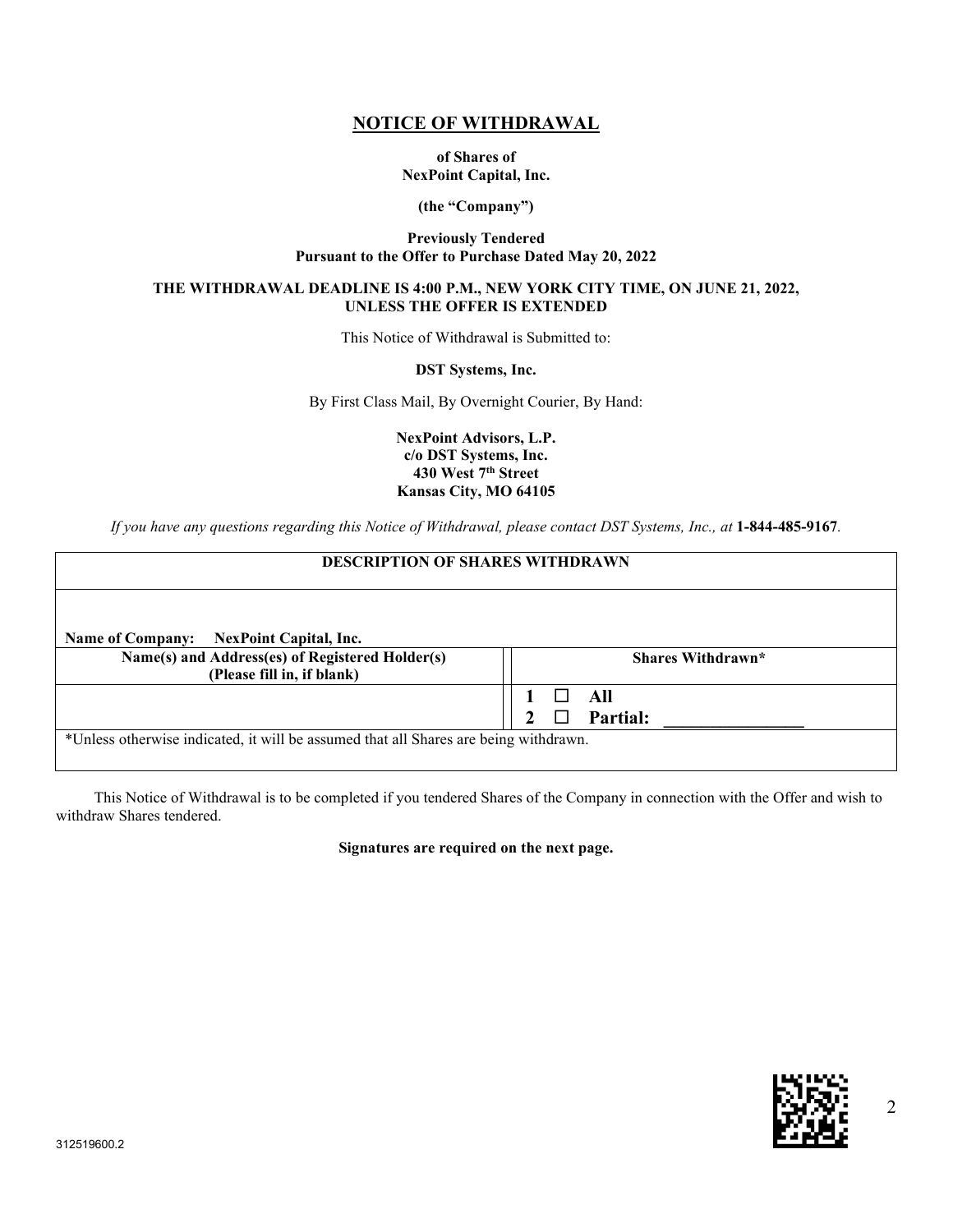#### **NOTE: SIGNATURE(S) MUST BE PROVIDED BELOW. PLEASE READ THE INSTRUCTIONS SET FORTH IN THIS NOTICE OF WITHDRAWAL CAREFULLY.**

| <b>Name of Company:</b>              | NexPoint Capital, Inc. |
|--------------------------------------|------------------------|
| Signature(s) of Owner(s):            |                        |
| <b>Date:</b> , 2022                  |                        |
| <b>Printed Names:</b>                |                        |
| <b>Capacity and Location Signed:</b> |                        |
| <b>Address:</b>                      |                        |

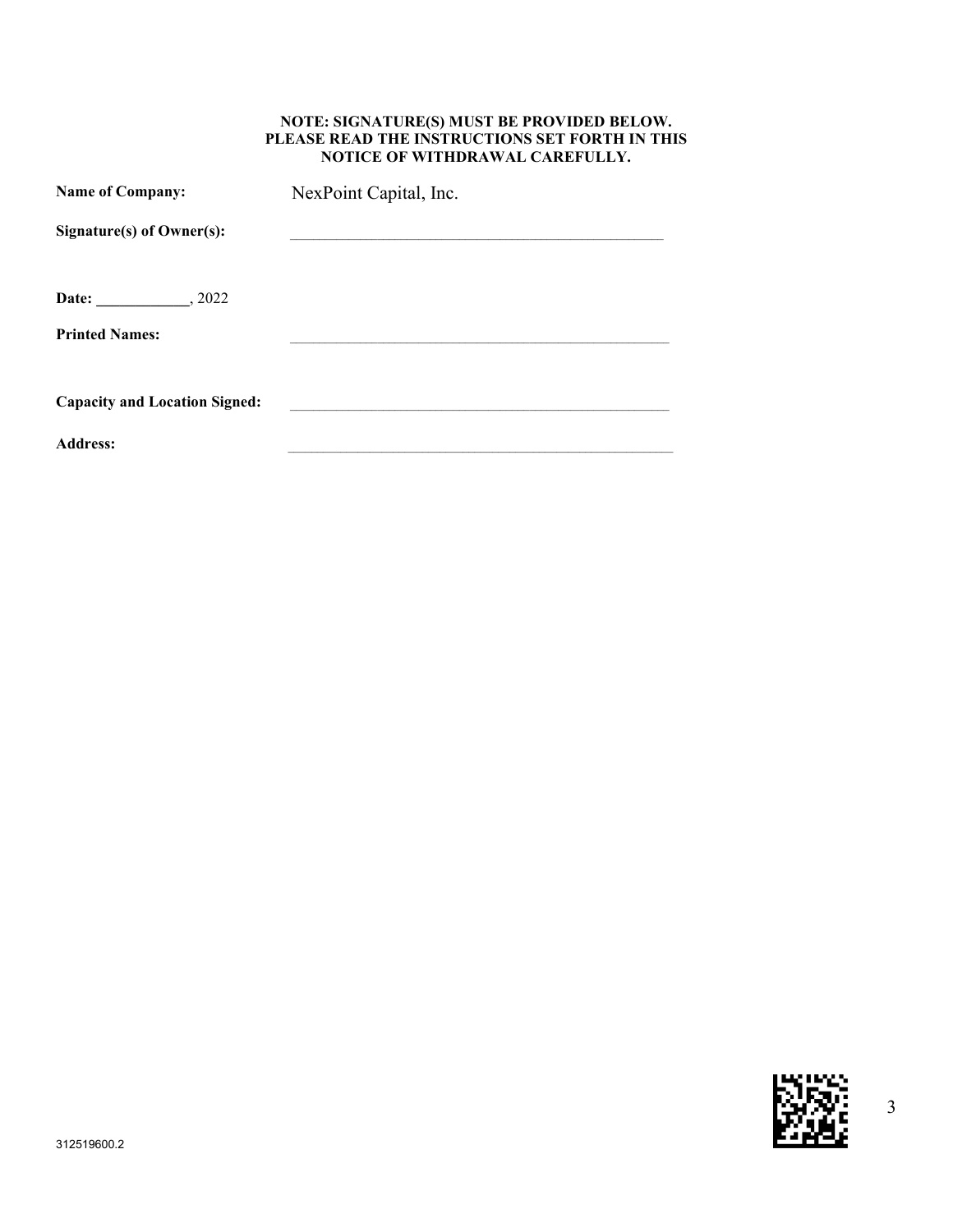#### **NOTICE OF GUARANTEED DELIVERY**

#### **To Tender Shares**

#### **Of**

#### **NexPoint Capital, Inc.**

#### **(the "Company")**

#### **Pursuant to the Offer to Purchase Dated May 20, 2022**

This form, or a form substantially equivalent to this form, must be used to accept the Offer (as defined in the Letter of Transmittal), upon the terms and subject to the conditions set forth in the Offer Documents (as defined below), if the common stock, par value \$0.001 per share (the "Shares"), of the Company, and/or all other documents required by the Company's Letter of Transmittal, cannot be delivered to the Tender Agent (as defined in the Offer to Purchase, dated May 20, 2022 (the "Offer to Purchase")) on or before 4:00 p.m., New York City time, June 21, 2022, or such later date to which the Offer is extended (the "Expiration Date"). Such form may be delivered by hand or mailed to the Tender Agent, and must be received by the Tender Agent on or before the Expiration Date. See Section 3, Procedures for Tendering Shares, of the Offer to Purchase.

#### *The Tender Agent for the Offer is:*

DST Services, Inc.

#### Toll Free 1-844-485-9167

By First Class Mail, By Overnight Courier, By Hand:

NexPoint Advisors c/o DST Systems, Inc. 430 West 7<sup>th</sup> Street Kansas City, MO 64105

#### **DELIVERY OF THIS NOTICE OF GUARANTEED DELIVERY TO AN ADDRESS OTHER THAN AS SET FORTH ABOVE DOES NOT CONSTITUTE A VALID DELIVERY.**

**This Notice of Guaranteed Delivery is not to be used to guarantee signatures.** If a signature on the Company's Letter of Transmittal is required to be guaranteed by an "eligible guarantor institution" under the instructions thereto, such signature guarantee must appear in the applicable space provided in the signature box on the Letter of Transmittal.

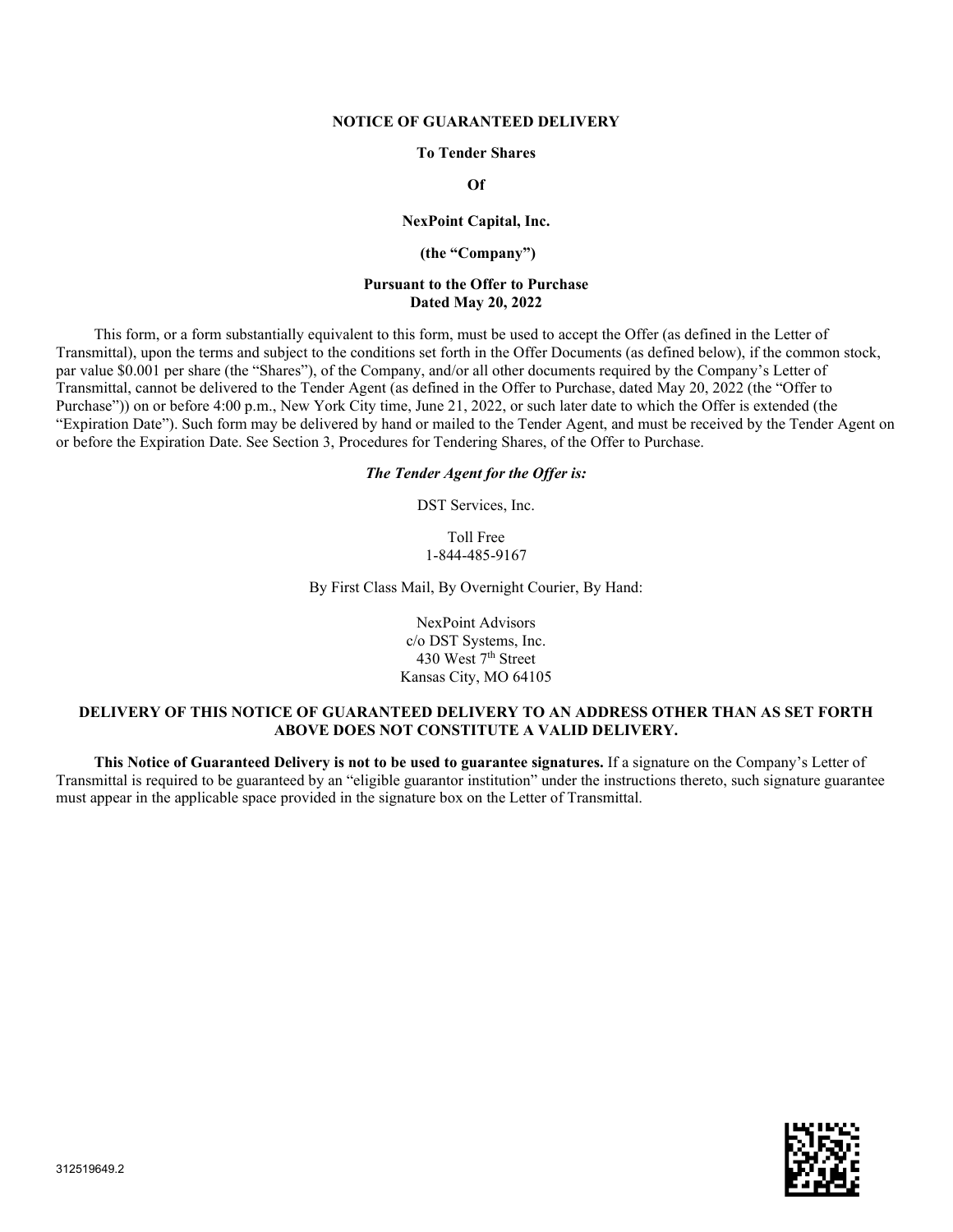312519649.2

Ladies and Gentlemen:

The undersigned hereby tenders to the Company, upon the terms and subject to the conditions set forth in its Offer to Purchase dated May 20, 2022 and the related Letter of Transmittal (which together, with respect to the Company, constitute the "Offer Documents"), receipt of which is hereby acknowledged, Shares, pursuant to the guaranteed delivery procedure set forth in Section 3 of the Offer to Purchase.

| NexPoint Capital, Inc.                                                     |                                  |
|----------------------------------------------------------------------------|----------------------------------|
| Name of Company                                                            | Signature                        |
|                                                                            |                                  |
| $\square$ check here if the shares will be tendered by book-entry transfer | Name(s) of Tendering Institution |
|                                                                            |                                  |
| Number of Shares tendered                                                  | (Address)                        |
|                                                                            |                                  |
| <b>DRS Transaction Advice Numbers</b>                                      | (Zip Code)                       |
| (if applicable)                                                            |                                  |
|                                                                            |                                  |

Account Number

(Area Code and Telephone Number)